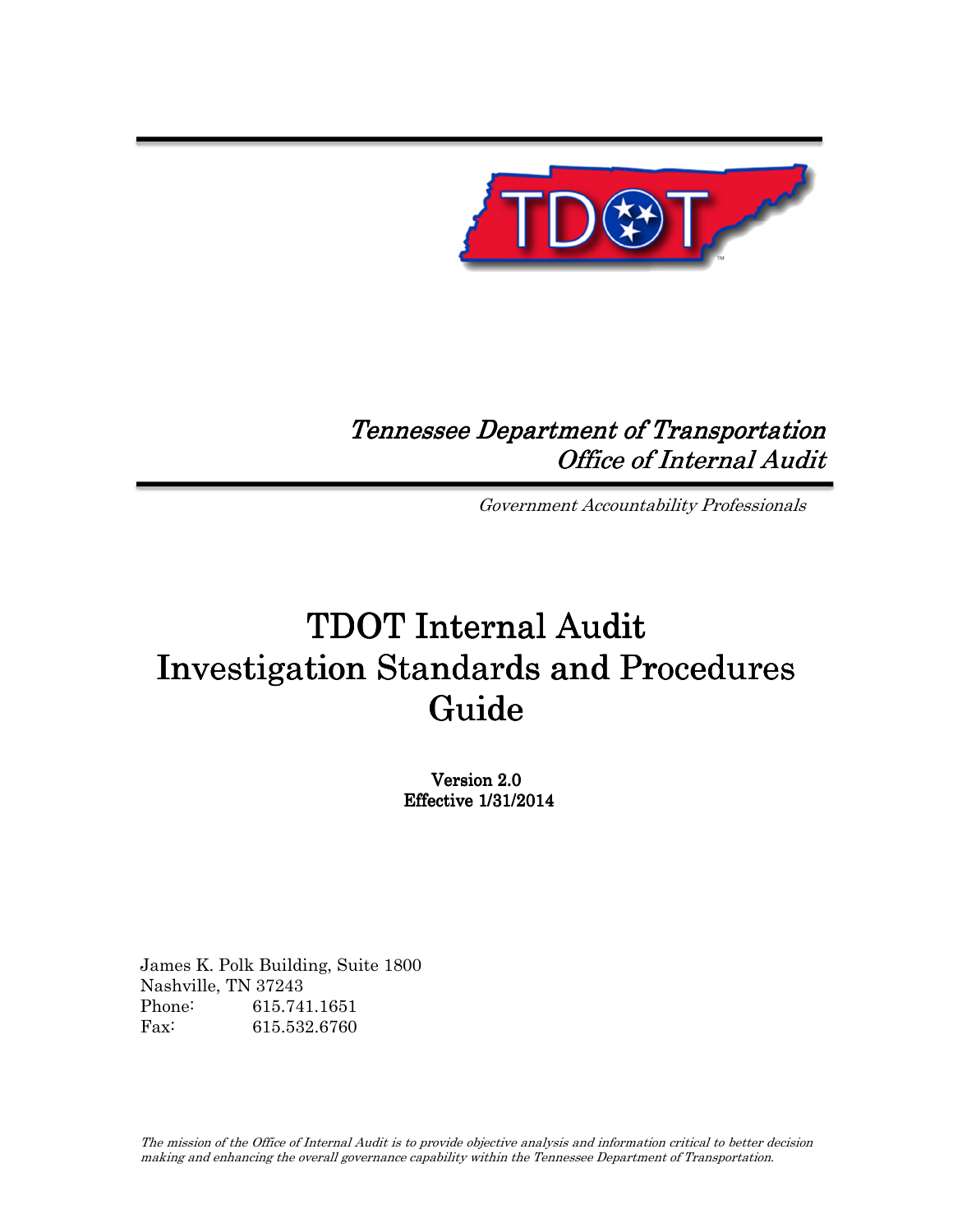## TABLE OF CONTENTS

| $\mathbf{1}$   |         |  |
|----------------|---------|--|
|                | 1.1     |  |
|                | $1.2\,$ |  |
| $\bf{2}$       |         |  |
|                | 2.1     |  |
|                | 2.2     |  |
|                | 2.3     |  |
|                | 2.4     |  |
|                | 2.5     |  |
|                | 2.6     |  |
|                | 2.7     |  |
|                | 2.8     |  |
| $\bf{3}$       |         |  |
|                | 3.1     |  |
|                | 3.2     |  |
|                | 3.3     |  |
|                | 3.4     |  |
|                | 3.5     |  |
|                | 3.6     |  |
| $\overline{4}$ |         |  |
|                | 4.1     |  |
|                | 4.2     |  |
|                | 4.3     |  |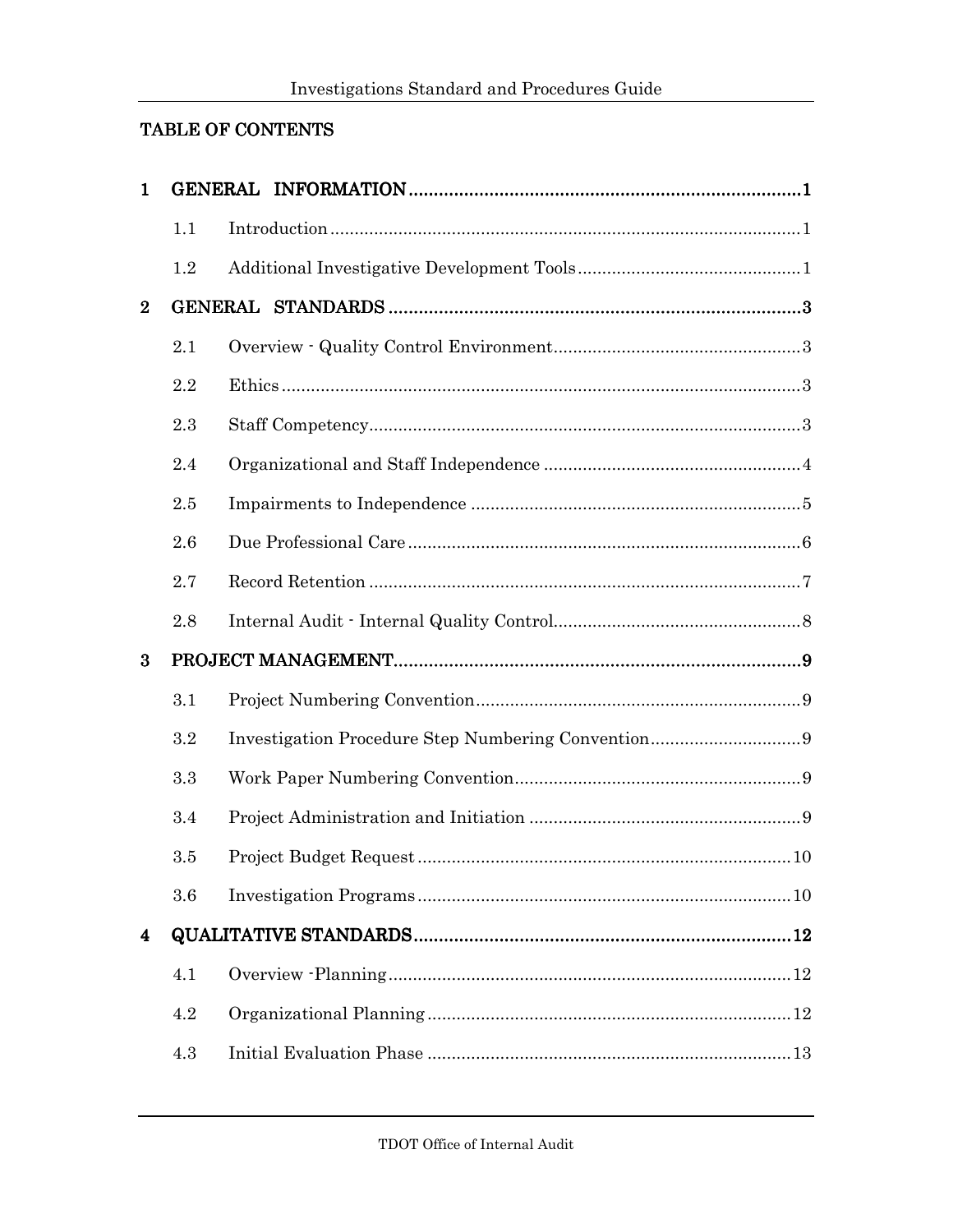|                |      | Investigations Standard and Procedures Guide                    |  |
|----------------|------|-----------------------------------------------------------------|--|
|                | 4.4  |                                                                 |  |
|                | 4.5  | Consideration of Previous, Related, or Similar Investigations14 |  |
|                | 4.6  |                                                                 |  |
|                | 4.7  |                                                                 |  |
| 5              |      |                                                                 |  |
|                | 5.1  |                                                                 |  |
|                | 5.2  |                                                                 |  |
|                | 5.3  |                                                                 |  |
|                | 5.4  |                                                                 |  |
|                | 5.5  |                                                                 |  |
|                | 5.6  |                                                                 |  |
|                | 5.7  |                                                                 |  |
|                | 5.8  |                                                                 |  |
|                | 5.9  |                                                                 |  |
|                | 5.10 |                                                                 |  |
|                | 5.11 |                                                                 |  |
| 6              |      |                                                                 |  |
|                | 6.1  |                                                                 |  |
|                | 6.2  |                                                                 |  |
|                | 6.3  |                                                                 |  |
|                | 6.4  |                                                                 |  |
|                | 6.5  |                                                                 |  |
|                | 6.6  | Work Papers with Confidential or Sensitive Information26        |  |
|                | 6.7  |                                                                 |  |
| $\overline{7}$ |      |                                                                 |  |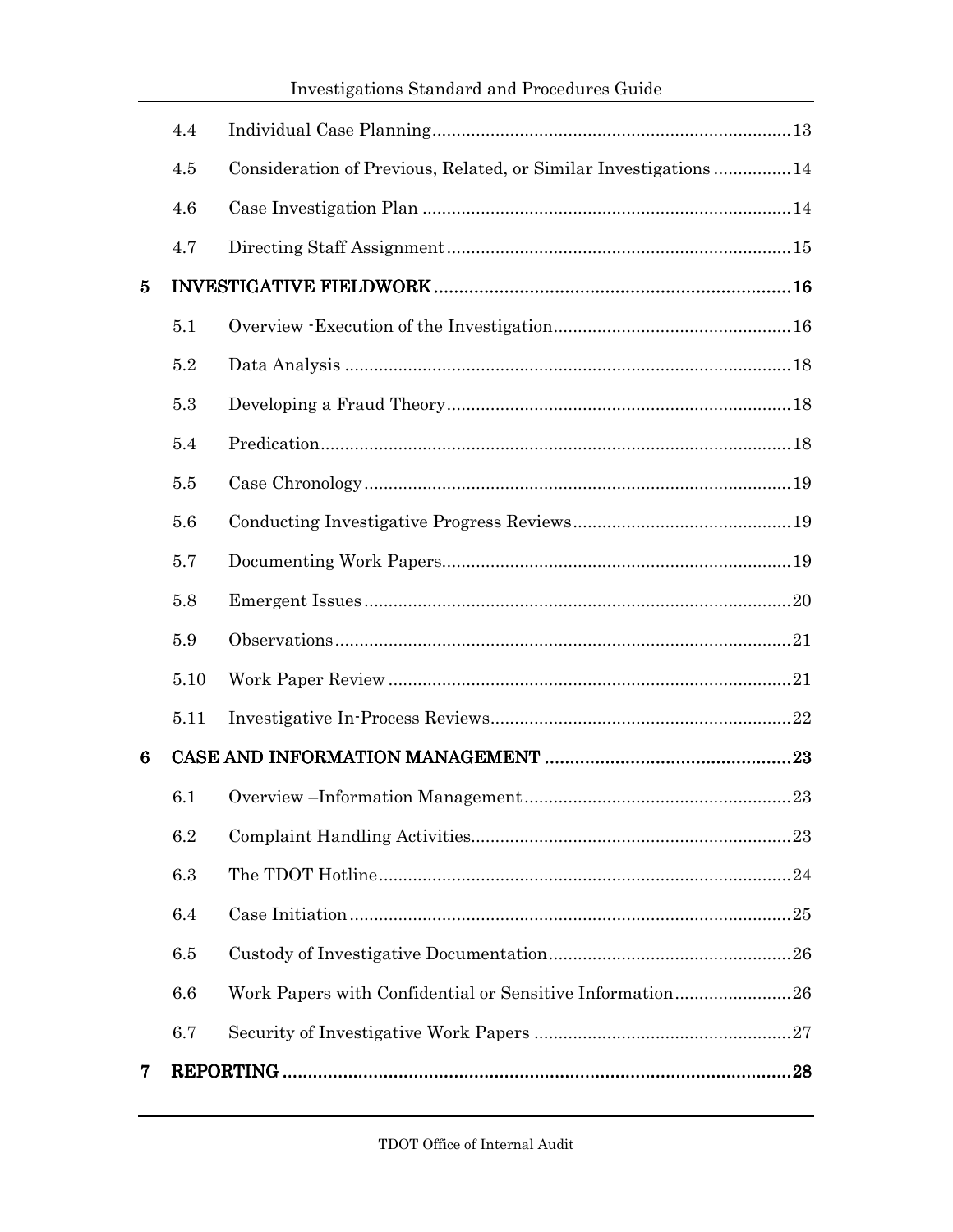## Investigations Standard and Procedures Guide

| 7.1 |                                                               |  |
|-----|---------------------------------------------------------------|--|
| 7.2 |                                                               |  |
| 7.3 |                                                               |  |
|     |                                                               |  |
| 7.4 |                                                               |  |
| 7.5 |                                                               |  |
| 7.6 | APPENDIX C- Example: Fraud Theory Development34               |  |
| 7.7 | APPENDIX D- Example: Investigative Memorandum Report36        |  |
| 7.8 | APPENDIX E-TDOT Fraud, Waste, and Abuse Reporting Protocols41 |  |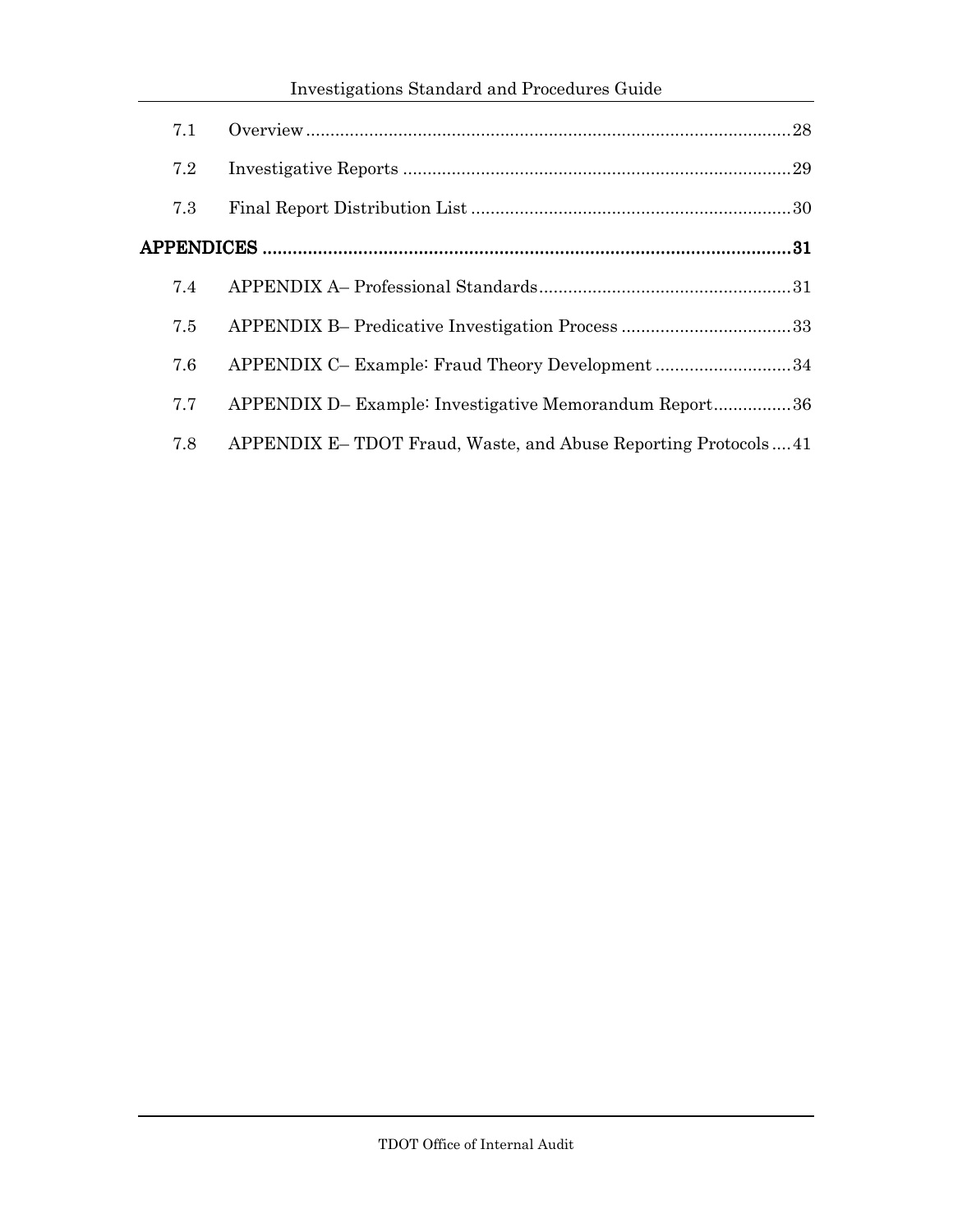## 1 GENERAL INFORMATION

#### 1.1 Introduction

The standards and principles outlined in this document are intended to serve as a guideline for conducting efficient, effective, and high quality investigations. Recognizing that each investigation has varied characteristics, the procedures and standards included herein are comprehensive, relevant, and sufficiently broad and thereby applicable to any type of administrative investigations (as well as potential civil and criminal investigations, if needed).

The procedures and standards delineated here address both the General and Qualitative. General Standards are applicable to an individual TDOT auditor/investigator and TDOT Internal Audit's organizational environment. These standards address the "**need for**" criteria such as qualifications, independence, and due professional care and apply to all investigative activities from complaint processing, to gathering and analyzing evidence, to the reporting structure.

Qualitative Standards address the "**how to**" criteria and focus on investigative planning, execution, conducting interviews, information management, and reporting investigative results.

Although not designed as an intensive, detailed, investigative manual, the procedures and standards outlined herein nevertheless provides a systematic framework from which all investigative work completed by TDOT Internal Audit must comply with.

The documentation of policies and procedures such as this *Investigative* **Standards and Procedures Guide** facilitate the enactment of due professional care. The written investigative policies and procedures herein will be periodically reviewed and revised according to evolving laws, regulations, and policies.

#### 1.2 Additional Investigative Development Tools

The Office of Internal Audit lists additional reference materials that can help the audit staff in learning general and specific investigative skills and techniques. Suggested reference reading includes:

- Anatomy of a Fraud Investigation: From Detection to Prosecution
- Benford's Law: Applications for Forensic Accounting, Auditing, and Fraud Detection
- Investigations in the Workplace, 2nd Ed.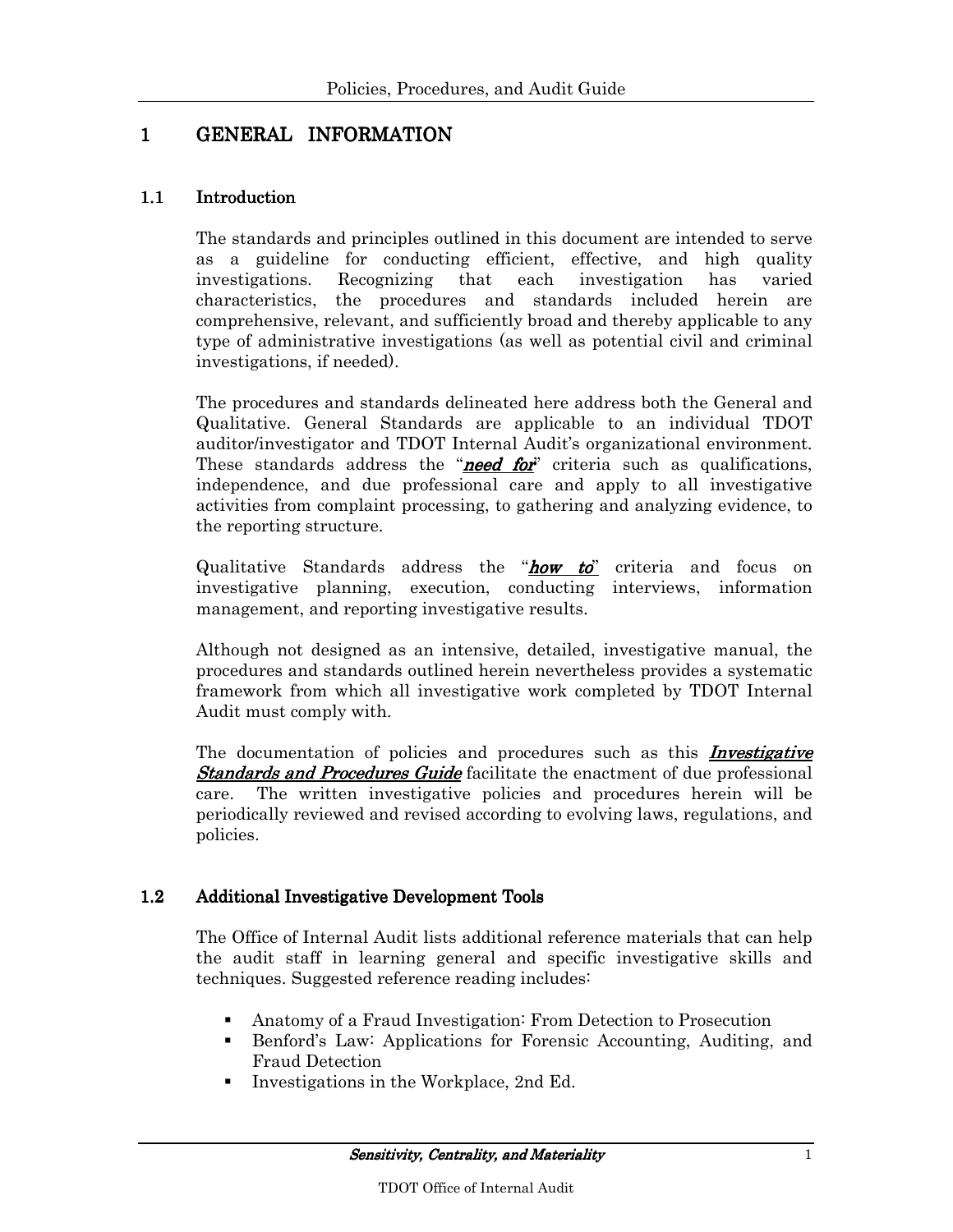Expert Fraud Investigation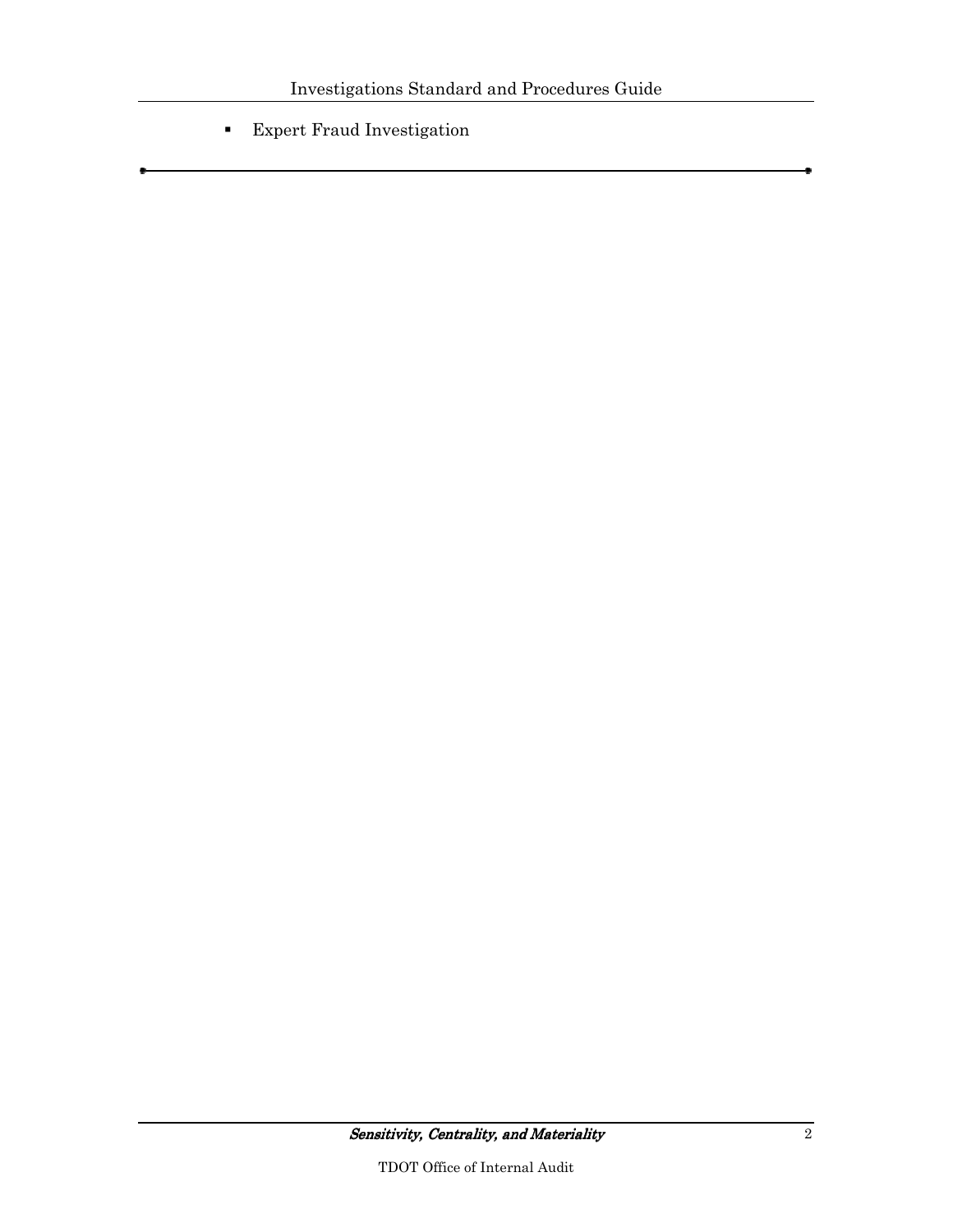## 2 GENERAL STANDARDS

#### 2.1 Overview - Quality Control Environment

The Tennessee Department of Transportation (TDOT) Office of Internal Audit is committed to providing the highest quality of service to management and the governance structure within TDOT. Quality control planning begins with a foundation of organizational and personal independence, competent staff, continued development of staff, appropriate policies, and procedures for efficient implementation of policies. Monitoring is needed to ensure adherence to the plans set in place. Periodic reviews and updates are necessary to evaluate the success of the quality control plan.

#### 2.2 Ethics

The Commissioner, the citizens of Tennessee and the management structure within TDOT are entitled to have confidence in the integrity of the oversight function as they pertain to TDOT's financial and operational affairs and those who conduct them. Members of TDOT's Office of Internal Audit must earn and honor that trust through their integrity and conduct in all official and personal actions. It is therefore critical that each member possess and maintain the highest standards of conduct and ethics, including unimpeachable honesty and integrity.

#### 2.3 Staff Competency

Investigations vary in purpose and scope and may involve alleged violations of administrative requirements, as well as criminal or civil laws. The focus of an investigation can include the integrity of TDOT programs and operations, as well as TDOT field personnel, contractors, and vendors. Activities such as procurement and grant fraud schemes; environment, safety, and health violations; benefits fraud are also a focus of investigations. Some of these investigations address administrative misconduct issues and both civil and criminal acts, ranging in significance from misdemeanors to felonies. They often require the use of specialized investigative techniques; examination of complex financial transactions, contracts, grants, and business operations; and interviewing government and corporate officials. A wide variety of skills and extensive knowledge are necessary to perform the broad range of activities required by these diverse investigations.

The first general standard for an investigative organization is:

Individuals assigned to conduct the investigative activities must collectively possess professional proficiency for the tasks required.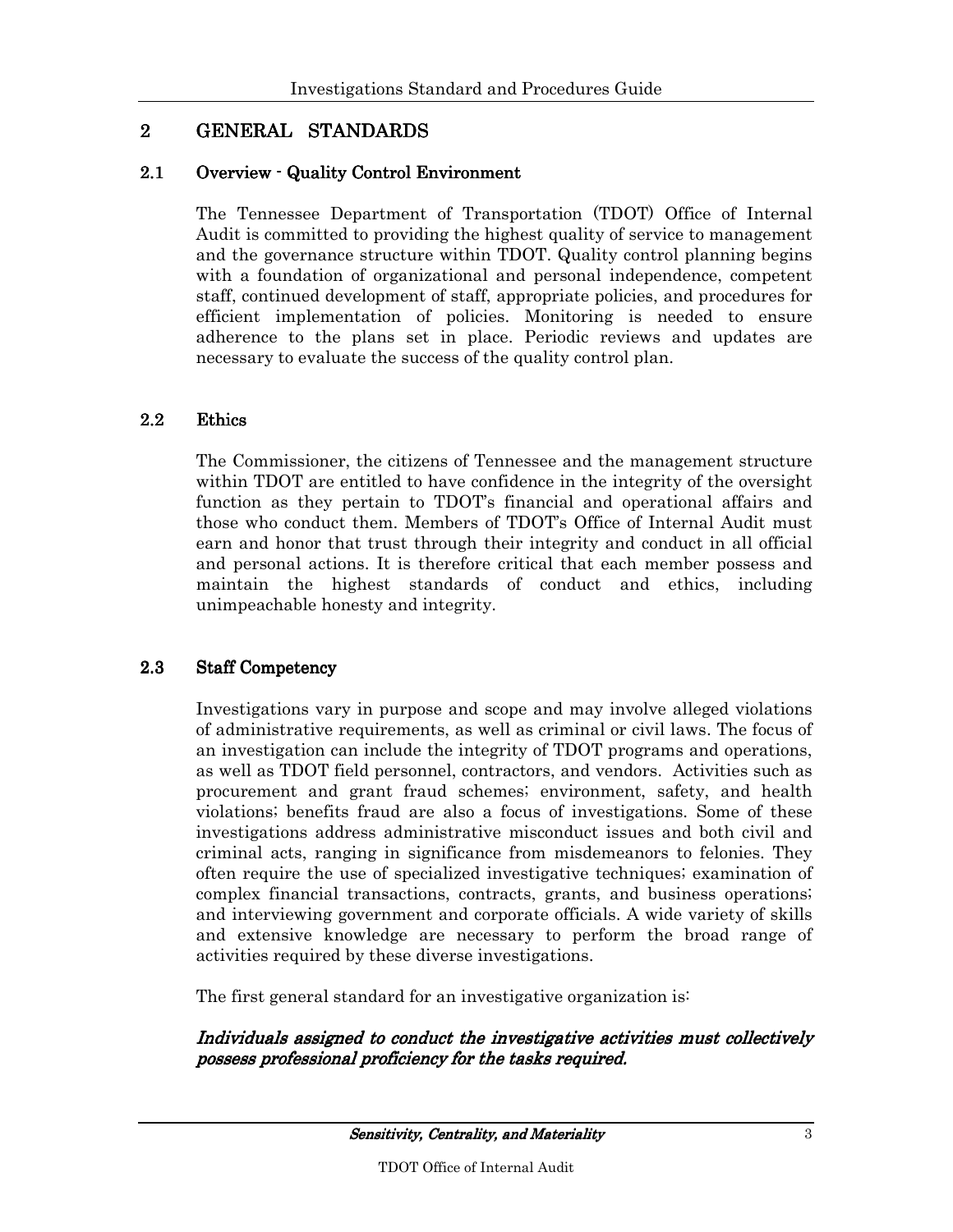This standard places upon the TDOT Internal Audit the responsibility for ensuring that investigations are conducted by personnel who collectively possess the knowledge and skills required to perform the investigative activities. For this purpose, Management of the Internal Audit function will ensure the competency of the assigned staff and each investigative engagement will be evaluated under its own merit. The ultimate fitness and competence of individual staff assigned to a particular investigation engagement will depend on the nature and complexity of the investigative assignment.

Due to the critical and sensitive nature of the investigator's work, TDOT Internal Audit should ensure that all members, once selected, possess the requisite knowledge, skills, and abilities summarized below to fulfill their responsibilities.

Skills required to conduct an investigation are:

- Proficiency at obtaining information from people;
- Ability to analyze and understand the hierarchy of evidence;
- Understanding of witnesses and the accused rights, confidentiality, and "whistleblower" concepts;
- Understanding of internal controls and cost/benefit considerations;
- Ability to analyze and evaluate facts; make sound objective assessments and observations; and, where appropriate, make constructive recommendations;
- Ability to effectively use computer equipment, software and related systems in support of the investigative process;
- Ability to deliver clear, concise, accurate, and factual summaries of results of investigations, both orally and in writing;
- Ability to prepare and obtain signed, sworn statements; and
- Ability to utilize appropriate and authorized specialized investigative techniques.

#### 2.4 Organizational and Staff Independence

#### In all matters relating to investigative work, the investigative organization must be free, both in fact and appearance, from impairments to independence; must be organizationally independent; and must maintain an independent attitude.

Independence of the TDOT office of Internal Audit is established by meeting the Government Accountability Office's (GAO) independence requirement. Specifically because, the Director of Internal Audit:

 is accountable to the head or the deputy head of the government entity charged with governance;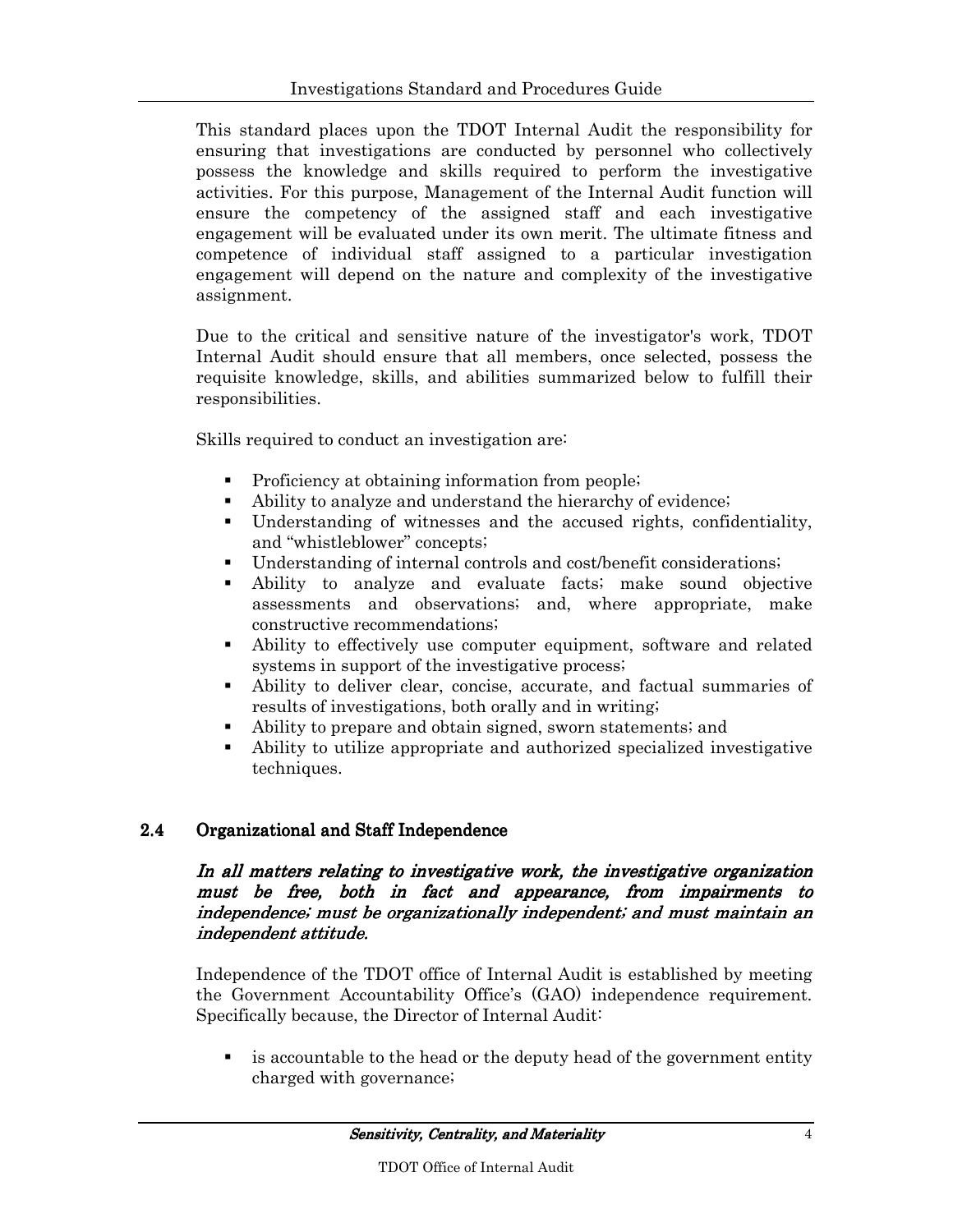- reports the audit results both to the head or the deputy head of the government entity and to those charged with governance;
- is located organizationally outside the staff or line management function of the unit under audit;
- has access to those charged with governance;
- is sufficiently removed from political pressures to conduct audits and report findings, opinions, and conclusions without fear of political reprisals

TDOT Policy 140.01 – empowers the Office of Internal Audit to conduct audits and investigations of TDOT employees, contractors, and vendors as they relate to potential fraud, waste, and abuse.

All individual members should be free both in fact and appearance from personal, external, and organizational impairment to independence. Auditor/investigator independence will be documented for each engagement by the Project In-Charge, Assisting members, Audit Principal, and Internal Audit Director. This will be accomplished by using the Independence Procedure Step within the case management file. The In-Charge is responsible for ensuring the independence documentation has been completed by everyone assigned to assist and review the project.

#### 2.5 Impairments to Independence

#### Personal Impairments Personal Impairments

Specific situations may transpire wherein a member may experience some difficulty in achieving impartiality because of their views and/or personal situations and relationships. These impairments may include the following:

- Financial interest in an individual, an entity, or a program being investigated.
- Biases, including those induced by political or social convictions that result from employment in, or loyalty to, a particular group or organization.
- Official, professional, personal, or financial relationships that might affect the extent of the inquiry, limit disclosure of information, or weaken the investigative work in any way.
- Preconceived opinions of individuals, groups, organizations or objectives of a particular program that could bias the investigation.
- Previous involvement in a decision making or management capacity that would affect current operations of the entity or program being investigated.

#### **External Impairments**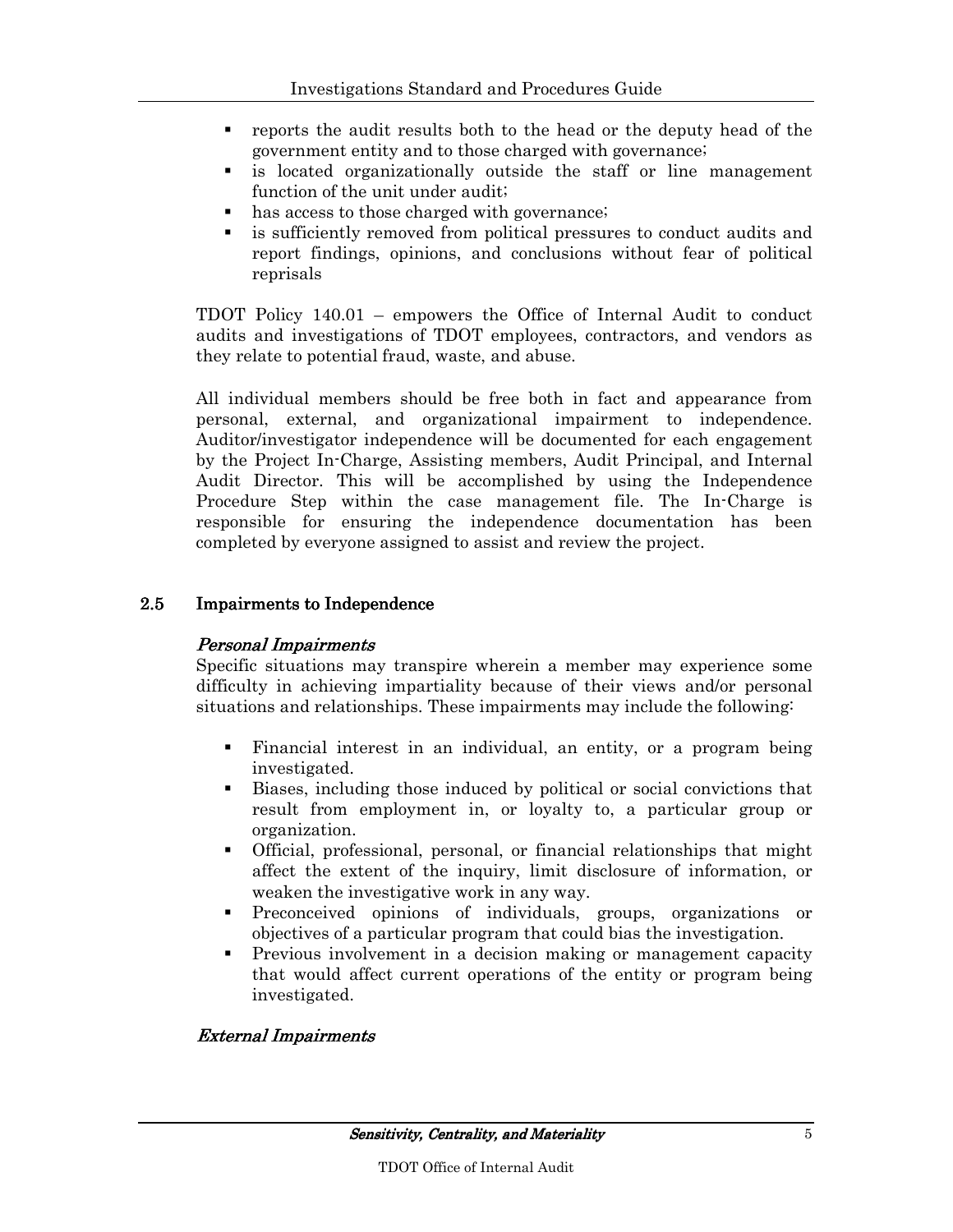Factors external to the investigative organization may restrict its ability to conduct an independent and objective investigation and issue reports of investigation. Such factors include:

- Interference in the assignment of cases or investigative personnel;
- Restriction on funds or other resources dedicated to the investigation or to investigative organizations;
- Influence on the extent and thoroughness of the investigative scope, the way in which the investigation is conducted, the individual(s) who should be interviewed, the evidence that should be obtained, and the content of the investigative report; and
- Denial of access to sources of information, including documents and records.

If circumstances arise that might be construed as impairment to independence, the member must appraise the Principal Auditor or Audit Director as soon as possible after the situation first becomes known.

## 2.6 Due Professional Care

#### Due professional care must be used in conducting investigations and in preparing related reports. preparing related reports.

This overarching standard requires a constant effort, on behalf of the Office of Internal Audit and its audit/investigative staff, to achieve quality and professional performance. Conducting the investigation in a systematic and thorough manner ensures that a high quality effort will produce a high quality report. However, it does not imply infallibility or provide absolute assurances that an investigation will reveal the truth of a matter.

In this regard, TDOT's Office of Internal Audit will endeavor to espouse these characteristics in the conduct of an investigation:

#### Legal Requirements

Internal Audit investigations will be initiated, conducted, and reported in accordance with (a) all applicable laws, rules, and regulations; (b) guidelines from law enforcement and prosecuting authorities; and (c) TDOT policies and procedures.

#### Investigations should be conducted with due respect for the rights and privacy of those involved.

#### **Thoroughness**

Internal Audit investigations must be conducted in a diligent and complete manner. Reasonable steps will be taken to ensure that pertinent issues, specifically the initial allegations, are sufficiently resolved and all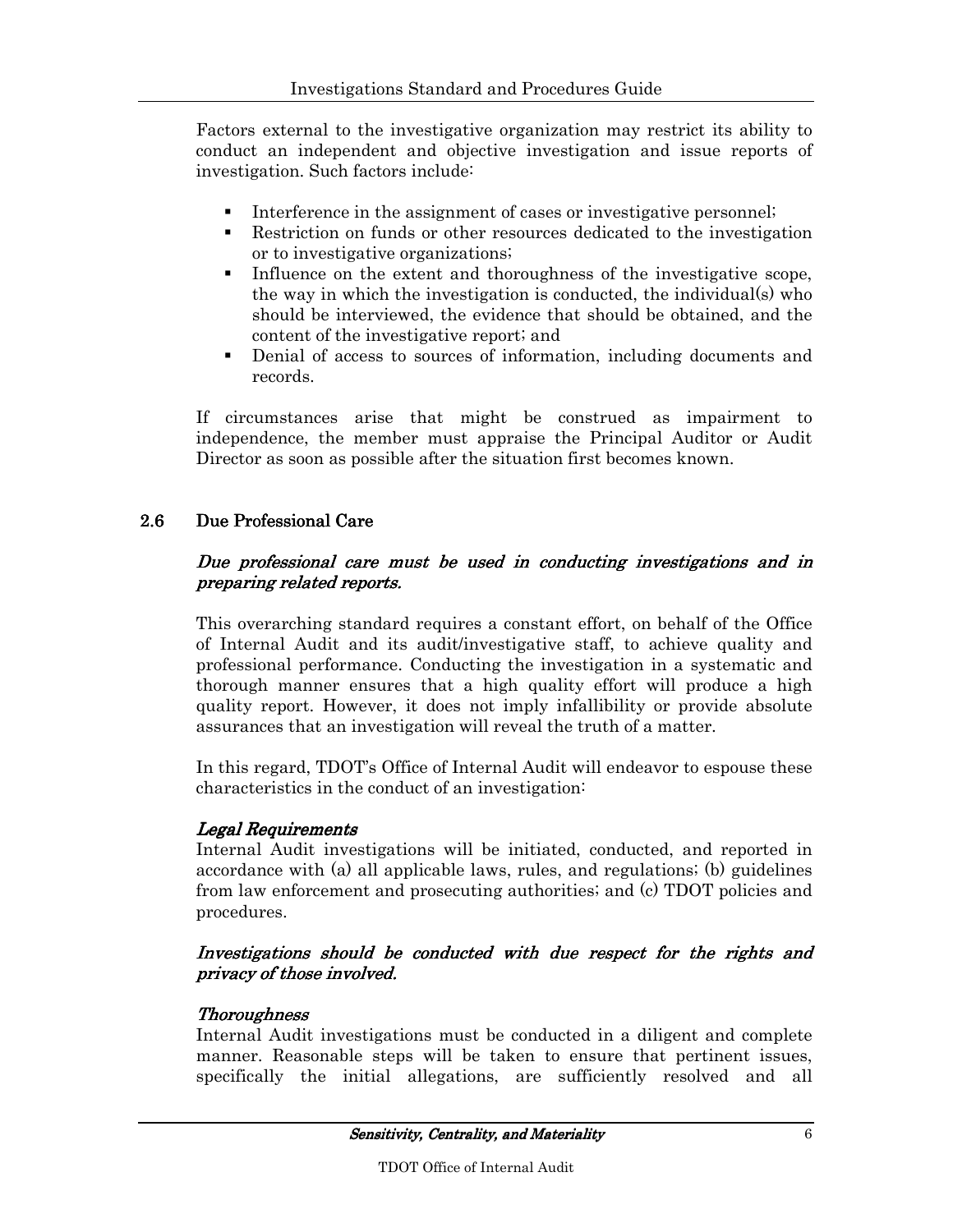appropriate remedies (criminal, civil, contractual, or administrative) are considered.

#### *Appropriateness*

Internal Audit investigations must be conducted using specific methods and techniques appropriate for the circumstances and objectives.

#### **Objectivity and Impartiality**

Internal Audit investigations must be conducted to ensure that evidence is gathered and reported in an unbiased and independent manner. Objectivity is essential in determining the validity of an allegation or the resolution an issue.

Evidence evaluation will include all inculpatory and exculpatory information. In addition, Internal Audit investigations must be conducted in a fair and equitable manner, with the perseverance necessary to determine the facts.

#### **Timeliness**

Internal Audit investigations must be conducted and reported in a timely manner. Timeliness is critical given the impact investigations have on the lives of individuals and TDOT's operational activities.

The effectiveness of an investigation depends, in part, on the promptness of the member(s) completed work products, analyses, observations, memorialized witness interviews, and other documentation.

#### Accurate and Complete Documentation

Internal Audit investigations must report observations, findings, and accomplishments (indictments, convictions, remunerations or recoveries, etc.) supported by adequate documentation (investigative notes and documentation, court orders, and commitment, suspension or debarment notices, settlement agreements, etc.) and appropriately maintained in the case file.

#### 2.7 Record Retention

#### Investigative Work Papers

Case Files and reports associated with **substantiated allegations** will be maintained in perpetuity. When office storage space becomes unavailable, they will be transferred to the State Records Center. Electronic work papers will also be maintained in perpetuity in cooperation with TDOT's Information Technology Service Division. Unsubstantiated allegations will be kept on file for a period of seven (7) years.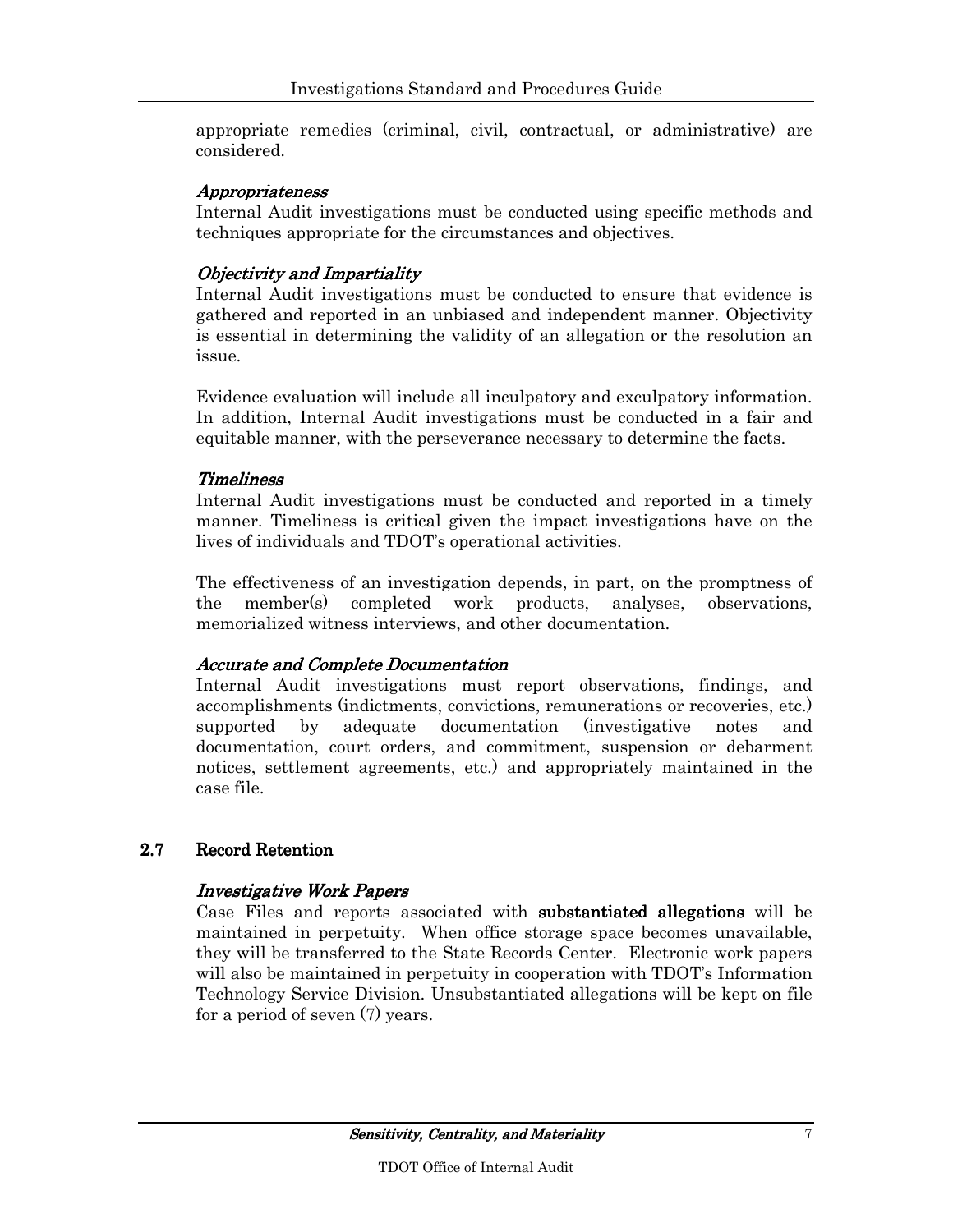## 2.8 Internal Audit - Internal Quality Control

Investigative work paper sign-off of the preparer signifies the completion of the document attachment, investigation step, or project. Evidence of quality assurance review includes the Audit Director, Principal Auditor, or In-Charge's review comments recorded in the Investigation Project Binder. If a document is subsequently changed after review, the document will be flagged and will require additional approval by a designated reviewer.

The reviewer's sign-off of an investigative step documents that the objective was met and that sufficient and appropriate evidence exists to support the conclusions and observations of the preparer.

The final sign-off of the Principal Auditor or the Audit Director in the Project Binder indicates the review of the documentation related to planning, execution, and reporting of the investigative engagement. It also documents approval of the overall assessment of the collective evidence used to support observations and conclusions in the investigative report. After the final signoff, the project will be frozen from additional documentation revisions through use of specific document security controls.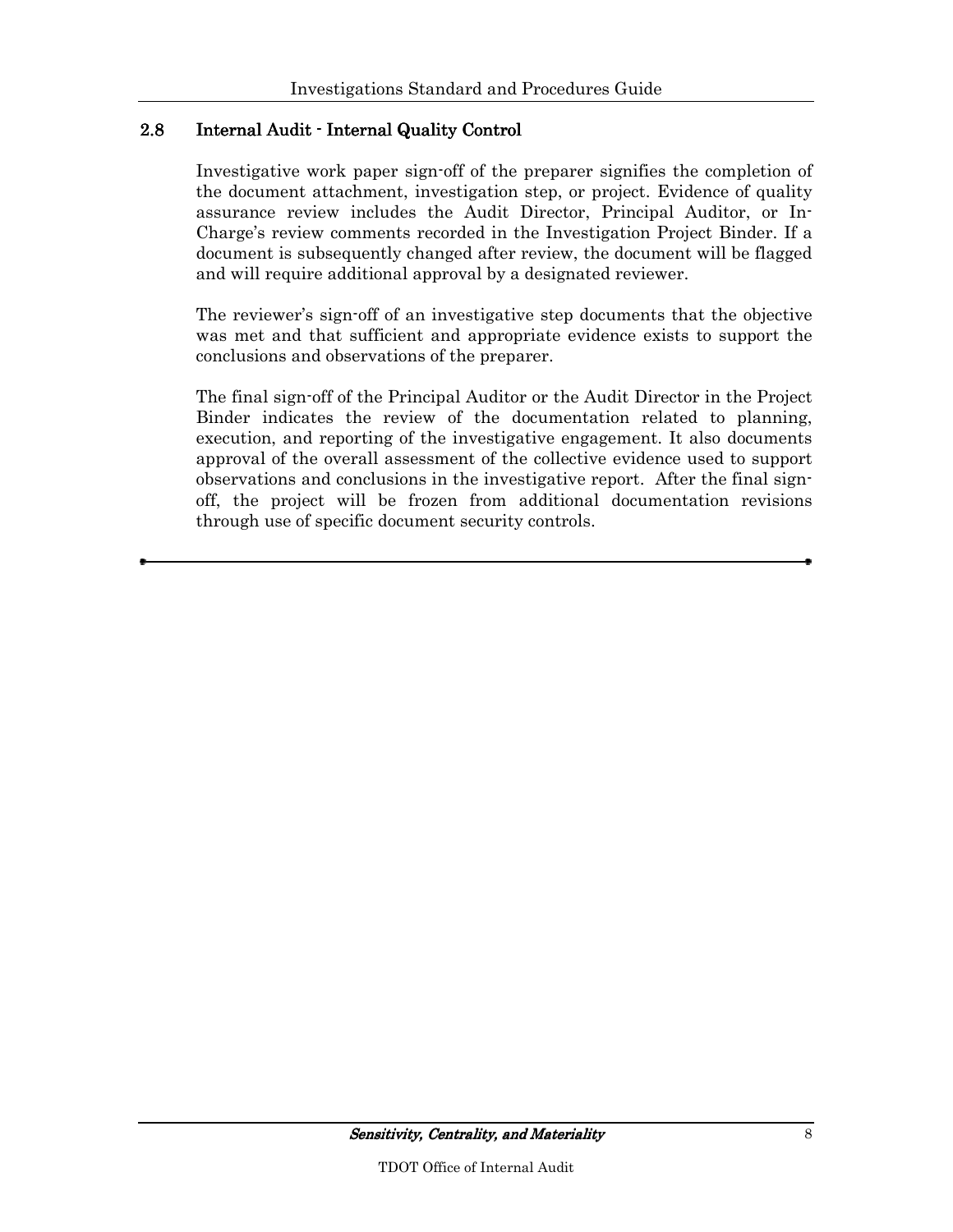## 3 PROJECT MANAGEMENT

This chapter describes the general procedures to be followed when initiating a new investigation.

#### 3.1 Project Numbering Convention

Investigations will be prefixed by a four character project code, followed by four digit audit fiscal year, followed by a dash, followed by a three digit sequence number.

For example the initial 2013 investigation project would have the following project number; CASE 2013-001, and the second project would be CASE 2013-002.

#### 3.2 Investigation Procedure Step Numbering Convention

Investigation Procedure steps use an alpha-numeric numbering convention. A standard template has been created for Sections A-H and is included in section 3.6 of this document. The first step in Section A will be labeled, "A.1." The second step will be numbered "A.2.".

#### 3.3 Work Paper Numbering Convention

Working papers will follow the numbering convention used for the investigative procedure step, plus a numeric extension. For example, the first supporting attachment or exhibit for procedure step A.1 will be A.1.1; the second work paper will be labeled A.1.2 and so on. The pattern continues consistently with the numbering system. Thus, the working paper binder will accept one document as B.11, which is a specific procedure step and allow another as B.1.1 a specific work paper related to procedure step B.1.

#### 3.4 Project Administration and Initiation

The Director of Audit or the Principal Auditor will initiate the project administration of new investigations. A Project in-Charge will be assigned by the Audit Director or Principal Auditor. The Project in-Charge will be responsible for:

- Opening and closing the project in the binder as well as the Internal Audit drive
- Completion of the Project Budget Request
- Completion of the Independence Statements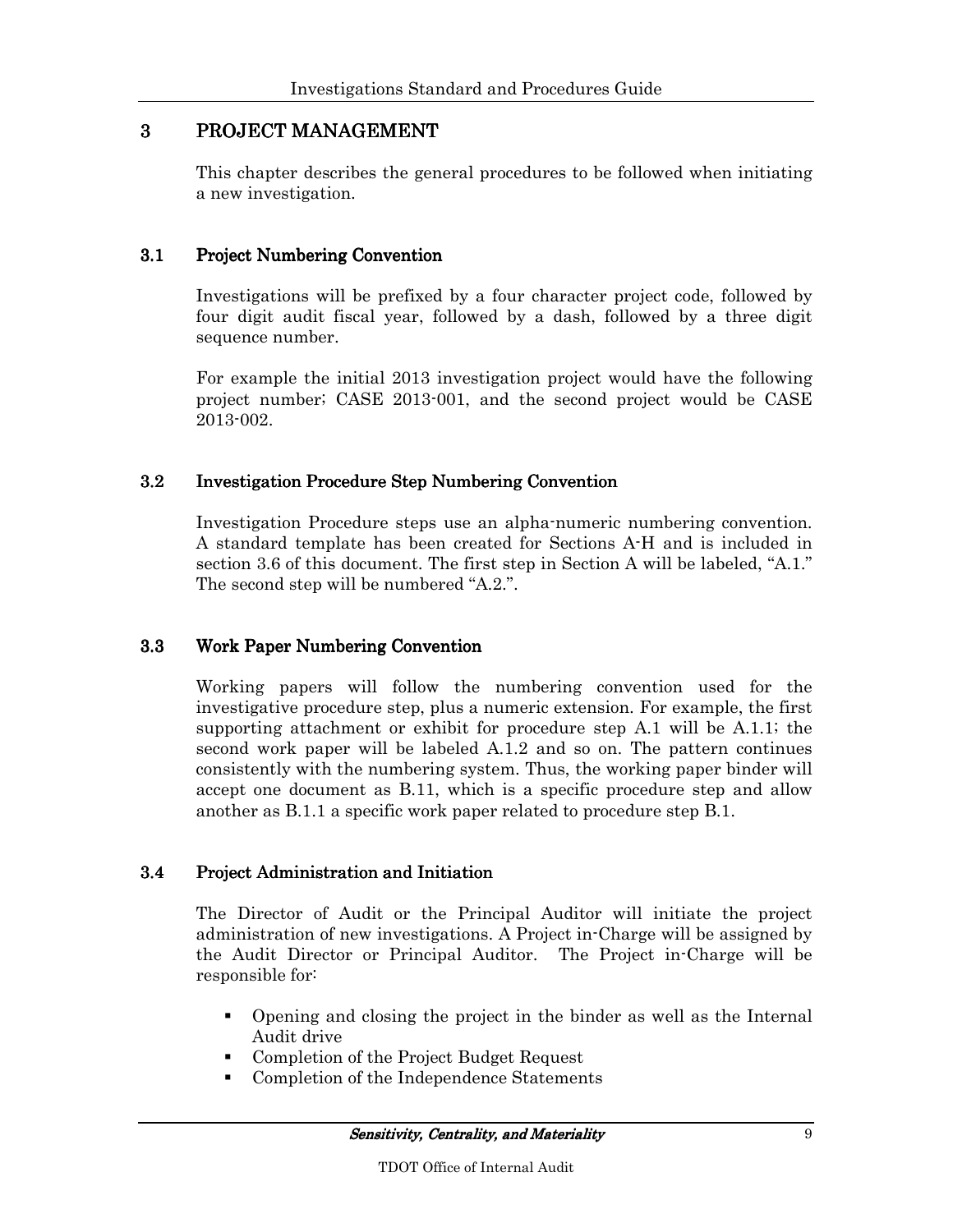- **Directing staff assignments**
- Composing the Case Investigation Plan
- Ensuring documentation of work in the electronic working paper database
- Meeting milestone dates and time budgets
- Composing the investigative draft report
- Assisting the Principal Auditor and the Audit Director with staff performance evaluations

#### 3.5 Project Budget Request

In order to complete assigned tasks on each engagement in an efficient and effective manner, preliminary time budgets and milestone dates are completed by the Project in-charge, submitted to the Principal Auditor, then forwarded to the Audit Director for final approval. Time is allocated as aggregated by total hours. Milestone dates should be developed using an assumption of a maximum of 30 hours per week per member.

If time extension is necessary, the Project in-charge should include a revised time budget and estimated milestone dates in the Case Investigation Plan. Significant revisions (greater than 10 percent of the initial budget request) required after the approval of the Case Investigation Plan should be approved by the Audit Director using a Revised Project Budget Request form.

#### 3.6 Investigation Programs

Investigation programs encompass all activities pertinent to the case and begin includes the evaluation phase, case/project management, and engagement specific steps.

Note that although the OIA responds to all valid allegations, not all complaints/allegations result in a case being opened. Meritless allegations are terminated using the standard memorandum format.

The following are elements of TDOT OIA's Investigation Program:

#### **Evaluation Phase**

- A.1 Origin of the Allegations
- A.2 Specific Allegations
- A.3 Information Gathering and Data Analysis
- A.4 Preliminary Evaluation

#### Case Management

- B.1 Project Independence Statement
- B.2 Initial Project Budget Request
	- B.2.1 Revised Project Budget Request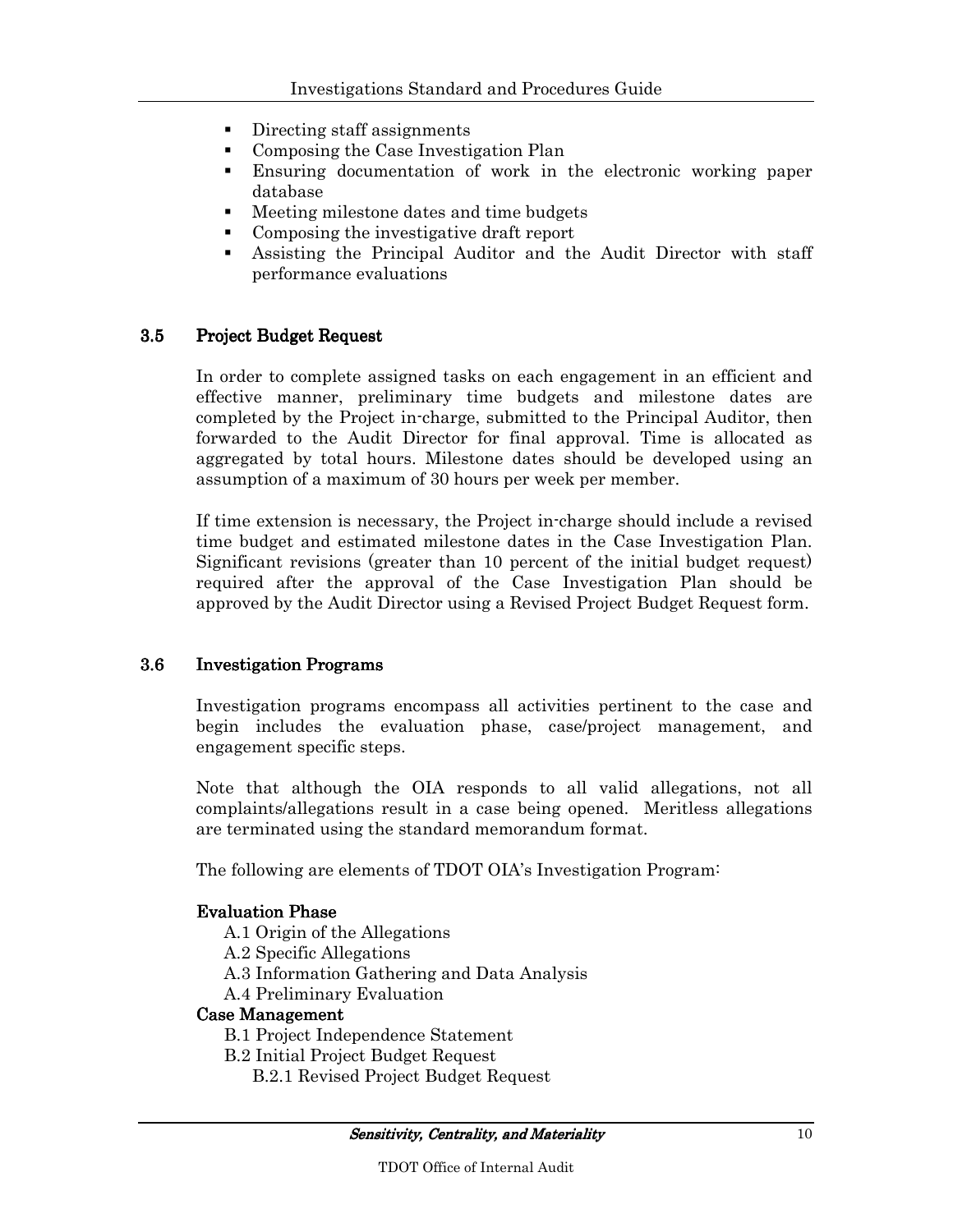B.3 Assembling the Team

#### Planning and Execution

- C.1 Develop a Fraud Theory
- C.2 Nature of the Investigation
	- C.2.1 Defining the Scope of the Investigation
- C.3 Case Investigation Plan
- C.4. Interviews and Statements
	- C.4.1 Interviews- Third Party Witnesses
	- C.4.2 Interviews-Corroborating Witnesses
	- C.4.3 Interviews-Admission Seeking Interviews
- C.5 Other Investigative Techniques (if applicable)
- C.6 Additional Data Analytics (if applicable)
- C.7 Coordination with External Agencies (if applicable)
- C.8 Root Cause and Internal Control Analysis

## Reporting and Post Investigation Activities

- D.1 Internal and Final Report
- D.2 Remediation

For further references refer to the Investigations Template in the production Library folder/tab. This will have each individual step broken down.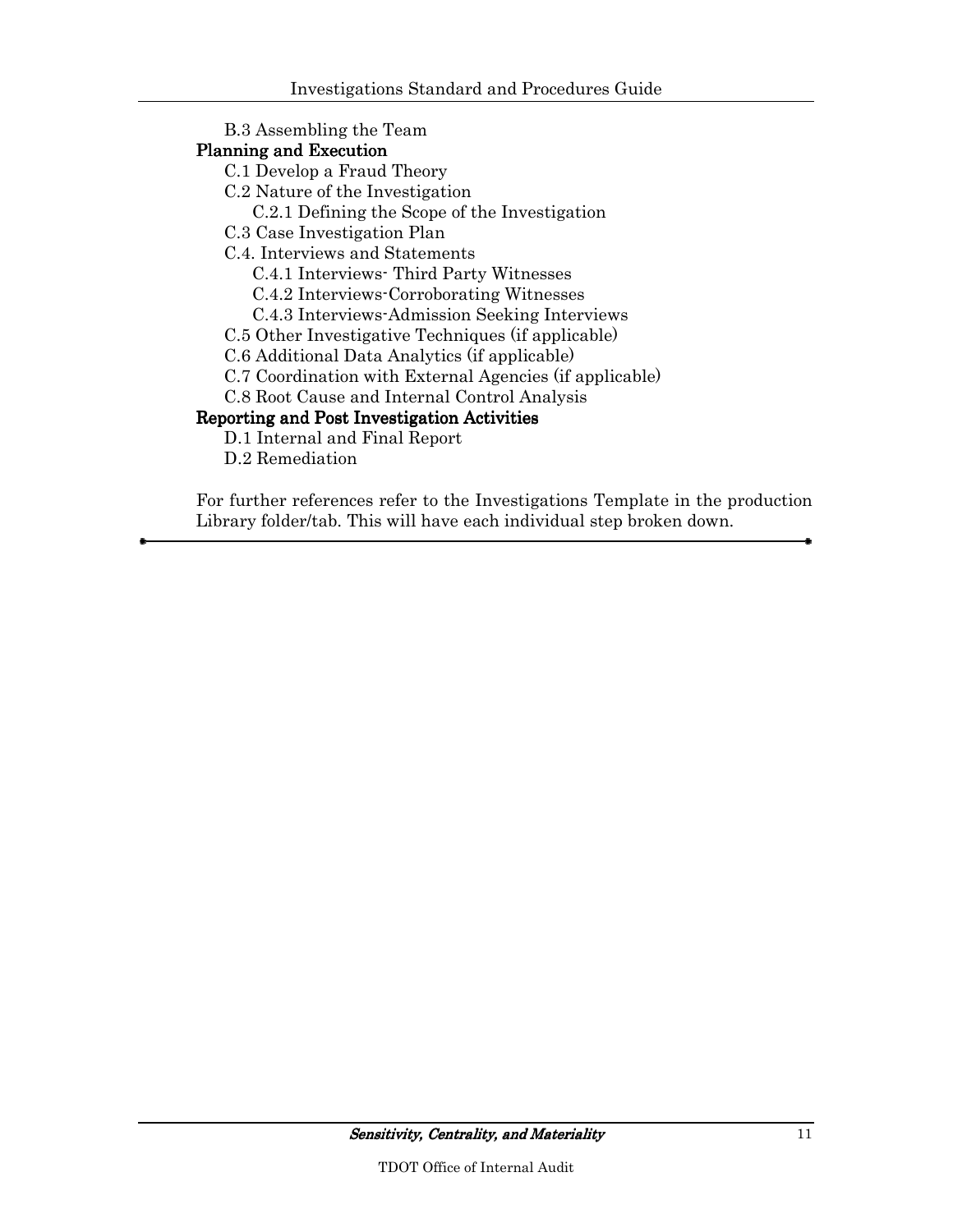## 4 QUALITATIVE STANDARDS QUALITATIVE STANDARDS

Qualitative Standards address the criteria and focus on investigative planning, execution, conducting interviews, information management, and reporting the results of investigative activities.

#### 4.1 Overview - Planning

Qualitative standards require that TDOT Internal Audit establish both the organizational and case specific priorities and develop objectives to ensure that individual case tasks are performed efficiently and effectively.

Planning priorities and objectives apply to both organizational and case specific areas and are essential for efficient use of investigative resources, these include:

- The types and numbers of investigations conducted
- **Proper allocation and application of resources,**
- Minimal case opening thresholds,

Planning priorities and objectives also apply to specific investigative tasks, these include:

- Who to interview
- What records to analyze
- Time budgets for completing tasks

Qualitative planning standards are best achieved through the preparation of organizational and case specific plans and strategies.

#### 4.2 Organizational Planning

This Investigations Standards and Procedures Guide were devised for a goaloriented operational plan that is consistent with TDOT Office of Internal Audit's mission and oversight function. On an annual basis, beginning each fiscal year, the Director of Internal Audit will prepare a basic, single-source planning document that presents Internal Audit's goals and objectives, allocation of resources, budget guidance and performance measures. The plans will include a projected allocation of resources, identification of priorities, description of investigative programs included in the Annual Audit Plan.

The Annual Audit Plan will be flexible enough to accommodate TDOT's needs and shifting of investigative emphasis and staff resources as circumstances dictate. This flexibility should provide a basis for the professional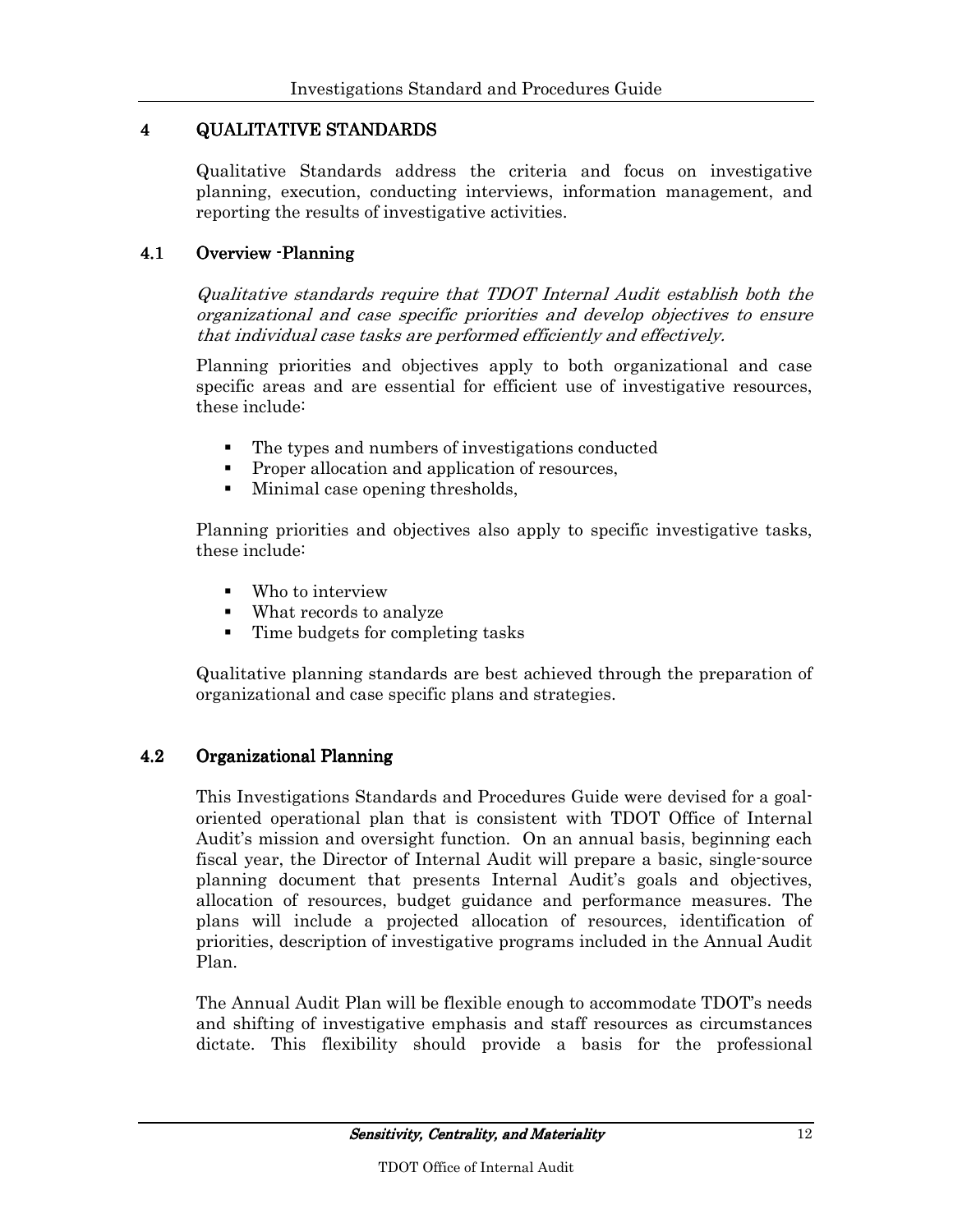management of investigative resources and workload during the planning year.

#### 4.3 Initial Evaluation Phase

The receipt of a complaint from anyone of the available avenues of fraud reporting initiates a preliminary evaluation phase. During this time, consideration is given to the nature of the complaint, the apparent validity of the complaint, the circumstances surrounding the complaint, and a determination of whether the nature of the complaint is fraud, waste, or abuse. The initial evaluation or assessment should include, but will not be limited to, the following considerations:

- Is the complaint related to fraud, waste, or abuse of TDOT or state funds?
- Does the complaint involve gross employee misconduct?
- What are the possible violations indicated by the complaint?
- Are there sufficient objective facts to warrant further consideration?
- Based on the information available after the evaluation phase, do we have sufficient basis to open a formal investigation?

#### 4.4 Individual Case Planning

After the initial evaluation phase, each complaint must be evaluated against the strength of the evidence and circumstances as they exist, TDOT Internal Audit's priorities, and guidelines for one of three decisions:

- Initiate a full investigation (assign a case number),
- Refer the matter to another appropriate authority, or
- Take no further specific investigative action.

If the decision is to initiate an investigation, TDOT Internal Audit will begin any necessary immediate actions and establish an investigative plan of action that includes the following steps:

- Ascertaining the primary nature of the allegations (criminal, civil, and/or administrative).
- Determination of the planned focus and objectives of the investigation.
- Identification of possible violation(s) of law, rule, or regulation and understand the corresponding elements of proof or standards.
- Coordination with internal and external entities as needed.
- Identification and prioritization of the investigative steps necessary to meet investigative objectives. This includes identifying the best approach to take during the investigation in order to resolve the allegations(s) or issue(s).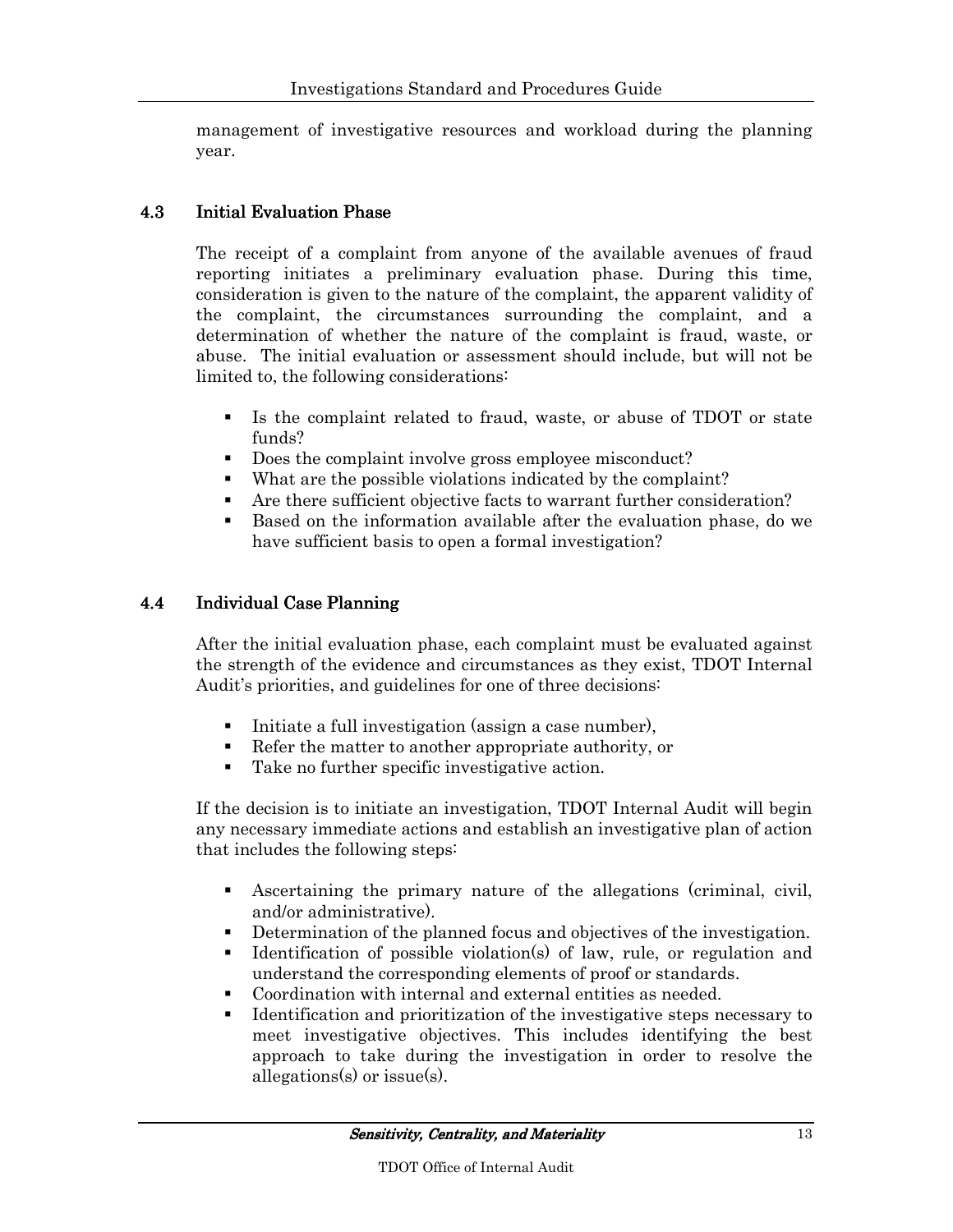- Determining the resources necessary to meet investigative requirements.
- Establishing a time-phased approach (budget) that ensures individual leads are pursued on a timely basis and periodic evaluations of progress occur. This would include an affirmative decision to continue or terminate the investigation.
- Ensure that investigative steps include the identification of any causative factors that can be reported as weaknesses or internal control issues requiring corrective action by agency management.
- Coordination with appropriate agency or other Government officials if notable security or public health and safety issues are raised.

#### 4.5 Consideration of Previous, Related, or Similar Investigations

Members must give consideration to the results of previous investigations and review engagements that could affect the current investigative objectives.

#### 4.6 Case Investigation Plan

The Case Investigation Plan should document essential investigative objectives and scope and will provide a pathway for meeting the objectives of the investigation.

Investigative plans help investigators identify and organize what is needed to complete an investigation. The plans can be simple or lengthy, depending upon the complexity of the work being undertaken. In the simplest form, the plan should include the following elements:

- Objectives of the investigation
- Potential sources of information
- **Investigative resources needed**
- **Document list**
- Analytical procedures to be employed
- **Interview list**
- Chronology of events
- Estimated timeline for completing the work

The member must be aware that an investigative plan is a fluid lists that may change as the nature investigation evolves (as in the case of uncovering emergent matters) and prospective sources may prove to be unproductive.

The investigative plan guides the member to ensure that all credible sources of information are mined for the investigative information needed.

The member must be aware that the more complex the investigation, the greater the need for a plan to obtain the necessary investigative resources.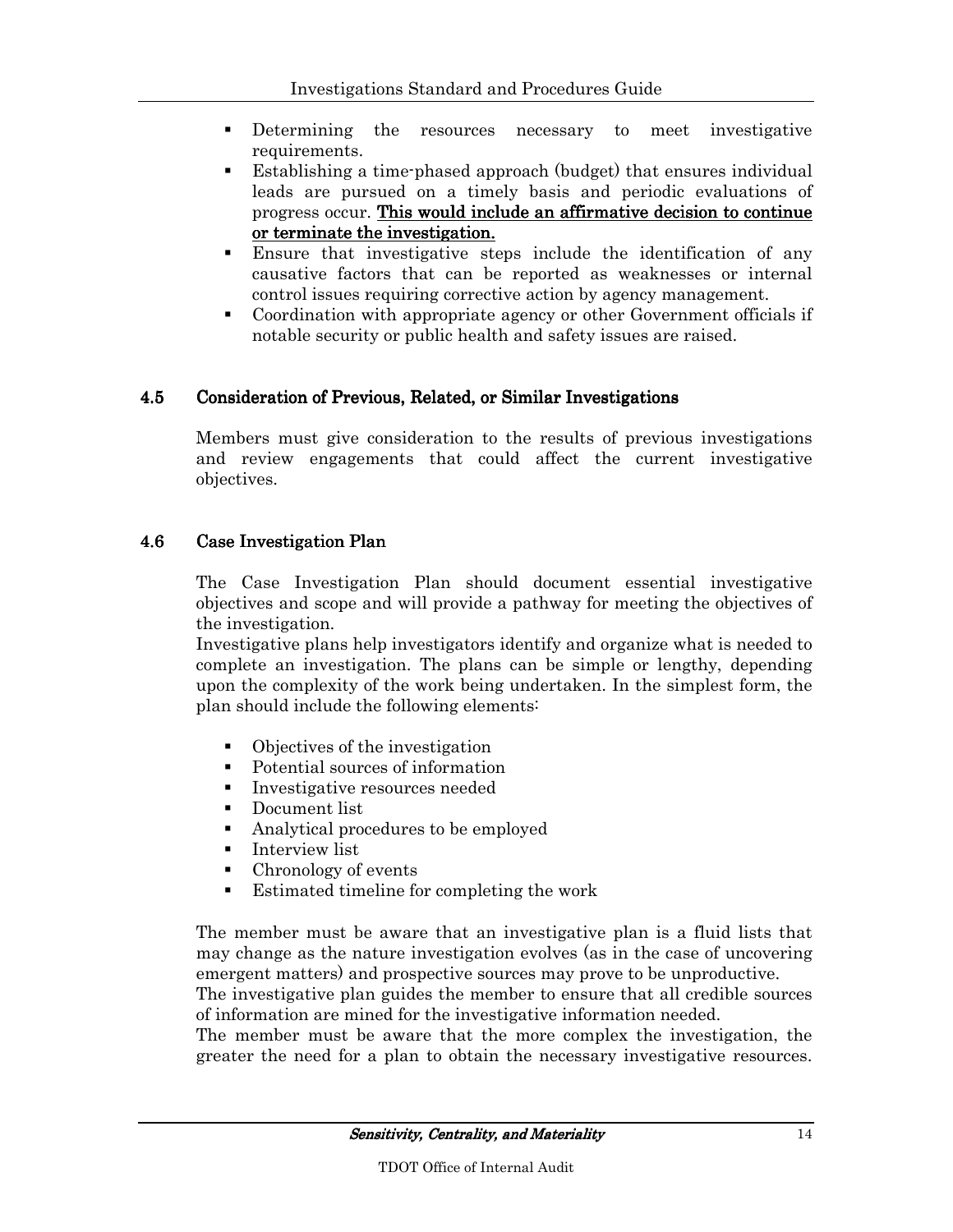This is especially true when working in tandem with other investigative entities; to prevent waste of resources and duplication of efforts.

When investigative plans are modified, it is the responsibility of the incharge to track every revision by keeping a dated copy of each version of the investigative plan.

#### 4.7 Directing Staff Assignment

Audit supervisors or those designated to supervise must properly supervise investigative staff.

The Project in-charge will provide first level supervision for all investigative staff assigned to the project.

The Principal Auditor will supervise and direct the Project in-charge and as well as unassigned members.

The Audit Director is ultimately responsible for all investigative staff and the success of each engagement and will provide such direction as required to enable accomplishment of TDOT Internal Audit investigative objectives.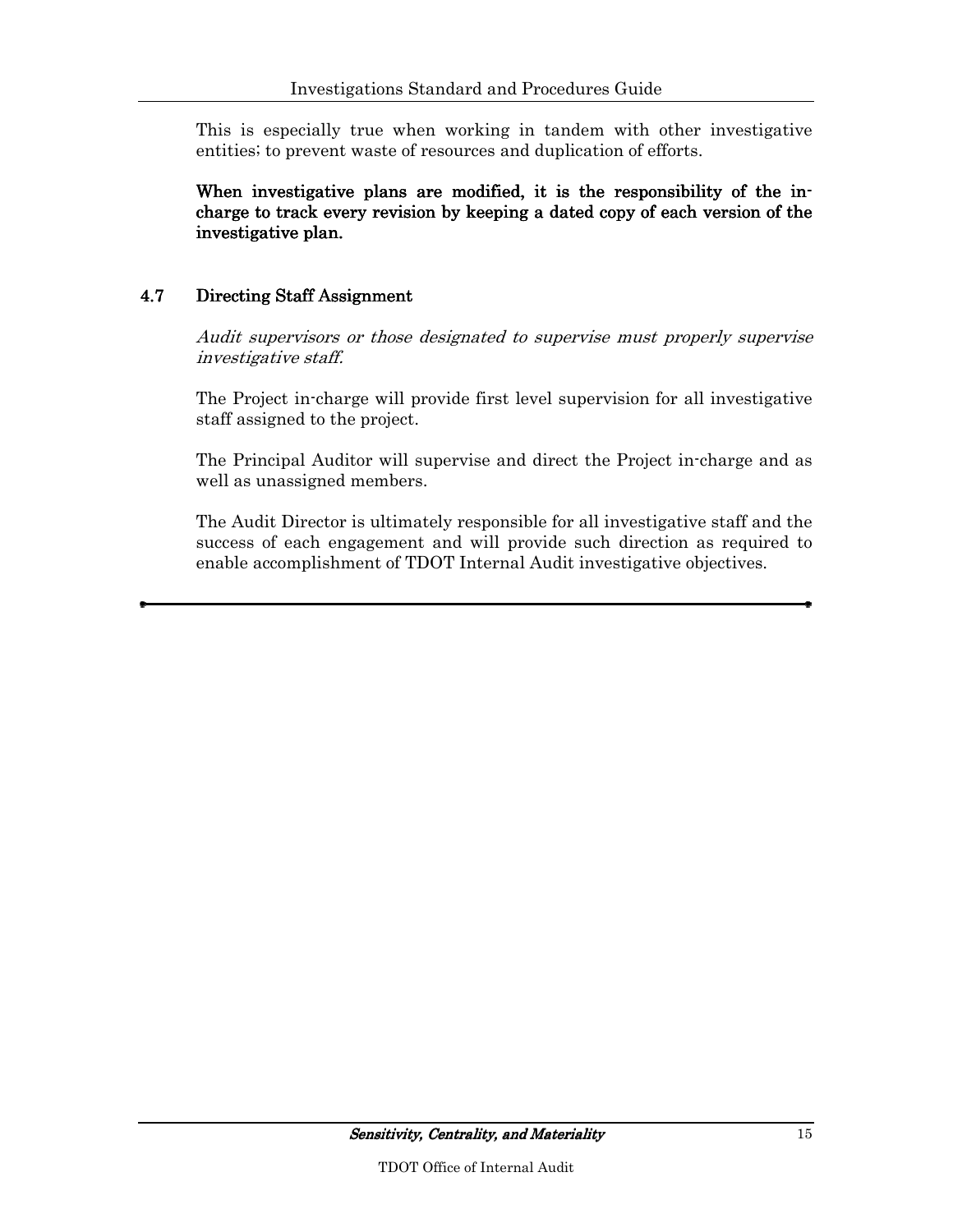## 5 INVESTIGATIVE FIELDWORK

#### 5.1 Overview - Execution of the Investigation

Investigations must be conducted in a timely, efficient, thorough, and objective manner.

The member is a fact-gatherer and should not allow speculation, opinion that is unsubstantiated, biases or personal feelings, and conjectures or conclusions to affect the nature of the investigative work. The member has a duty to be receptive to evidence that is incriminating, as well as exculpatory. The member should collect and analyze evidence through a number of techniques, including, but not limited to:

- Reviews of Records (personnel file, contract or grant files, financial and banking records, etc.) and Data Analysis
- Interviews of Primary Complainants (if possible),
- **Interviews of Neutral Third Party Witnesses.**
- **Interviews of Victims or Corroborative Witnesses**
- Interviews of Potential Accomplices
- Interviews of the Subject of the Allegations or Admission Seeking Interviews
- Additional Analytical Procedures (Tracing, Vouching, Ratio Analysis)
- Collection of Physical or Forensic Evidence
- Surveillance and consensual monitoring
- Utilizing computer tools and technology (link analysis, databases, spreadsheets, cyber forensics, data mining, etc.).

The following guidelines should be considered with the caveat and understanding that investigations are often unpredictable, fluid, and can be volatile:

#### Conducting Interviews

A review of known information should precede a planned interview. The member should identify himself/herself to the interviewee and state the purpose of the interview, if appropriate. When conducting an interview, the interviewer should endeavor to:

- Provide appropriate warnings to those individuals suspected of violating law or regulation. (Witnesses generally do not require rights advisement.)
- Do not attempt to hold the respondent against their will at the onset of the interview, remind the interviewee that he or she is free to leave at any point during the interview.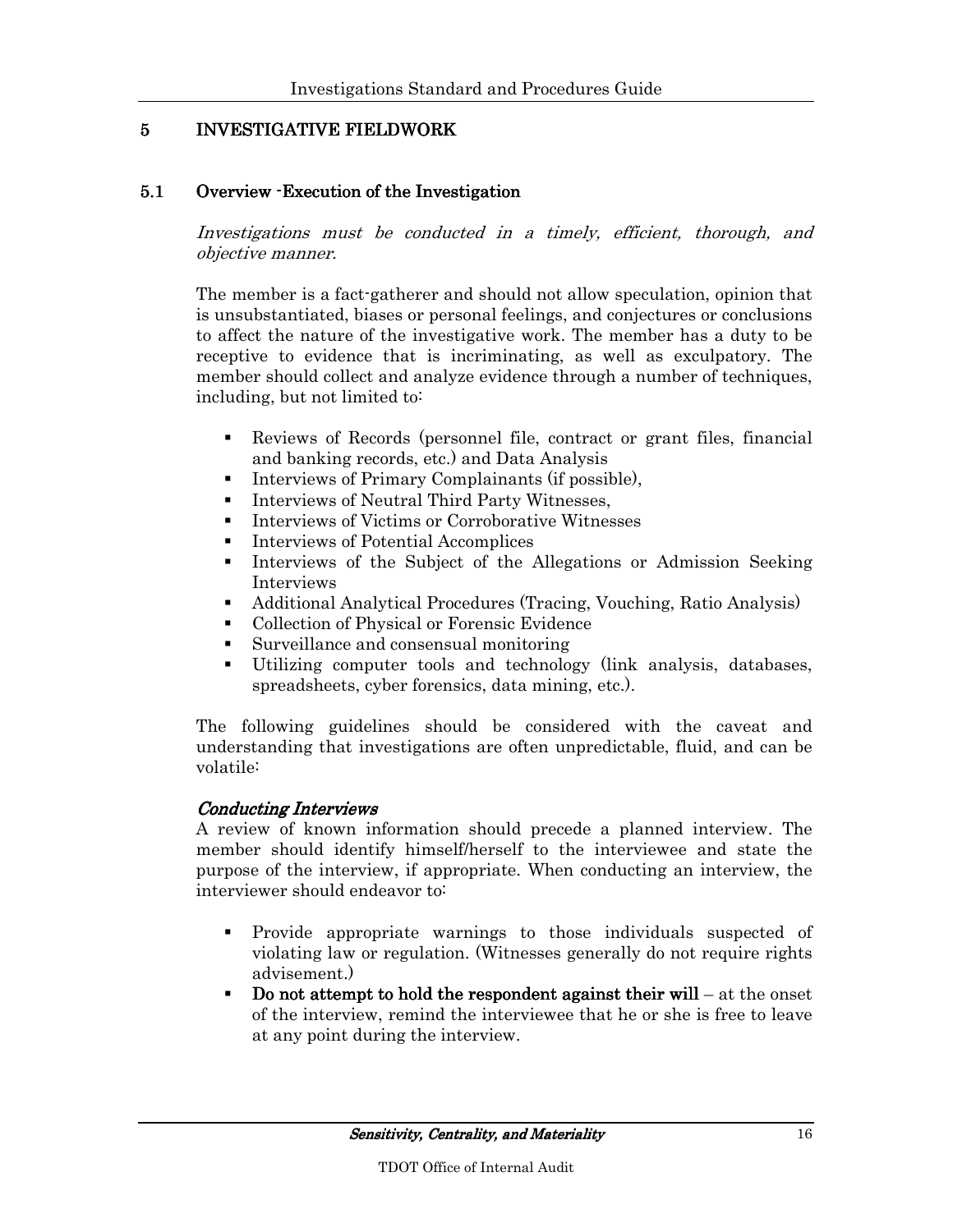- Pay particular attention to obtaining the interviewee's observations and knowledge of incidents and actions or statements of other persons connected with the event.
- Ask interviewees to provide, or identify the location of, relevant documents.
- Remember that all interviews are subject to inclusion in reports.
- Remember that any contemporaneous interview notes that are prepared in a **criminal investigation** should be retained as required by law or agency policy.
- **Never negotiate with the interviewee** as an investigator, you are not empowered to promise anything in exchange for information.
- Ensure that two investigators be present when conducting interviews in situations that are potentially hazardous or compromising.
- Ensure witness requests for confidentiality be considered and properly documented but *do not promise confidentiality*.
- Properly document all interviews.

#### **Evidence Collection and Chain of Custody**

Evidence should be collected in such a way as to ensure that all known or obviously relevant material is obtained, the chain of custody is preserved, and the evidence is admissible in any subsequent proceeding. When collecting evidence, the member should endeavor to:

- Establish the validity of information and evidence obtained during an investigation. Evidence should be verified by as many sources as are necessary and reasonable to establish the validity of such information.
- When utilizing specialists or subject matter experts (SMEs):
	- Assess the specialist's ability to perform and report on the work in an impartial manner ( e.g., criminal laboratory examiners, computer forensic examiners, and financial experts)
	- Understand the scope and objective required of the specialist.
	- Consider the specialist's professional certification, experience, and relevant standards.
	- The disposal and destruction of physical evidence must be followed and verified.

#### Documenting Activities

The results of investigative activities should be accurately and completely documented in the case file. TDOT's Office of Internal Audit's General Standards specifically and clearly address due diligence and timeliness of the documentation.

#### Compliance with Legal Requirements

Interviews, evidence collection, and other activities must be initiated, conducted, and reported in accordance with all applicable laws, rules, and regulations. All investigative activities should be conducted with due respect for the rights and privacy of those involved.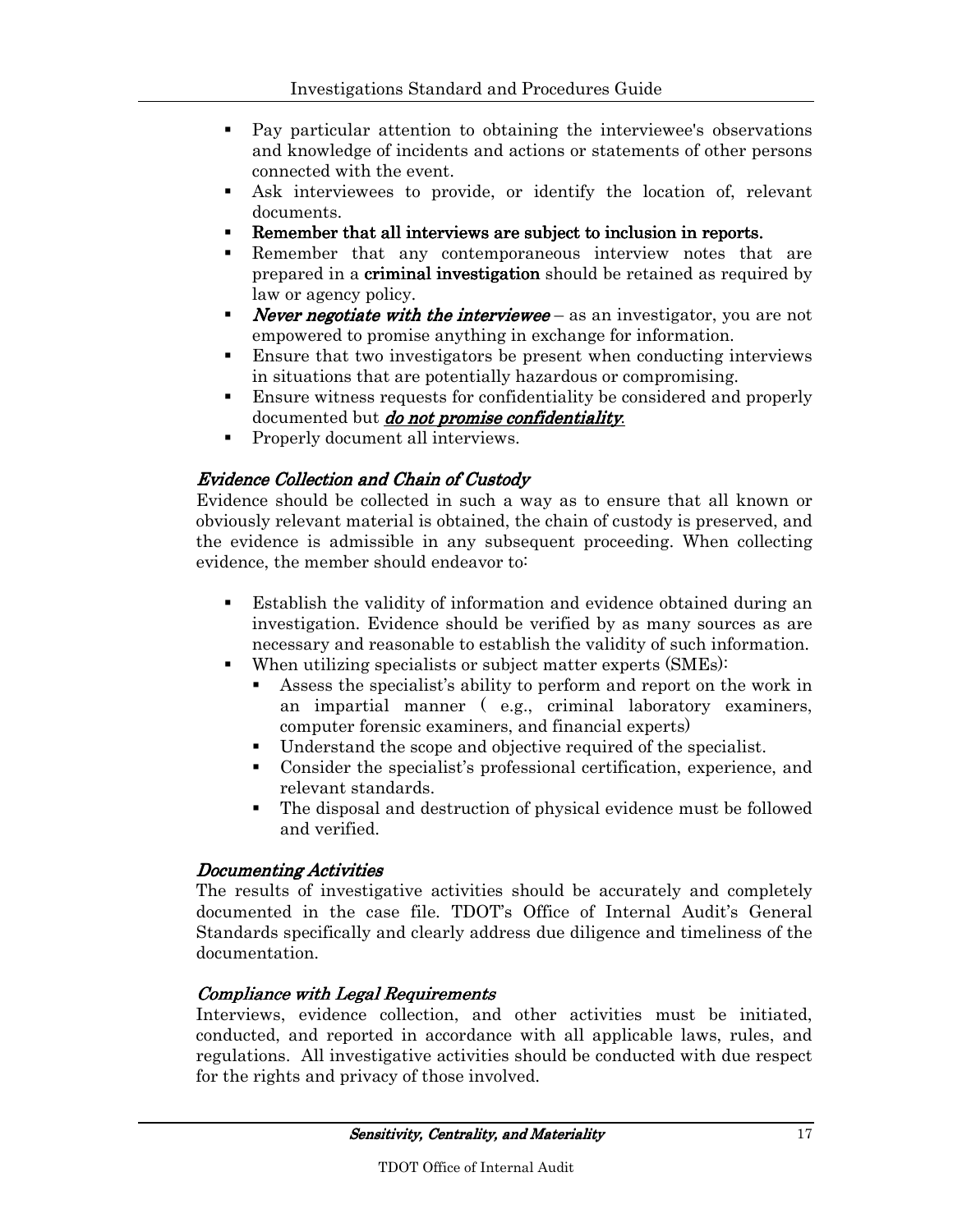## 5.2 Data Analysis

Analyzing available data, more often than not, is a critical initial process in determining whether to proceed with an investigation. Analysis of objective information, from both internal and external sources, can provide insight into anomalous events, transactions, or behavior. If possible, always perform initial analytical procedures before initiating other investigative procedures.

#### 5.3 Developing a Fraud Theory

The Fraud Theory approach to complex investigations is not unlike the scientific method of experimentation, and involves the following steps:

- Analyze the available data
- Based on the analysis of available data, create a hypothesis
- Test the hypothesis against the available facts;
- If the initial hypothesis is refuted, refine and amend it until reasonably certain conclusions can be drawn.

The approach begins with an educated supposition or deduction, based on the available evidence, of what the investigator thinks may have happened. This educated supposition is then used to generate an investigative plan to test that will either prove or disprove the assumption. (See Appendix for an example)

## 5.4 Predication

Adequate predication is the guiding principle and the primary qualitative factor necessary to move forth with any investigative effort. This means having a factual foundation, reasonable basis, or probable cause to execute an investigation. It usually develops in stages wherein the first review or analysis provides sufficient predication to discreetly check internal records, which can then provide predication for more in-depth inquiries, and so on.

Members must understand common business rules pertaining to cost-benefit considerations and efficient use of limited resources. Additionally, TDOT Internal Audit has little regard for fishing expeditions or following "bunny trails". Therefore it is imperative that all TDOT investigations be performed on solid legal basis before initiation. At every point of the investigation, the member **must** ask the question, "Do I (we) have sufficient basis to move forward?" additionally, it is imperative that before proceeding, the member should be able to answer YES to the question, "Based on all the available information and circumstances, taken as a whole, would a reasonable, prudent, knowledgeable person, determine that a fraud has, is currently, or,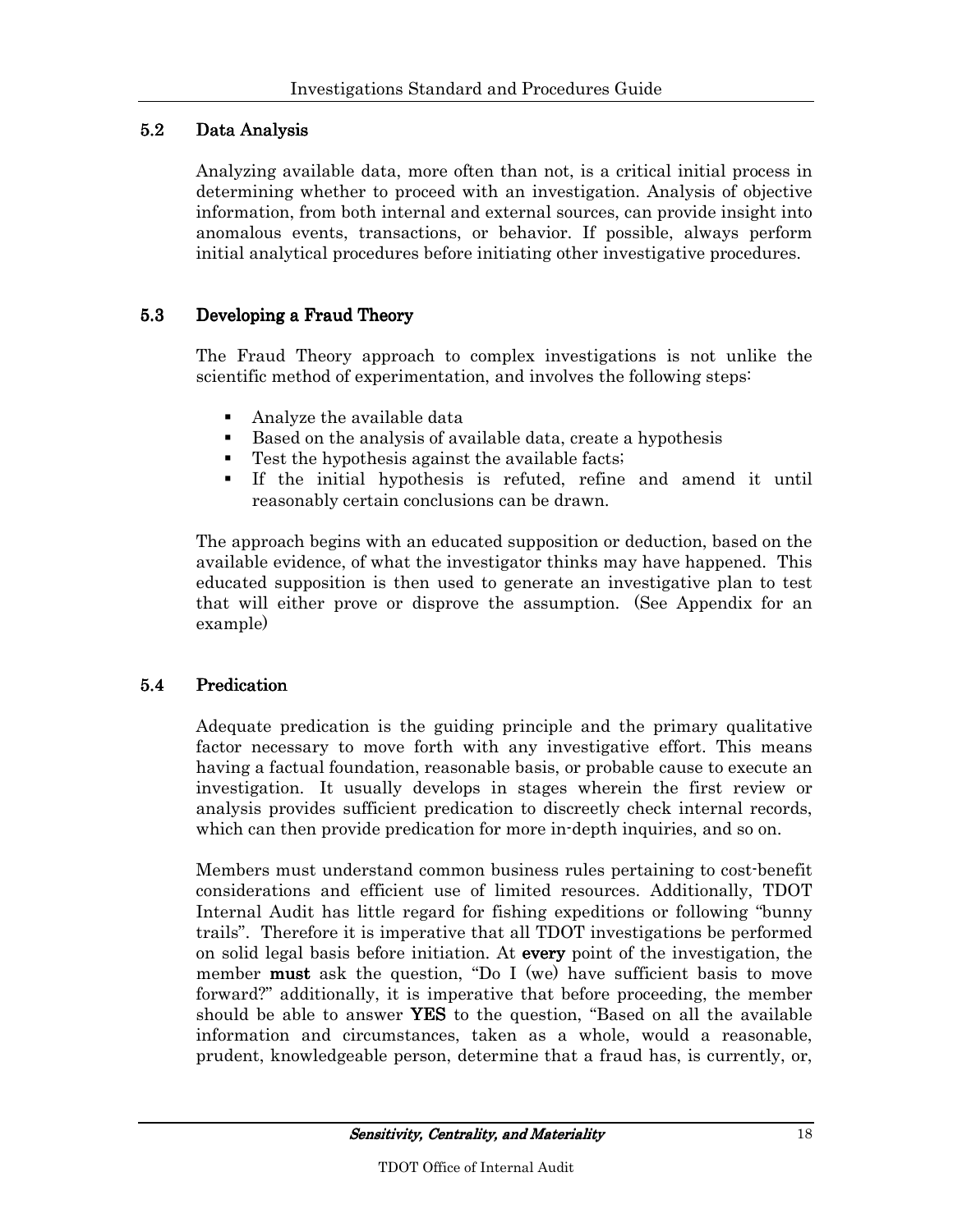will occur?" If the answer is **NO**, then the member must cease all investigative activity.

A member should not investigate beyond the available predication. If the member can't articulate a factual basis or good reason for an investigation, or the next investigative step, the member should not do it, as the investigation will be punitive and without foundation. Investigating beyond the available predication is unproductive and inefficient and goes against the value proposition of the Internal Audit function.

## 5.5 Case Chronology

Members involved in investigative engagements benefit from arranging case facts in some timeline or chronological sequence. Putting the facts in the order they occurred is beneficial especially in instances where the member needs to testify in court regarding the subject's knowledge and intent (what the subject knew and when).

In a Word document of an Excel spreadsheet, create a table to record pertinent information such as the dates pertaining to the event or document(s), and the source of information. Include important meetings, places travelled, telephone call logs, email communications, key documents and other important, potentially relevant evidence. Review and update the table regularly, adding new information that the continuing investigation shows to be relevant and excluding what is shown to be irrelevant.

#### 5.6 Conducting Investigative Progress Reviews

Supervisory reviews of case activities should occur periodically to ensure that the case is progressing in an efficient, effective, thorough, and objective manner.

## 5.7 Documenting Work Papers

Members must prepare investigative documentation related to planning, executing, and reporting. Members should prepare documentation in sufficient detail to enable an experienced auditor or investigator, having no previous connection to the investigation, to understand from the investigative documentation the nature, timing, extent, and results of the investigative procedures performed. The evidence obtained and its source and the conclusions reached, including evidence that supports the members' significant judgments and conclusions.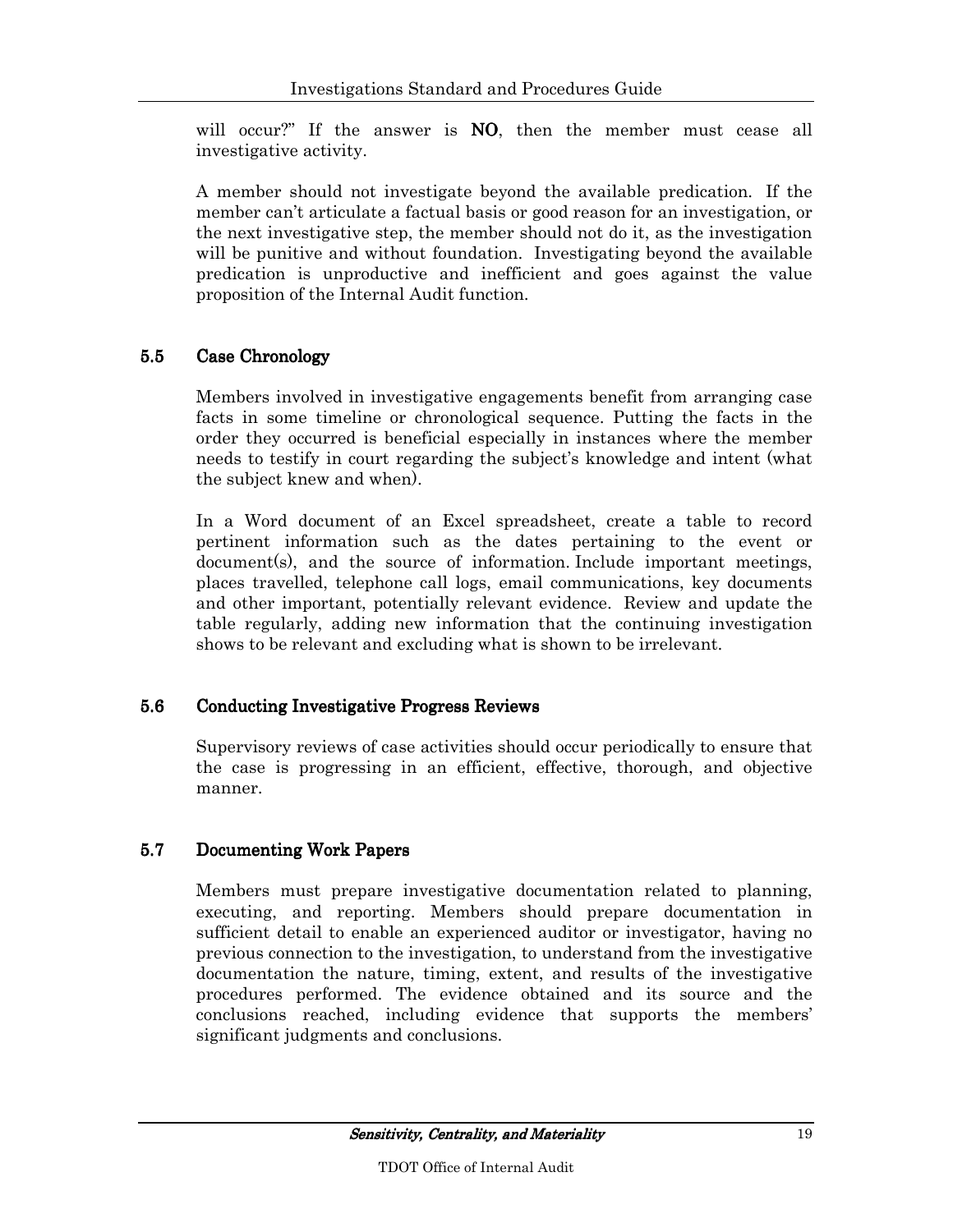Work papers should be complete but concise and usable as a record of work performed. Members should include in their work papers only what is essential and they should ensure that each document included serves a purpose that relates to an objective.

Each work paper prepared by the member should include:

- **Investigative project number**
- Work paper title and work paper number
- Prepared by
- Prepared date
- Data source

Furthermore, documentation should include the objective, source, scope, criteria, work performed, results, and conclusion of the investigative procedure as follows:

#### PURPOSE:

This should consist of a "brief" description of the purpose for the particular working paper. This can best be accomplished by explaining what is expected to be accomplished and why.

#### WORK PERFORMED:

This is a full explanation of the work done to accomplish the objective. It should include a description or a narrative of the work that was conducted.

#### REFERENCE SOURCES:

This should include a listing of all reference sources (e.g. name, position, phone number, email address, etc.) interviewed or consulted in conjunction with the procedures section below. It should also include any computer application, web site references, regulations, procedures, or other documents/references that are relevant.

#### RESULTS and CONCLUSIONS:

Results provide a description of any analytical procedures performed and the corresponding outcome associated with the procedures performed.

Conclusions should consist of a "brief" statement delineating objective determination relating to the results of the work performed as it pertains to the investigative goals.

#### 5.8 Emergent Issues

During the planning and execution phases, potential investigative issues may arise that may or may not be significant in the context of the investigation in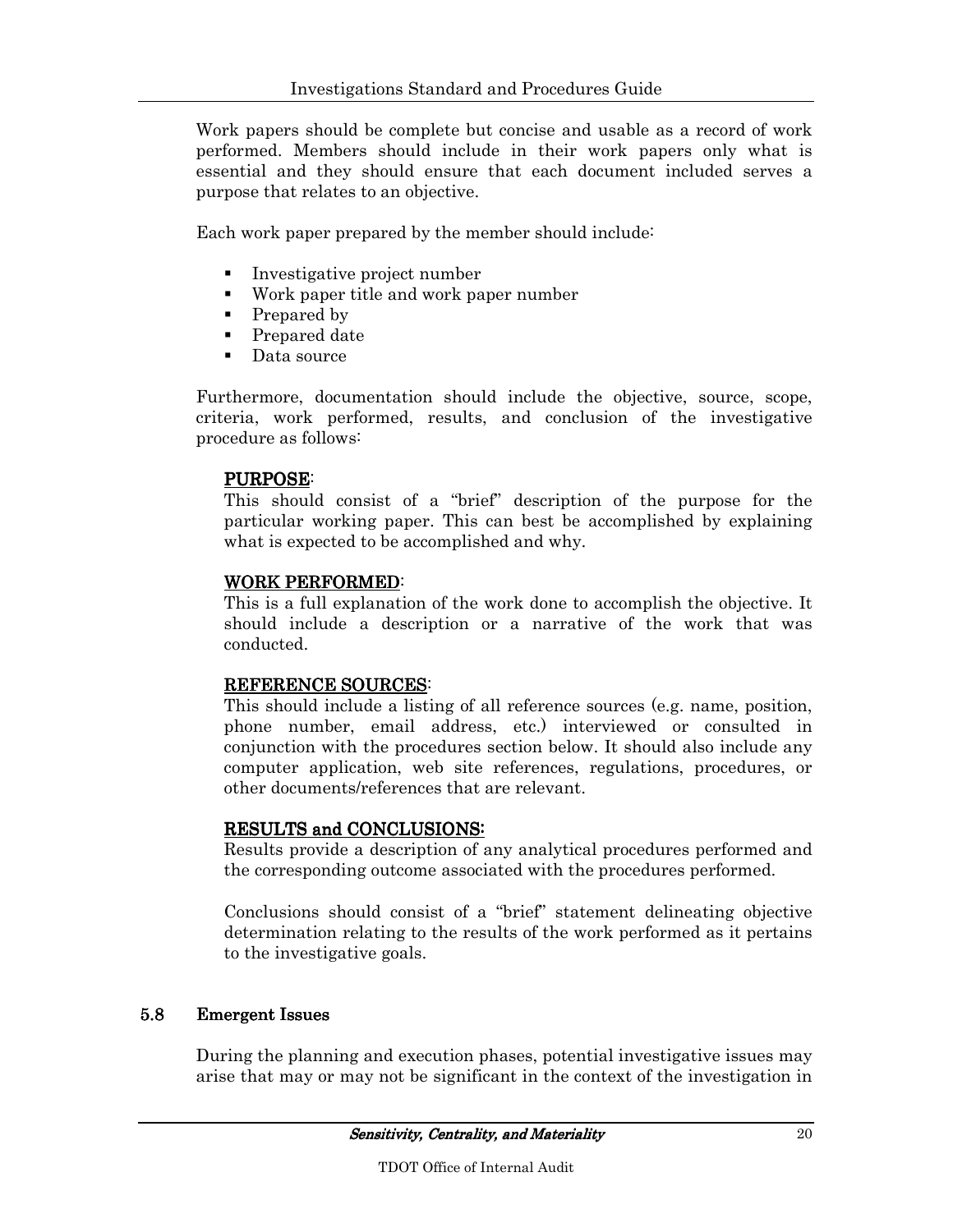progress. The primary task of the investigator, at the point of uncovering the emergent issue, is to discuss these matters with the Principal Auditor and the Audit Director.

After discussion with Audit Management, and on the basis of adequate predication, the emergent issues will either be addressed in one of three ways:

- Expand the current investigation to include the emergent issue
- Open a new investigation
- Refer the emergent matter to the appropriate party.

When an emergent issue is included in the current investigation, the case investigation plan should be updated to reflect the changing circumstances and care should be taken to adequately develop additional procedures that will address, both, the original allegations and the emergent issue.

#### 5.9 Observations

Members should report investigative observations by providing credible, sufficient, competent, and relevant evidence that relates to the allegations. They also should be presented in a manner to promote adequate understanding of the matters reported and to provide convincing but fair presentations in proper perspective. The finding should provide selective background information to provide the context for the overall message and to help the reader understand the finding and significance of the issues discussed.

#### 5.10 Work Paper Review

Work papers should be reviewed as soon as they are prepared to provide timely feedback to the preparer.

Prior to the beginning of the fieldwork phase, all documentation pertinent to the administrative and planning phases should have been entered into the work papers binder and database and reviewed.

All work papers will have a minimum of one level of review. The Project incharge should review all documentation prepared by the investigative team. The Principal Auditor will review documentation prepared by the Project incharge. Work papers prepared by the Principal Auditor will be reviewed by the Audit Director. This will ensure accurate and sufficient information for planning and performing the investigation.

While content is more important than format, the reviewer will verify: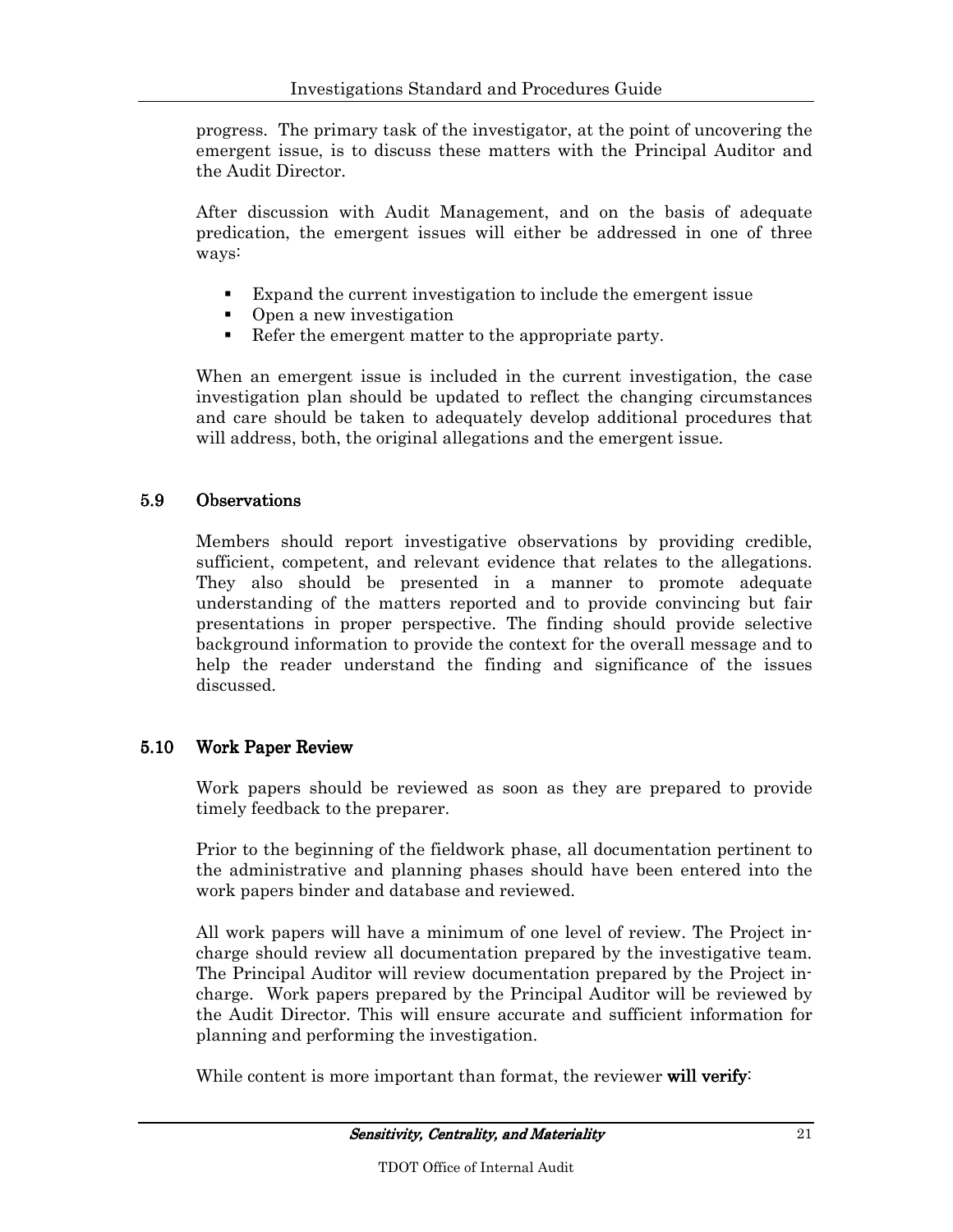- All planned objectives and supporting investigative procedures were completed or justification provided for exclusion
- Work papers and supporting documentations are sufficient, accurate and reliable
- The conclusions reached were reasonable, logical, and valid
- The working papers were prepared in accordance with Internal Audit Investigation Standards and Procedures Guide.

Any work saved to the hard drive of a computer while in the field should be transferred to a network drive at the earliest possible occasion. Daily backups should be created until the work papers can be transferred to Office of Internal Audit's shared network drive. Sensitive or confidential information should not be saved on the member's laptop hard drive.

#### 5.11 Investigative In-Process Reviews

Near the end of the execution (90% of budget field work hours complete) the In-Charge will prepare documentation and meet with the Principal Auditor and Audit Director to discuss the progress of the investigation. The documentation will:

- Provide an answer to each allegation
- List the work conducted thus far and observations noted
- Provide a root cause analysis of how the fraud occurred
- Provide recommendations to address internal control issues
- Validate member and calendar days to complete draft report

Upon review of the investigative activity, the Principal Auditor or Audit Director will make a determination whether additional work needs to be performed or whether the investigative procedures should be suspended. Whether the allegations are substantiated, unsubstantiated, or partially substantiated, a draft report will be initiated to complete the investigation. If criminal activity has been observed, the Audit Director will report the irregularity to the Commissioner or the Chief Financial Officer, the TDOT Legal Counsel, or the Tennessee Comptroller of the Treasury, or the District Attorney for further action.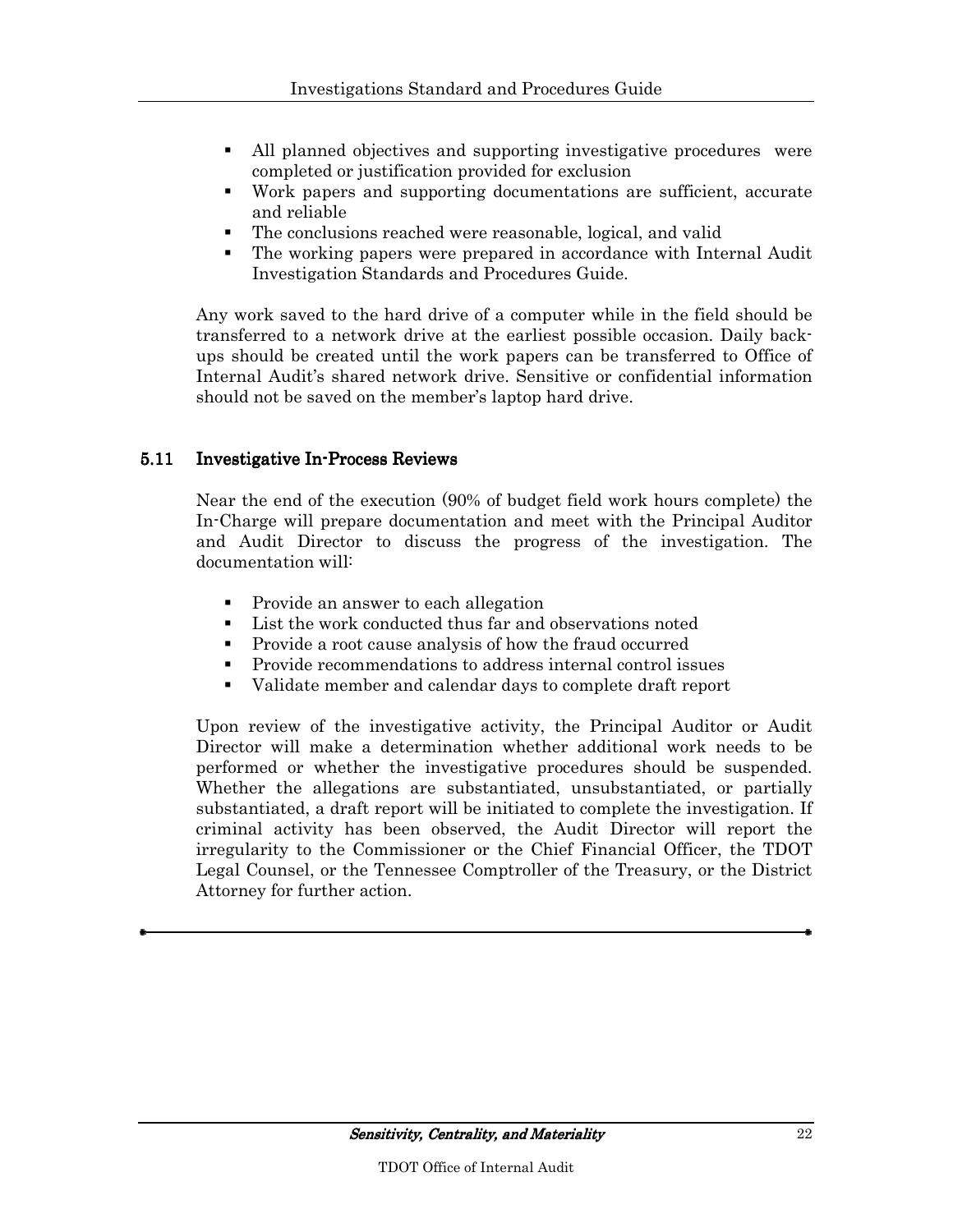## 6 CASE AND INFORMATION MANAGEMENT

#### 6.1 Overview – Information Management

Investigative data must be stored in a manner that allows effective retrieval, reference, and analysis, while ensuring the protection of sensitive data (i.e., personally identifiable, confidential, proprietary, or privileged information or materials.).

An essential mark of an efficient, professional investigative organization is the ability to store, secure, and retrieve information and data that it has generated and collected. Effective information management creates and sustains organizational memory and enhances the entire organization's ability to conduct pattern and trend analyses. In other words, it improves Internal Audit's ability to fulfill the mandate of detecting, identifying, and preventing fraud, waste, and abuse.

A residual benefit of a sustainable information management system is that it assists in the process of making informed judgments relative to resource allocation, training needs, investigative program development, and prevention and implementation of the investigative process.

The Office of Internal Audit will maintain the following workload data and include them in the annual report to the TDOT Commissioner and the Chief Financial Officer:

- Number of complaints handled
- Cases opened
- Cases closed
- Cases pending (active as of report date)
- Referrals to program managers, other investigative agencies, and outcomes from such referrals
- Amount of direct labor hours expended on each case and on annual investigative activity.
- Quantified dollar losses (where appropriate)
- Quantified recoveries and remunerations (where appropriate)

#### 6.2 Complaint Handling Activities

TDOT Internal Audit's investigative process often begins with information received in the form of a complaint from an individual or a group. The initial complaint will rarely provide the agency with all the necessary information and may be the first indication of a serious fraud, waste, abuse, or even a violation of the law. The primary means of complaints will be received through the TDOT Internal Audit Hotline.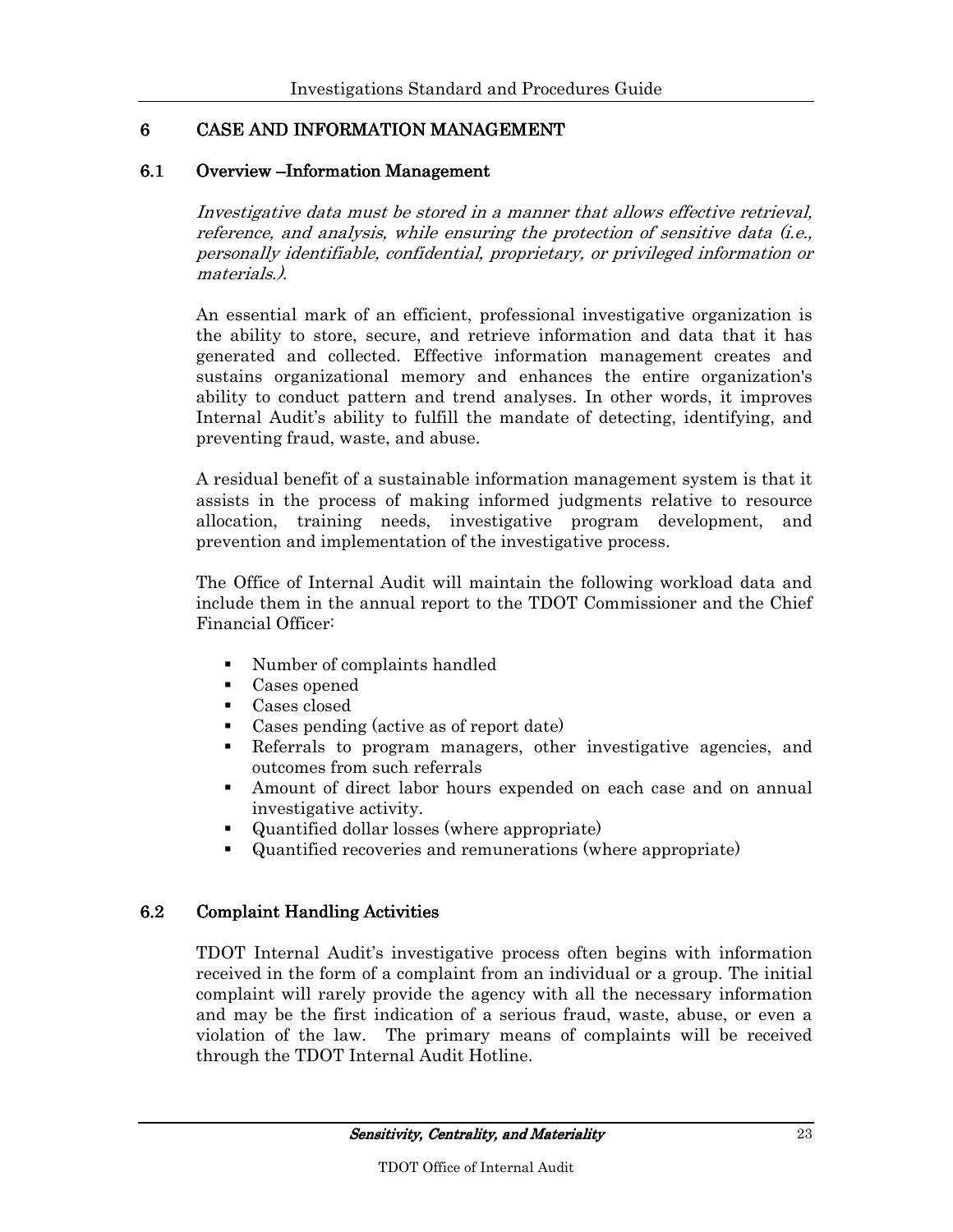## 6.3 The TDOT Hotline

#### Purpose Statement

The Fraud, Waste, and Abuse Hotline is a mechanism designed to allow the reporting suspected cases of fraud, waste, or abuse of TDOT funds by employees, contractors, or vendors. The Fraud, Waste, and Abuse Hotline are not a substitute for employment-related grievances or appeals; the TDOT Human Resources Division and the Tennessee Department of Human Resources have specific policies and procedures that provide a pathway for resolving of these types of issues.

#### Confidentiality and Limitations

The Office of Internal Audit will endeavor to maintain the confidentiality of all complaints, associated reports, working papers, and other documentations related to any investigation. However, because of the nature of certain complaints, Internal Audit does not and cannot provide absolute absolute confidentiality.

#### **Whistleblower Protection**

Under the **Tennessee Code Annotated § 50-1-304** an employer may not take any act of reprisal against an employee who advises the employer that the business is in violation of a law and the employee either discloses, threatens to disclose, or testifies about the violation of law, or the employee objects to or refuses to participate in an employment act in violation of law.

TDOT will not retaliate, nor will it tolerate retaliation on employees who, in good faith, report suspected cases of fraud, waste, and abuse violations or who participate in an investigation of suspected ethics violations. Any act of retaliation should be reported immediately to the Director of Internal Audit.

#### Required Information

The Office of Internal Audit requires a minimum amount of information to follow-up on a complaint. When contacting Internal Audit, you are reporting fraud, waste, abuse that involves a TDOT employee, a contractor or a vendor doing business with TDOT - please have the following information:

- Who the suspect(s) involved are.
- The nature of the alleged incident.
- How the alleged incident was committed.
- Where the alleged incident occurred.
- When (or approximately when) the alleged incident occurred.
- If possible, include video graphic, photographic, documentary, or other physical evidence related to the complaint.

The Office of Internal Audit will investigate complaints received related to fraud, waste, and abuse.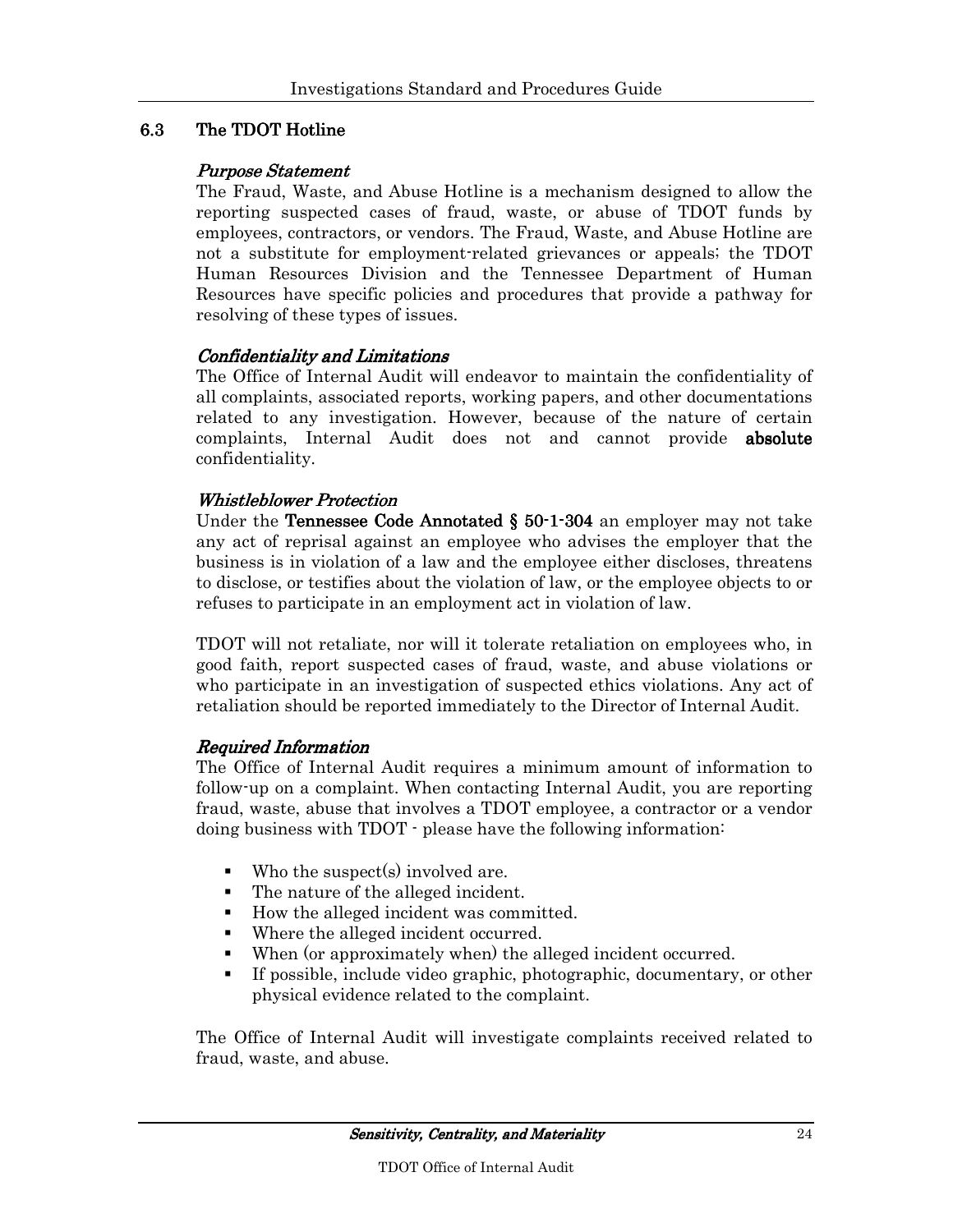#### Other Complaints

In most cases, immaterial quasi-fraud related complaints, which are in reality supervisory purviews, will be referred to the appropriate management structure for further review and investigation. The Director of Internal Audit will send the affected Department Director or Manager a confidential referral memorandum notifying him or her of the complaint and requesting a timely response in resolving the complaint.

Functional Directors and/or Managers have the responsibility to provide a reply that addresses the following:

- A reactive plan of action to address the alleged issues or concerns
- A description of how the issues or concerns were resolved
- A preventive plan of action to preclude the issues or concerns from recurring

#### Reporting and Resolution

An investigative memorandum addressed to the Chief Financial Officer will result after every initiated investigation. If a hotline complaint is substantiated, the following enforcement consequences may happen for those found to be at fault:

- Enforcement actions are implemented through the TDOT's management structure.
- Disciplinary actions by management and TDOT's Human Resource may include oral or written counseling, oral warning, written reprimand, suspension, demotion, or termination.
- Actions may include management intervention, discipline, or referral to an outside law enforcement agency.

#### 6.4 Case Initiation

The Audit Director or the Principal Auditor will be the sole approving authority within Internal Audit to make a determination to initiate an investigation or to pursue another course of action. Case assignments will be based on resource considerations, level of experience of personnel, and current workloads. A decision not to investigate (refer to another entity or take no action) should be documented.

Once a decision to open a case has been determined, the approving authority will provide a memorandum, in the standard OIA format, addressed to the Chief Financial Officer and copying the Comptroller of the Treasury, TDOT's Chief Legal Counsel, Bureau Chief of the affected division, and the Division Director where the allegation originated. The memorandum will provide a summary outlining the nature of the allegation, the manner it was received, and the justification and basis for opening the case.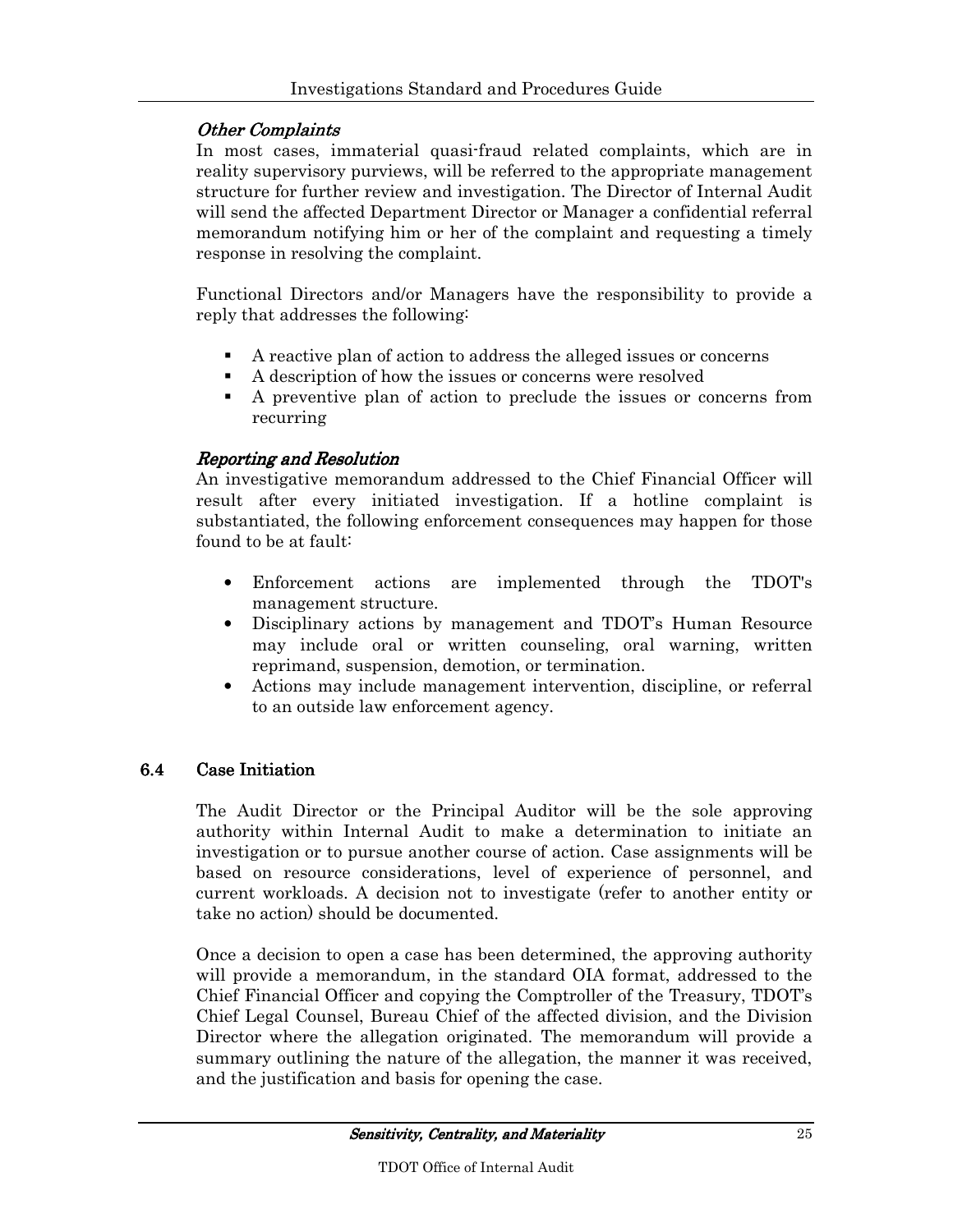Referrals to the appropriate parties when a case is not formally opened will be initiated using the standard OIA memorandum format that delineates the nature of the allegation, the manner it was received, and the basis for referring the matter addressed to the same parties as above with the exception of the Comptroller of the Treasury.

#### 6.5 Custody of Investigative Documentation

Investigative work papers are the property of TDOT. They should remain under the control of the TDOT Internal Audit and should be accessible only to authorized personnel. Investigative working papers are considered sensitive and appropriate care should be taken to **prevent disclosure** to individuals making an official public records request.

TDOT Management and other members of the organization may request access to investigative work papers. Such access may be necessary to substantiate or explain investigative observations or to utilize documentation for other business purposes. Sharing of work papers, such as member generated analyses, which do not contain confidential information, is encouraged as long as precautionary procedures are observed. If there is any question regarding access to work papers, consult and seek the approval of the Audit Director or Principal Auditor before taking any action.

#### 6.6 Work Papers with Confidential or Sensitive Information

The member **shall not** publicly disclose any information received during an investigation that is considered proprietary in nature by any local, state or federal law or regulation. Sensitive observations or any information likely to result in increased attention should be safeguarded and only discussed with TDOT Internal Audit **assigned to the project** or appropriate personnel within the investigated entity. Care must be taken to ensure specific case information is not discussed within hearing range of others (such as in hallways, elevators, restaurants or outside.) When in doubt whether information should be safeguarded, consult with the Principal Auditor or the Audit Director.

When confidential information (such as individuals' names linked with their social security numbers, health related conditions linked to personally identifiable data, juvenile court records, bank account information) must be included in investigative working papers, minimize the volume of information retained. Whenever possible, you should redact all personally identifiable information in the work papers. All documents or electronic files containing confidential information should be labeled and secured at all times.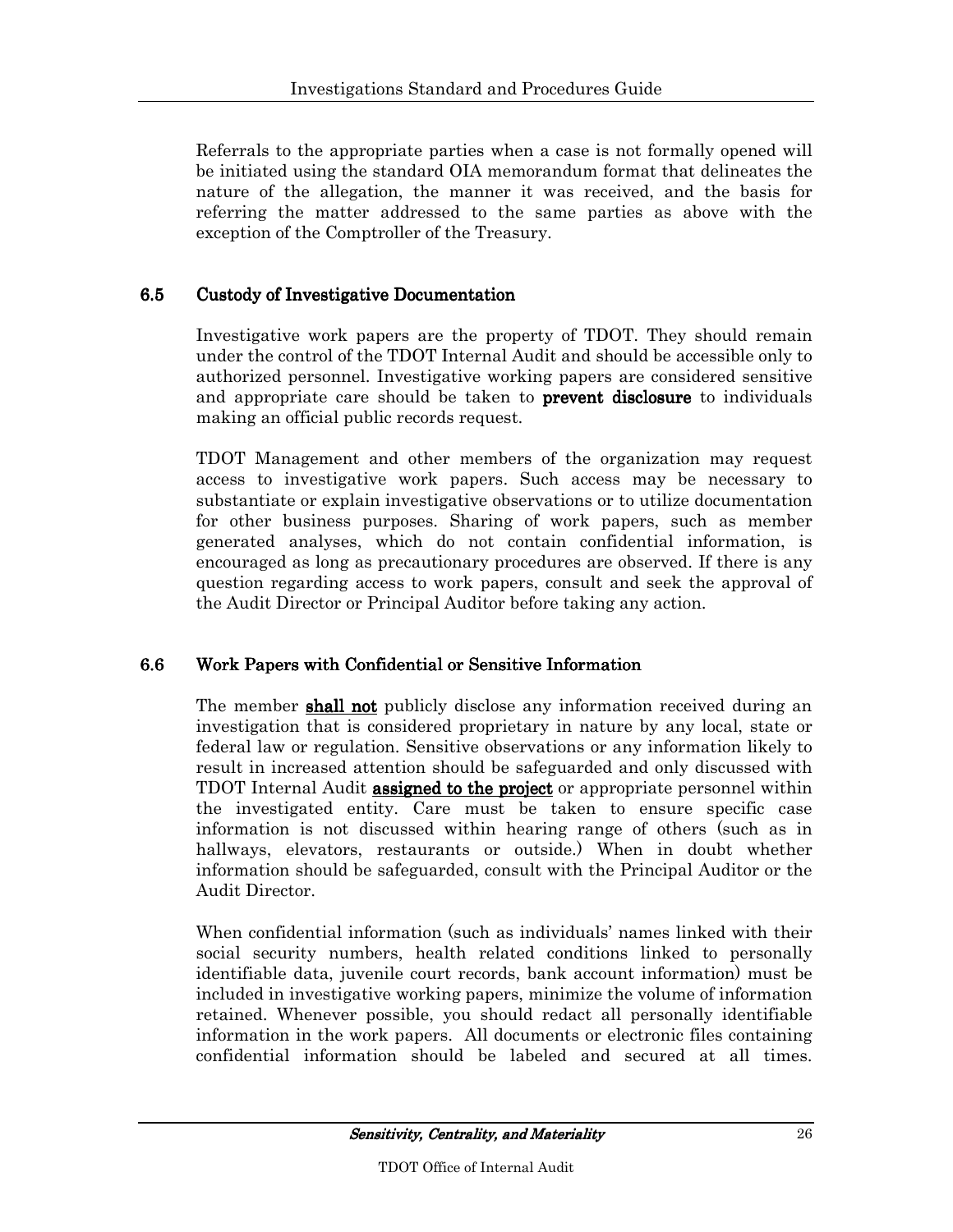Confidential electronic files should never be stored on portable storage devices (flash drives), compact disks/DVD media, or transmitted by e-mail.

#### 6.7 Security of Investigative Work Papers

While an investigation is in progress, the work papers must be safeguarded to ensure that they are not misplaced, stolen, altered, or obtained by unauthorized personnel. After the audit is completed, work papers are to be maintained electronically in the work papers database or in a secured location.

Extraneous documents and electronic files should be disposed of after the project is finalized and the report is released to the Commissioner and Chief Financial Officer. If the hard copy documents contain personally identifiable, confidential, or sensitive information should be shredded.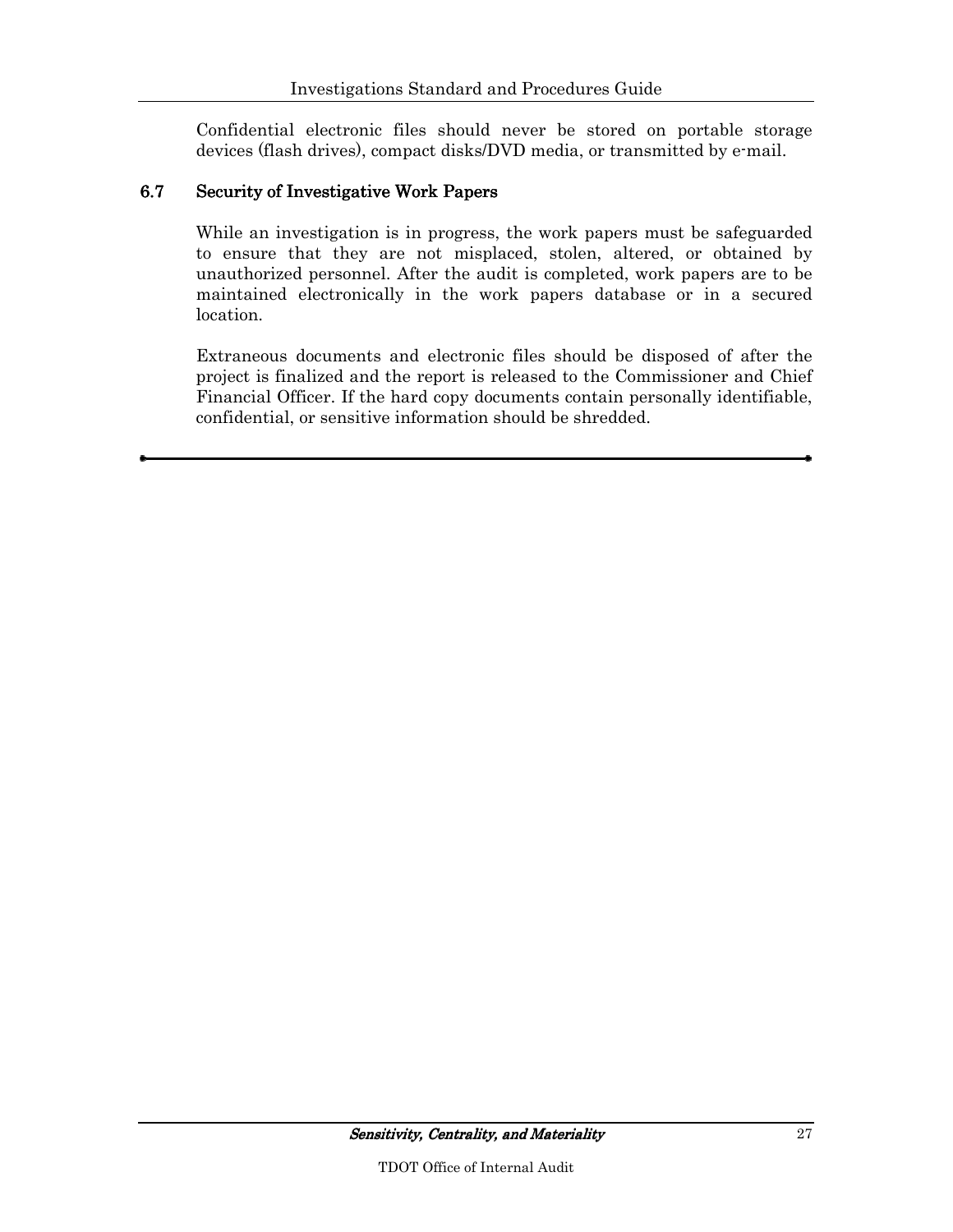## 7 REPORTING

#### 7.1 Overview

OIA members must issue reports that communicate the results of each completed investigative work.

Investigative reports (both oral and written) must thoroughly address all relevant aspects of the investigation and be accurate, clear, complete, concise, logically organized, timely and objective.

After every engagement, an investigative report (or other form of communication) is completed by the investigative team or the investigator incharge and reviewed and finalized by the Principal Auditor. The final report is devised as an internal memorandum format and presented to the Director of Internal Audit at the conclusion of the investigative engagement. While the reporting format is standardized, some variation exists based on the type of engagement.

The investigative report must be accurate, and clearly, as well as concisely, reflect the relevant results of the investigative efforts. It should be presented in straightforward, grammatically correct language; avoiding the use of unnecessary, vague, and obfuscating verbiage. Graphics should be well prepared, clearly relevant to the investigation, and supportive of the presentation.

Internal Audit's investigative reports state the facts to facilitate reader comprehension. The report should include a clear and concise statement of the applicable law, rule, or regulation that was allegedly violated or that formed the basis for an investigation.

The investigative report will be logically organized, accurate, complete, concise, impartial, clear, and issued in a timely manner.

- Reports must contain exculpatory evidence (in administrative, civil, or criminal investigations) and relevant mitigating information when discovered.
- Evidence included in the investigative report must be supported by documentation in the investigative case file,
- The investigative report must contain an accurate recitation of facts.
- The investigative report should clearly record or reference all pertinent interviews, contacts, or other investigative activities.
- The investigative report or case files should reflect what the investigation accomplished. This would include fines, savings, recoveries, indictments, convictions, management recommendations, etc.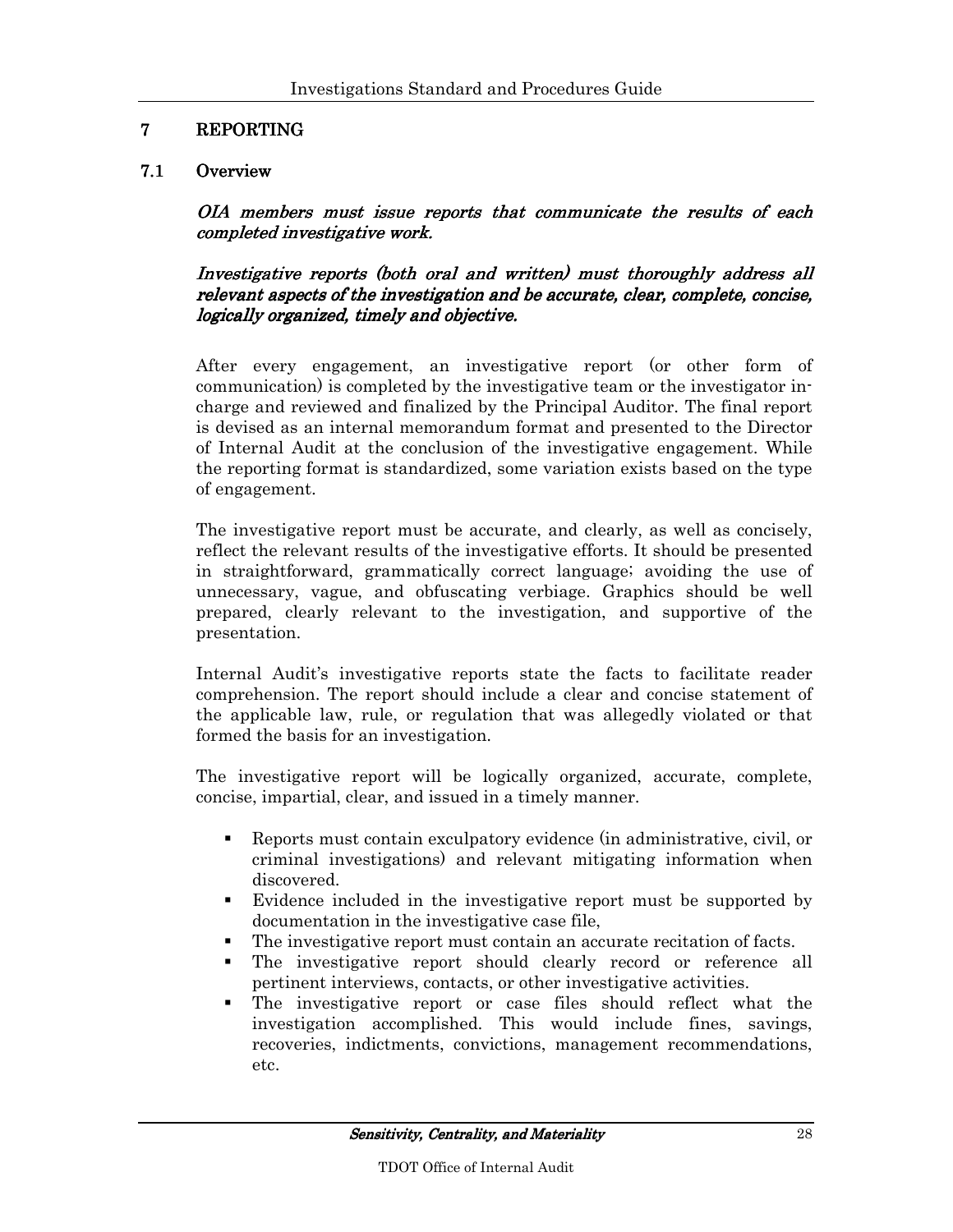- The investigative report should be organized in an orderly, logical manner to identify the issues and evidence quickly.
- The investigative report should be no longer than necessary without sacrificing clarity, completeness, and accuracy to communicate the relevant investigative findings. Reports should neither raise unanswered questions nor leave matters open to misinterpretation.
- In some cases, the investigative report may include specific allegations that were not investigated to ensure decision-makers can take further action as they deem appropriate.
- The investigative report should not contain personal opinions, views, or subjective interpretation of the evidence. All assessments, conclusions and observations must be based on available facts.
- The investigative report should address systemic internal control weaknesses or management problems and include recommendations that will help address those matters.

#### 7.2 Investigative Reports

The Project in-charge will provide a cross-referenced draft of the investigative report to the Principal Auditor, who will be responsible for reviewing supporting working papers and refining the draft report and creating a final report. All significant information should be cross referenced to the appropriate work paper of reference document. The Principal Auditor will provide the final report to the Director of Internal Audit.

The investigative report should utilize the investigations draft template which contains the following sections: Investigation Initiation, Purpose of the Investigation, Standards, Executive Summary, Background, Procedures Summary, Procedure Results, Discussion and Analysis, and Recommendation(s).

The Project in-charge should obtain the current TDOT Internal Audit report template from the Principal Auditor or the Director of Audit. The report should use the "Century" font with size "11", justified, and should contain only one blank space after a period. The following below are elements of the investigative report and an expanded description.

The Director of Internal Audit will then issue a confidential memorandum summarizing the contents of the report to the report distribution list which include: the Chief Financial Officer, the Bureau Chief of the affected Division, the Division Director, TDOT Legal, and the Comptroller of the Treasury's Fraud Division. In certain cases, the report may also include the Commissioner (if applicable) and the Director of Human Resources.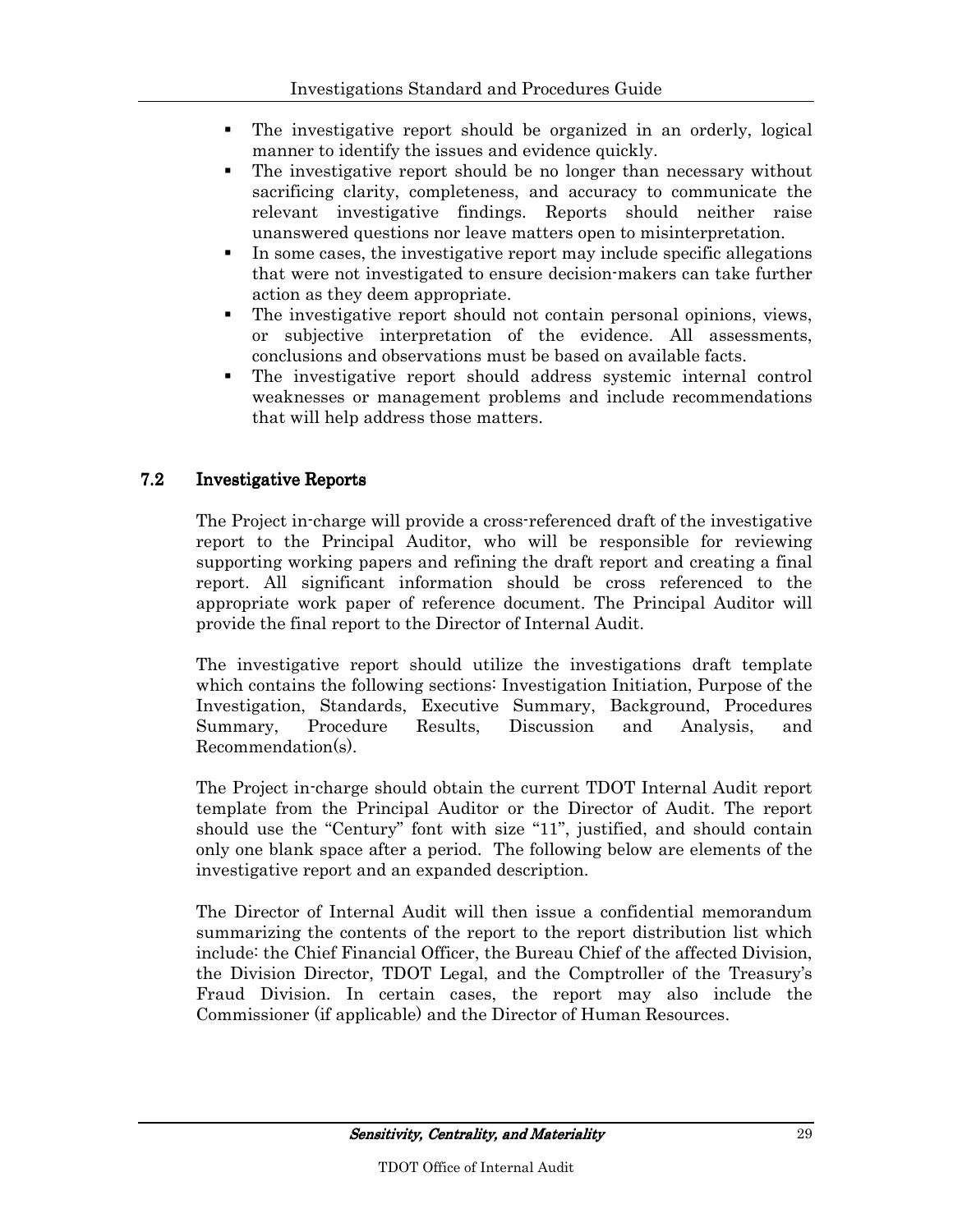Investigation Initiation – This section contains a brief discussion of Internal Audit's mandate to investigate and provides information regarding the manner in which the complaint was received, when it was received, and when OIA initiated the investigation.

Assigned Investigators – Acknowledges the audit staff involved in the investigative assignment

**Purpose of the Investigation** – Delineates the primary reason for initiating the investigation and a discussion of the reporting structure

**Standards** – This section describes the professional standards followed by the investigative team and their credentials.

**Executive Summary–** This section provides a summation of the work conducted and any outcomes of conclusions from the work conducted. This section explicitly states whether allegations were substantiated or not.

**Background** – This section provides information regarding the function investigated and the specifics of how the allegations came to light as well as an enumeration of the specific allegations and the names of the individuals involved.

**Procedures Summary–** This section provides a description of the various work conducted and a synopsis of the relevant work done to ascertain whether the allegations had factual merit.

**Procedure Results –** This section provides an objective statement of the results of the work conducted. This section includes all evidentiary matters (incriminating or exculpatory), and results of internally generated analytical procedures.

**Discussion and Analysis** – This section provides a discussion of the results of the work and analysis conducted (determinations and conclusions), specific rules, policies, or applicable laws that were violated as well as the critical Root Cause Analysis.

**Recommendations –** This section provides the client with sound recommendations designed to enhance the internal control structure or help prevent the future recurrence of the incident/event in question.

#### 7.3 Final Report Distribution List

The final external memorandum report originating from the OIA will be distributed to the following:

- The Chief Financial Officer
- The Bureau Chief of the function investigated
- The Director of the function investigated
- Chief Legal Counsel
- The Comptroller of the Treasury
- Others parties within TDOT, as needed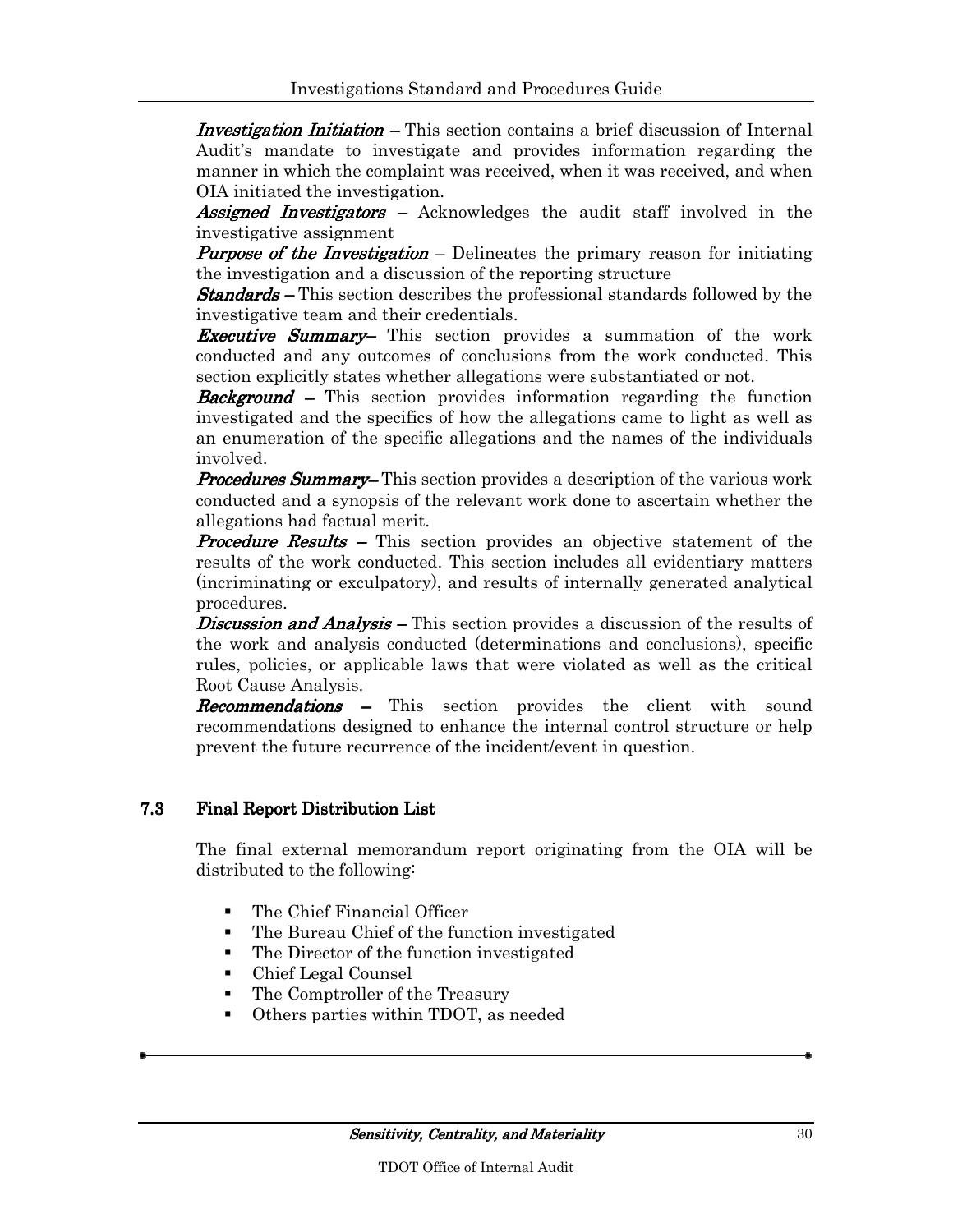#### APPENDICES APPENDICES

#### 7.4 APPENDIX A– Professional Standards

#### American Institute of Certified Public Accountants (AICPA)

Statement for Consulting Services No.1

- **Professional competence** Undertake only those professional services that the member or the member's firm can reasonably expect to be completed with professional competence.
- Due professional care Exercise due professional care in the performance of professional services
- Planning and supervision Adequately plan and supervise the performance of professional services.
- Sufficient relevant data Obtain sufficient relevant data to afford a reasonable basis for conclusions or recommendations in relation to any professional services performed.
- **Client Interest**  $\cdot$  Serve the client interest by seeking to accomplish the objectives established by the understanding with the client while maintaining integrity and objectivity.
- *Understanding with Client -* Establish with the client a written or oral understanding about the responsibilities of the parties and the nature, scope, and limitations of services to be performed, and modify the understanding if circumstances require a significant change during the engagement.
- Communication with Client -Inform the client of (a) conflicts of interest that may occur pursuant to interpretations of Rule 102 of the Code of Professional Conduct, 2 3 (b) significant reservations concerning the scope or benefits of the engagement, and (c) significant engagement findings or events.

#### Association of Certified Fraud Examiners (ACFE)

Professional Standards for Certified Fraud Examiners (Paraphrased and Summarized)

- Conduct the engagement with integrity.
- Disclose potential conflicts of interest.
- Maintain objectivity during the engagement.
- Conduct yourself in the best interest and reputation of the profession.
- Never knowingly make false statements, especially when testifying
- Comply with lawful orders of the court
- Never commit illegal or criminal acts, or induce others to do so.
- Be competent in the engagements accepted.
- Comply with continuing education requirements of the organization
- Exercise due professional care in performance of the engagement
- Adequately plan the engagement
- Adequately supervise assistants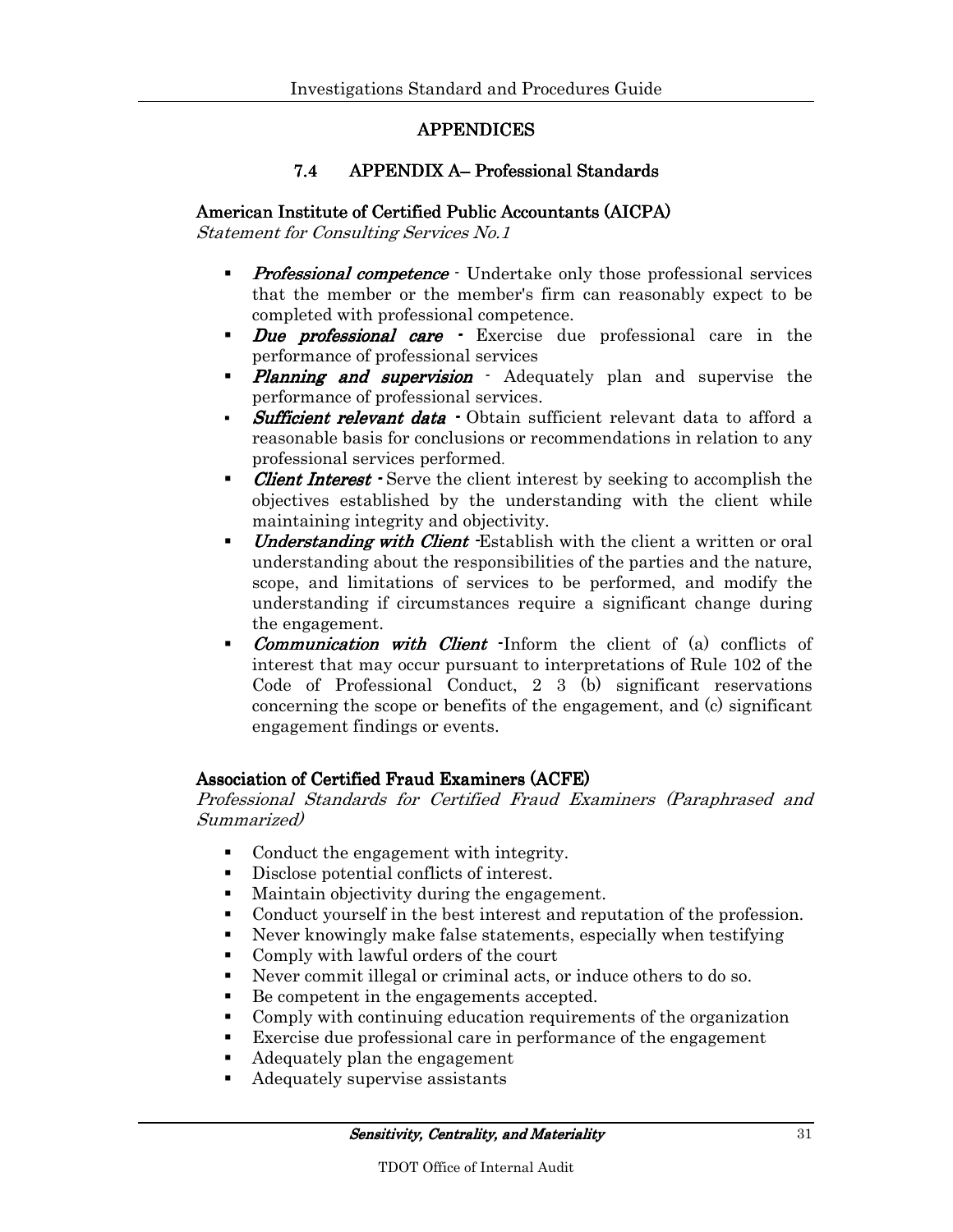- Make conclusions that are supported by sufficient, relevant, and competent evidence.
- Reach an agreement with the client regarding the scope of the engagement.
- Communicate significant finding.
- Do not disclose confidential or privileged information without assent from the client.
- Conduct fraud examinations in a legal, professional, and thorough manner to obtain complete, reliable, and relevant evidence.
- Establish a predication and scope priorities and be efficient in the execution of the work.
- Consider the bias of the witness, as well as exculpatory and incriminating evidence.
- Gather documentation in accordance to the needs and objectives of the client.
- Provide a report that is not misleading and contains objective opinions based on sufficient relevant data.
- Never give an opinion on the legal guilt or innocence of any person or entity.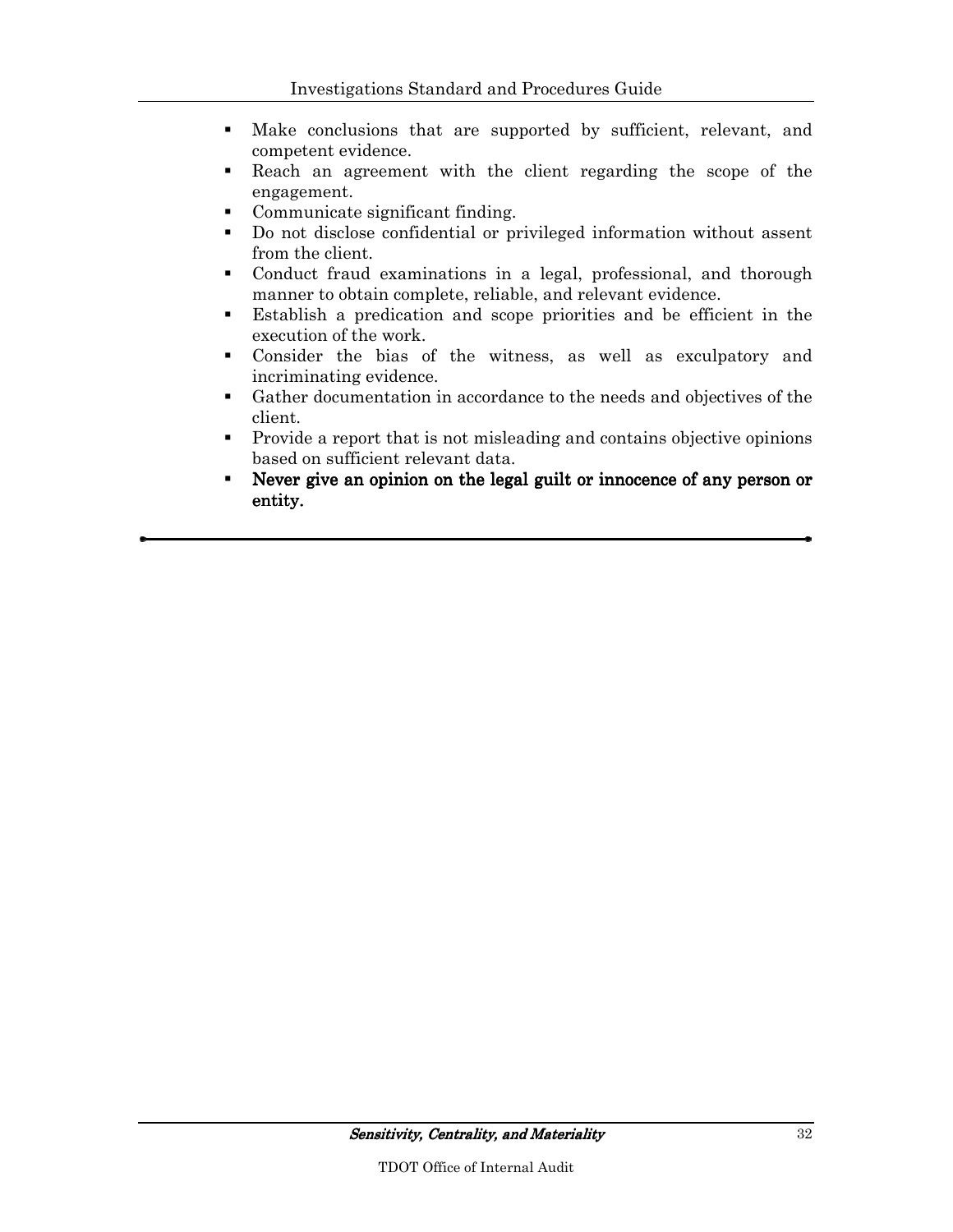

## 7.5 APPENDIX B– Predicative Investigation Process

Source: Adapted from the work of Dr. Joseph T. Wells, 2003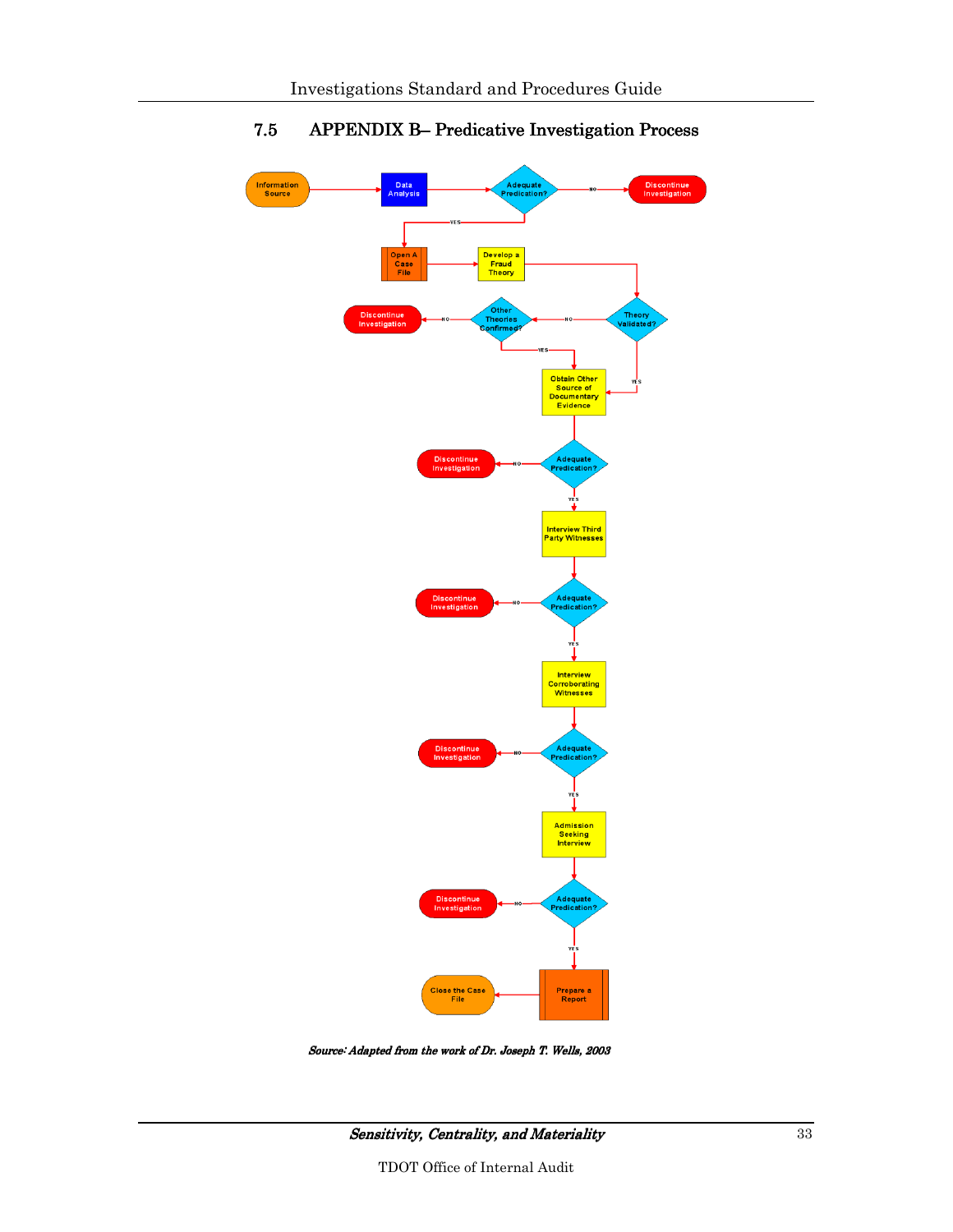## 7.6 APPENDIX C– Example: Fraud Theory Development

**Hypothetical Case:** An anonymous tip was received by Internal Audit alleging preferential treatment or corruption in the selection and awarding of government contracts by a named TDOT official was occurring.

**Member One**: Pursues the case without devising an investigative plan. Member One begins by asking a dozen witnesses if they have any knowledge of payoffs; none do (this is not unusual). Member One requisitions the contract files and whatever else he can think of; indexes their contents, but finds no smoking gun (this is even less unusual). He confronts the suspect, who denies it. Member One does not know what else to do. Member One has assembled a thick file and an impressive command of the facts, but cannot substantiate anything.

**Member Two:** pursues the same case, using the fraud theory method: Member Two analyzes the available data and the details of the allegations. Investigator Two formulates a hypothesis:

Member Two postulates that Contractor A is paying kickbacks to the TDOT official to gain the contracts.

Member Two then makes key assumptions which can be used to test the theory. Member Two postulates that if the allegations are true the following will be shown:

- TDOT official would be expected to favor Contractor A in buying decisions,
- Bend or break the rules, or
- Approve higher prices, for Contractor A
- Additionally, with the added income, the TDOT official will display sudden new wealth or have unexplained income.

Member Two then uses the theory to organize the investigation and looks for indicators and evidence to verify or rebut the assumptions.

The case theory approach generates the investigative plan to ascertain whether 1, 2, 3, or 4 has occurred and if the theory is correct, evidence of one of the choices will be seen and therefore hint at possible substantiation of the allegation. If not, the investigator may conclude that Contractor A is not paying off TDOT official.

This approach also enables the member to prove, to a certain degree that a suspected act did not occur. Member One, after interviewing a dozen witnesses, did not know if bribes had been paid or not, only that it could not be substantiated. Member Two, however, can have some assurance that the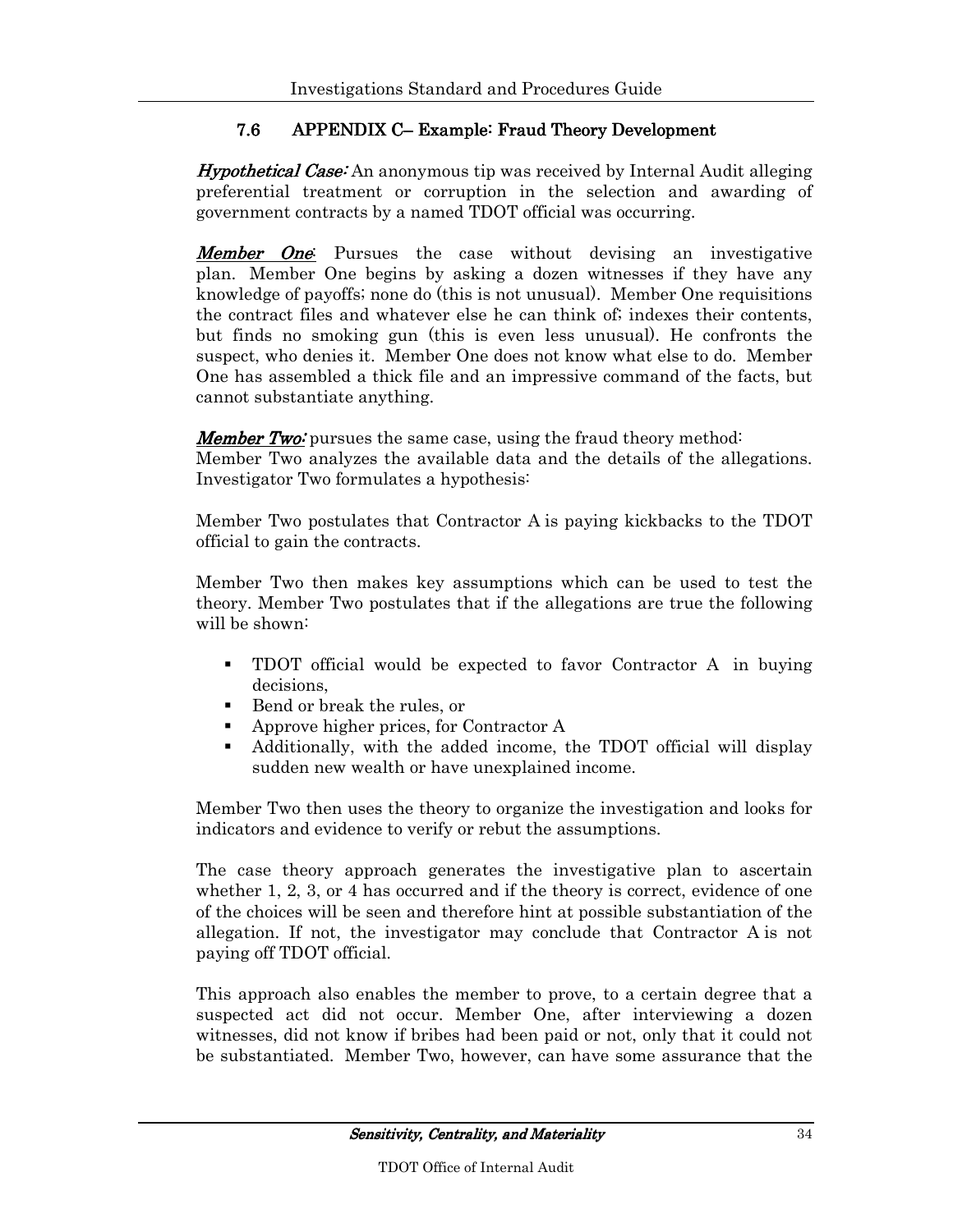alleged acts did not take place, if no evidence appears in support of the test assumptions.

The case theory approach is simply an investigative tool to generate a hypothesis that can help organize and direct an investigation, based on the information available at the time. It should not be treated as evidence itself. Members need to be mindful not be too committed to any particular theory and always be ready to amend or abandon it as necessary.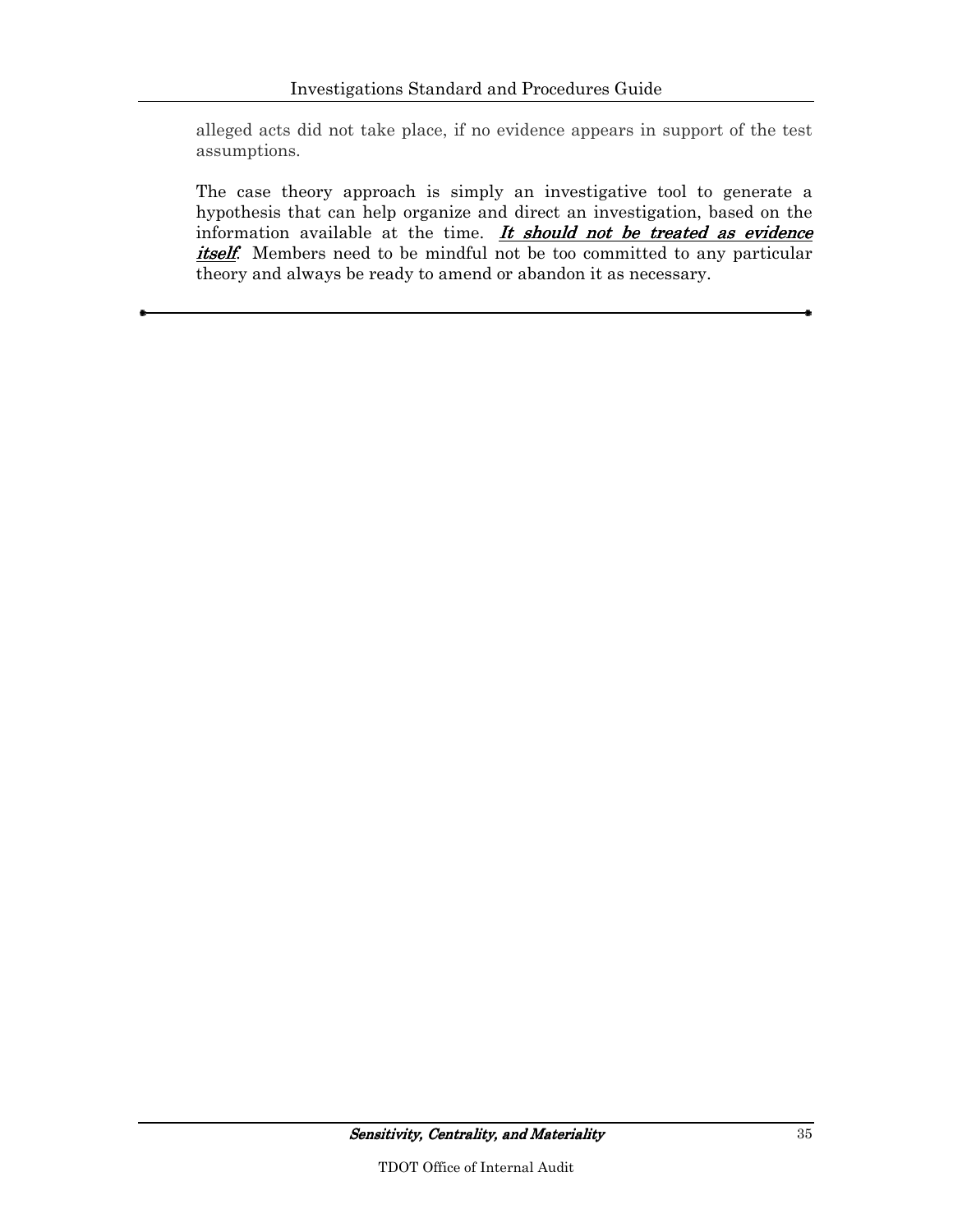#### 7.7 APPENDIX D– Example: Investigative Memorandum Report



James K. Polk Building Suite 1800, 505 Deaderick St. Nashville, TN 37243 Telephone: 615.741.1651 FAX: 615.532.6760

#### CONFIDENTIAL MEMORANDUM

Transportation

| Date:    | January 18, 2013                                                |  |  |  |
|----------|-----------------------------------------------------------------|--|--|--|
| To:      | Mel Marcella, Director of Internal Audit                        |  |  |  |
| From:    | G. Grant Gouveia, Principal Auditor<br>Danny Hall, Investigator |  |  |  |
| Subject: | (Title)<br>CASE 2014-0XX -1                                     |  |  |  |

#### **Investigation Initiation**

**OFFICE** 

OF INTERNAL AUDIT

Per TDOT Policy 140-01, the Office of Internal Audit is tasked with reviewing and investigating instances of employee fraud, waste, and abuse. The Office of Internal Audit received the complaint through a telephone call on January 8, 2013. Internal Audit initiated an examination on January 9, 2013 to ascertain whether the allegations had factual basis.

#### **Investigators Assigned**

Danny Hall, CFE G. Grant Gouveia, CFE (Quality Assurance)

#### Purpose of the Investigation

The purpose of this investigation was to determine the facts concerning allegations alluding to falsification of time sheets and general time abuse at the Maintenance facility. The allegations primarily centered on complaints that the Floating Maintenance Unit was allowed to go home at 1:30 pm on December 21, 2012 but was paid for a full day's work (7.5) hours). These allegations amount to falsification of timesheets and theft of time.

Any findings or observations of fraud and other criminal acts would be referred to the District Attorney, Police Department, or other appropriate law enforcement agencies. Any findings related to employee misconduct, waste, abuse, as well as process inefficiencies and deficient internal controls would be forwarded to the management of the Floating Maintenance Unit, as well as other responsible parties within TDOT for corrective action.

#### **Standards**

We conducted the examination and created the report using the professional standards set forth by the Association of Certified Fraud Examiners. Those standards require that our examination be conducted in a legal, professional, and thorough manner and that we obtain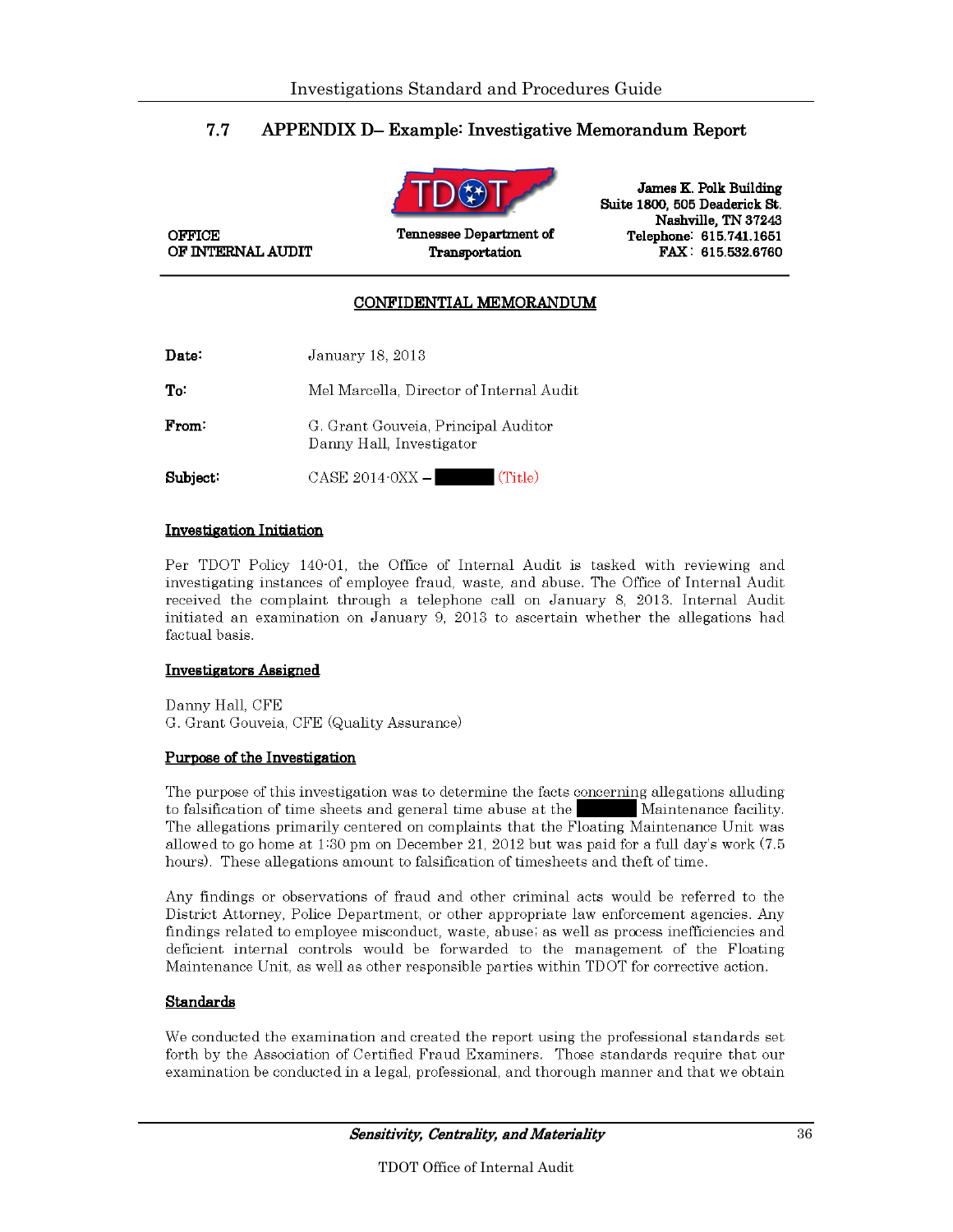CASE 2013-004 TDOT Office of Internal Audit January 15, 2013  $\mathcal{D}$ evidence and information that is complete, reliable, and relevant. The assigned investigators are Certified Fraud Examiners.

#### **Executive Summary**

The Office of Internal Audit conducted several procedures to determine whether any of the allegations contained sufficient foundation and supported by objective evidence. To that end, we conducted personnel interviews and performed document reviews, as well as performing analytical procedures. Interviews as well as corroborating evidence from submitted timesheets for this unit provide sufficient evidence that objectively **substantiates** *the allegation* of theft of time on December 21, 2012.

#### **Background**

The Floating Maintenance Unit is responsible for in place asphalt, asphalt patching, snow and ice removal, and other maintenance function within TDOT. On January 8, 2013, a floating maintenance worker contacted Internal Audit and provided information stating the occurrence of the following:

- Time abuse on December 21, 2012
- Theft of TDOT pallets
- Theft of contents of a 55 gallon container of industrial soap
- $\bullet$ Theft of a metal toolbox

The allegations indicated that one a supervisor in charge of the section, purportedly committed the violations.

#### **Procedures Summary**

As part of the evaluative process, the Office of Internal Audit obtained a listing of unit personnel and relevant timesheets for period. Once it was determined that members of the unit (with the exception of four people) one entered their own time for six (6) hours and the other three (3) were out on sick leave) submitted the full complement of 7.5 hours for the day, the Office proceeded with scheduling interviews with the unit staff.

The office of Internal Audit interviewed members of the unit, including the complainant, and several witnesses. Through the interview process, it was verified that on the day of December 21, 2012, shortly after the holiday party (at approximately 1:30 P.M.), the entire staff was sent home by and subsequently paid for the entire day. Internal Audit interviewed five individuals working in the unit who independently verified that the events occurred as described.

Additionally, the office also conducted an interview with stated that on the day of December 21, after consulting and seeking the approval of he instructed his three supervisors to allow the staff to leave after the luncheon, "as long as they have 37.5 hours for the week." Because of this directive, the entire staff left shortly after 1:30 P.M.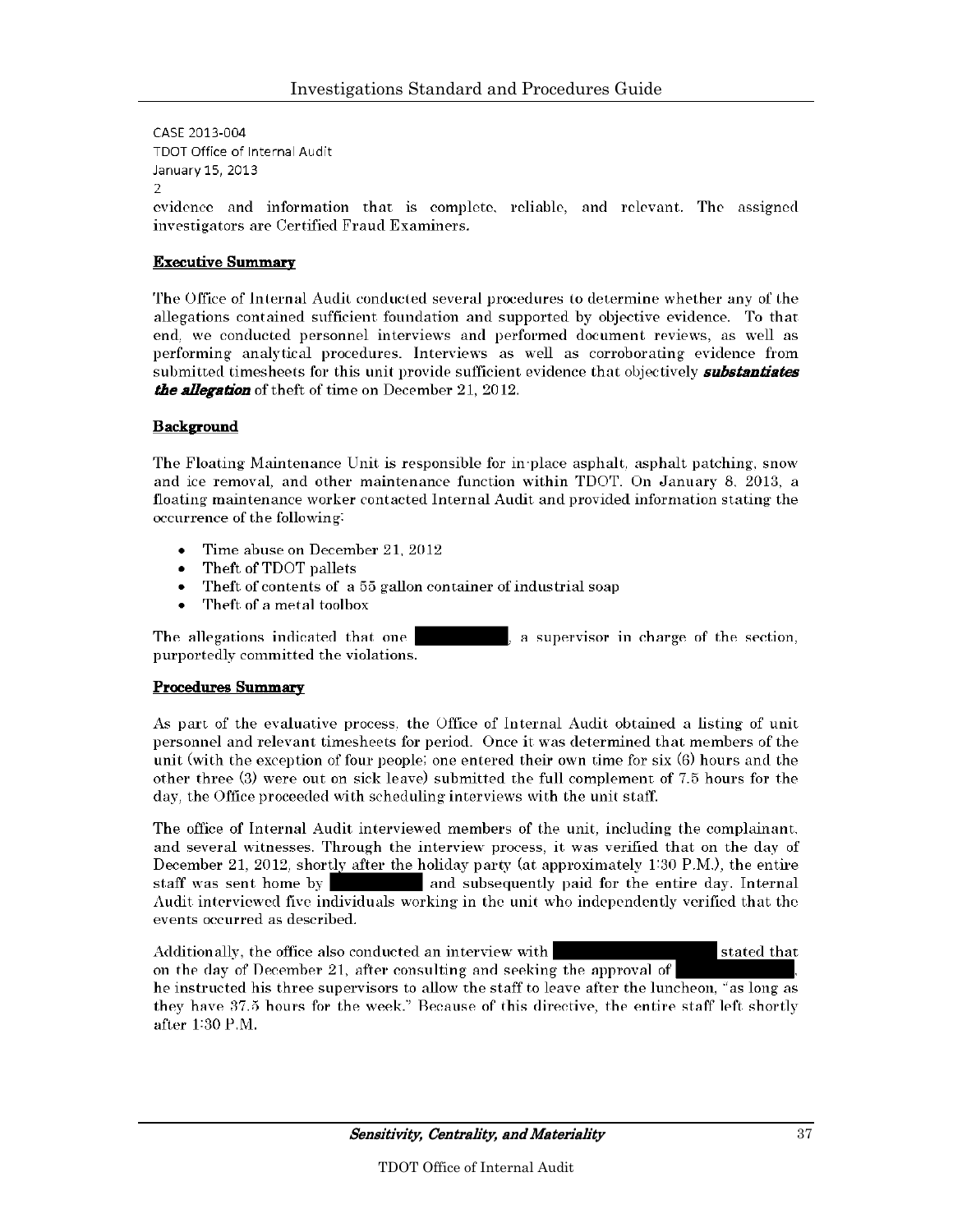CASE 2013-004 TDOT Office of Internal Audit January 15, 2013

Internal audit subsequently conducted additional analytical procedures to provide a baseline quantification of the hours submitted but not earned by the staff.

#### **Procedure Results**

The results of the interviews substantiated the alleged inappropriate activity as they pertain to the alleged time abuse but the other contentions pertaining to theft of TDOT property were inconclusive.

The chart below provides a result of the analytical procedures conducted by Internal Audit and reflects a summary of activity for the week ending December 21, 2012. The analysis showed that unearned hours exceed reported overtime indicating that TDOT paid for overtime that some employees did not earn. The complete listing can be seen in Appendix  $\mathbf{A}$ .

| <b>Summary of Activity</b>          |      |  |  |
|-------------------------------------|------|--|--|
| Staff Count on<br>12/21/2012        | 21   |  |  |
| l Total of Unearned<br>l Hours      | 53.0 |  |  |
| l Total Overtime<br>Hours Submitted | 50.5 |  |  |

**Exhibit A - Summary Analysis of Payroll Data** 

#### Source: Internal Audit Analysis

#### **Discussion and Analysis**

The interviews conducted indicated some apparent flaws in timekeeping procedures as well as the possibility of miscommunication. The initial flaw in the process is the apparent lack of supervisory review by when timesheets are presented for approval. Time for the staff is entered by their respective supervisor but is not diligently checked by prior to approval. Therefore he did not catch the fact that some of his employees should not have been paid for a full day. Mr. Milam stated in his interview he only checked to see if the supervisors have entered the time into Edison but did not independently verify its correctness.

In addition, miscommunication could have resulted when instructed his supervisors to let the staff go home, "as long as they have 37.5 hours for the week" could be reasonably misconstrued to mean, "ensure that each member receives at least 37.5 hours for the week."

#### **Recommendations**

To promote better internal controls, prevent future recurrence, as well as ensure accurate timekeeping, Internal Audit recommends the following.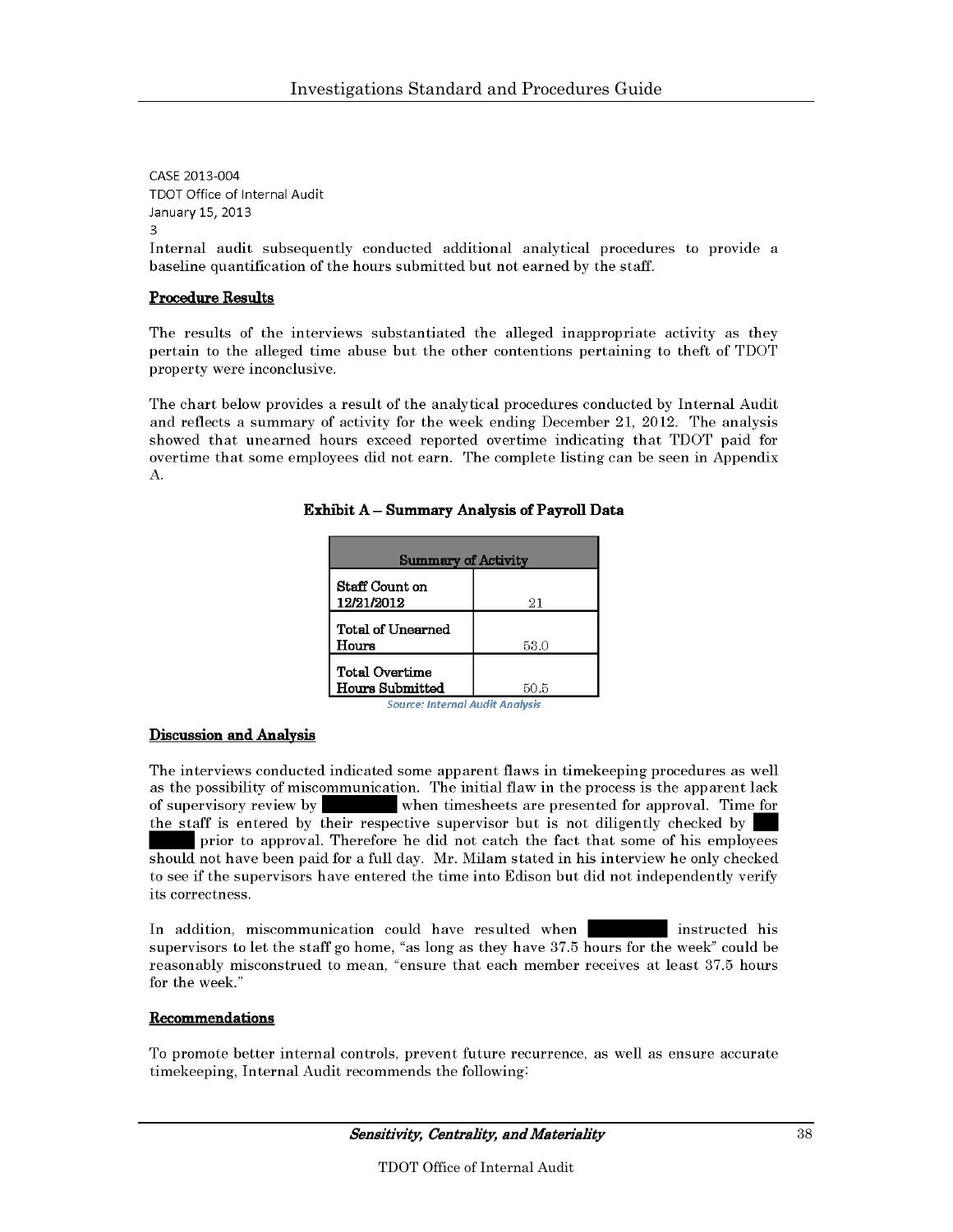CASE 2013-004 TDOT Office of Internal Audit January 15, 2013

 $\overline{4}$ 

- Supervisors should be instructed on the proper documentation of time into Edison  $\bullet$
- Desist from crediting employees 7.5 hours they did not earn.  $\bullet$
- should be instructed as to his responsibilities in reviewing and  $\bullet$ approving employee time in Edison.
- Install a camera that overlooks the Floating Maintenance lot to deter future thefts  $\bullet$ or provide video graphic evidence when a theft occurs.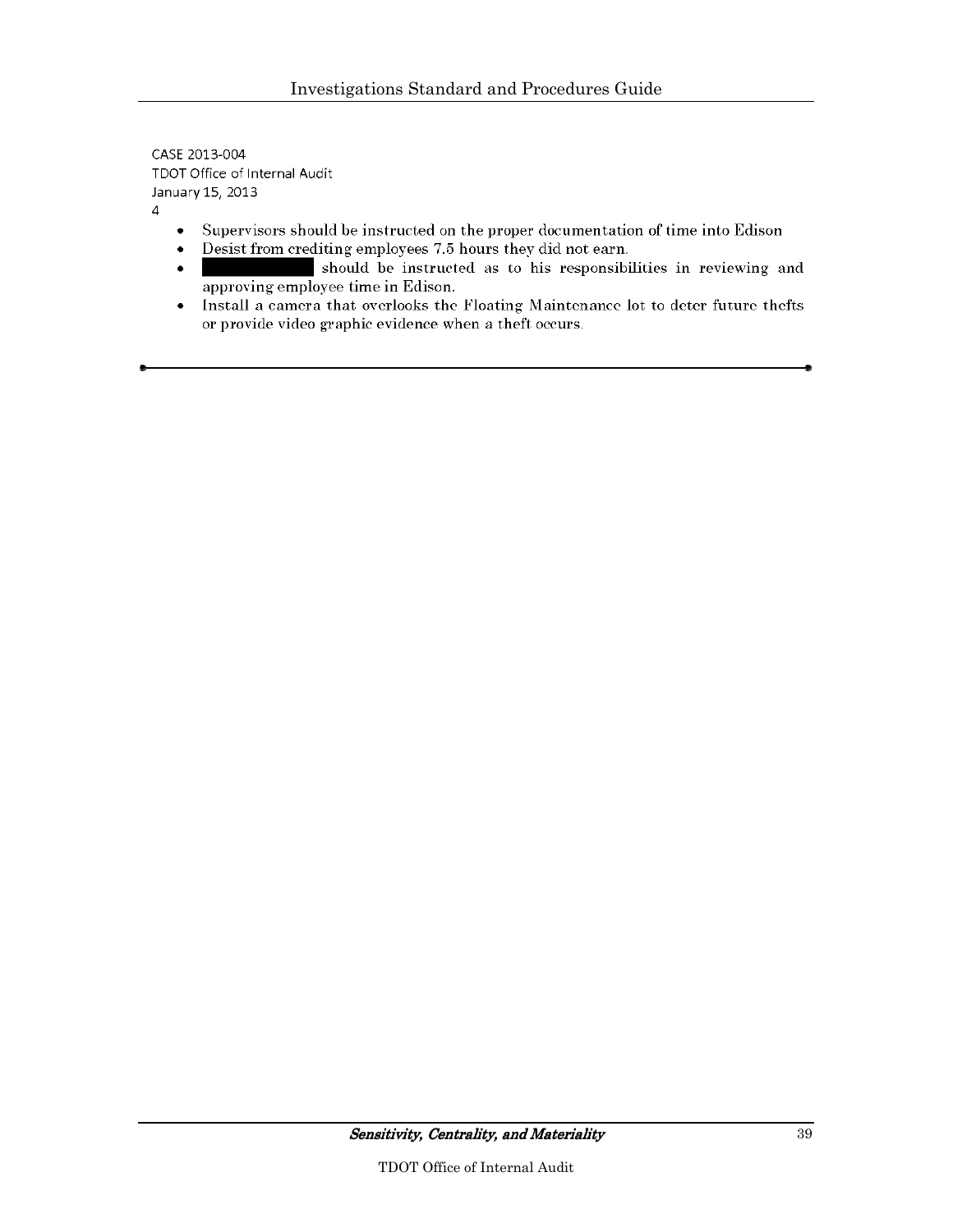CASE 2013-004 TDOT Office of Internal Audit January 15, 2013 5

#### **APPENDIX A**

|                           | <b>Total Hours for</b><br>the week<br>ending | <b>Time Reported</b><br>for December | Overtime for<br>the week<br>ending | Unearned     |                      |
|---------------------------|----------------------------------------------|--------------------------------------|------------------------------------|--------------|----------------------|
| <b>Employee Last Name</b> | 12/21/2012                                   | 21, 2012                             | 12/21/2012                         | <b>Hours</b> | <b>Audited Hours</b> |
|                           | 38.5                                         | 7.5                                  | 1.0                                | 2.5          | 36.0                 |
|                           | 44.5                                         | 8.5                                  | 7.0                                | 2.5          | 42.0                 |
|                           | 38.5                                         | 7.5                                  | 1.0                                | 2.5          | 36.0                 |
|                           | 39.5                                         | 7.5 Sick Leave                       | 2.0                                |              | 39.5                 |
|                           | 37.5                                         | 7.5                                  | 0.0                                | 2.5          | 35.0                 |
|                           | 40.5                                         | 7.5                                  | 3.0                                | 2.5          | 38.0                 |
|                           | 38.5                                         | 7.5                                  | 1.0                                | 2.5          | 36.0                 |
|                           | 38.5                                         | 7.5                                  | 1.0                                | 2.5          | 36.0                 |
|                           | 39.5                                         | 7.5                                  | 2.0                                | 2.5          | 37.0                 |
|                           | 37.5                                         | 7.5 Sick Leave                       | 0.0                                |              | 37.5                 |
|                           | 39.5                                         | 7.5                                  | 2.0                                | 2.5          | 37.0                 |
|                           | 43.5                                         | 8.5                                  | 6.0                                | 3.5          | 40.0                 |
|                           | 39.5                                         | 7.5                                  | 2.0                                | 2.5          | 37.0                 |
|                           | 39.5                                         | 7.5                                  | 2.0                                | 2.5          | 37.0                 |
|                           | 37.5                                         | 7.5 Sick Leave                       | 0.0                                |              | 37.5                 |
|                           | 38.5                                         | 7.5                                  | 1.0                                | 2.5          | 36.0                 |
|                           | 38.5                                         | 7.5                                  | 1.0                                | 2.5          | 36.0                 |
|                           | 39.5                                         | 7.5                                  | 2.0                                | 2.5          | 37.0                 |
|                           | 39.5                                         | 7.5                                  | 2.0                                | 2.5          | 37.0                 |
|                           | 38.5                                         | 7.5                                  | 1.0                                | 2.5          | 36.0                 |
|                           | 44.5                                         | 8.5                                  | 7.0                                | 3.5          | 41.0                 |
|                           | 39.5                                         | 6.0                                  | 2.0                                | 1.0          | 38.5                 |
|                           | 39.5                                         | 7.5                                  | 2.0                                | 2.5          | 37.0                 |
|                           | 40.0                                         | 7.5                                  | 2.5                                | 2.5          | 37.5                 |
|                           |                                              |                                      |                                    |              |                      |
| <b>Totals</b>             | 950.5                                        | 159.0                                | 50.5                               | 53.0         | 897.5                |

#### Exhibit A - Analysis of Payroll Data

**Source: Internal Audit Analysis of Payroll Data** 

#### Note:

Employees highlighted in yellow have supervisory roles and audited hours highlighted in green indicate individuals who validly earned overtime pay.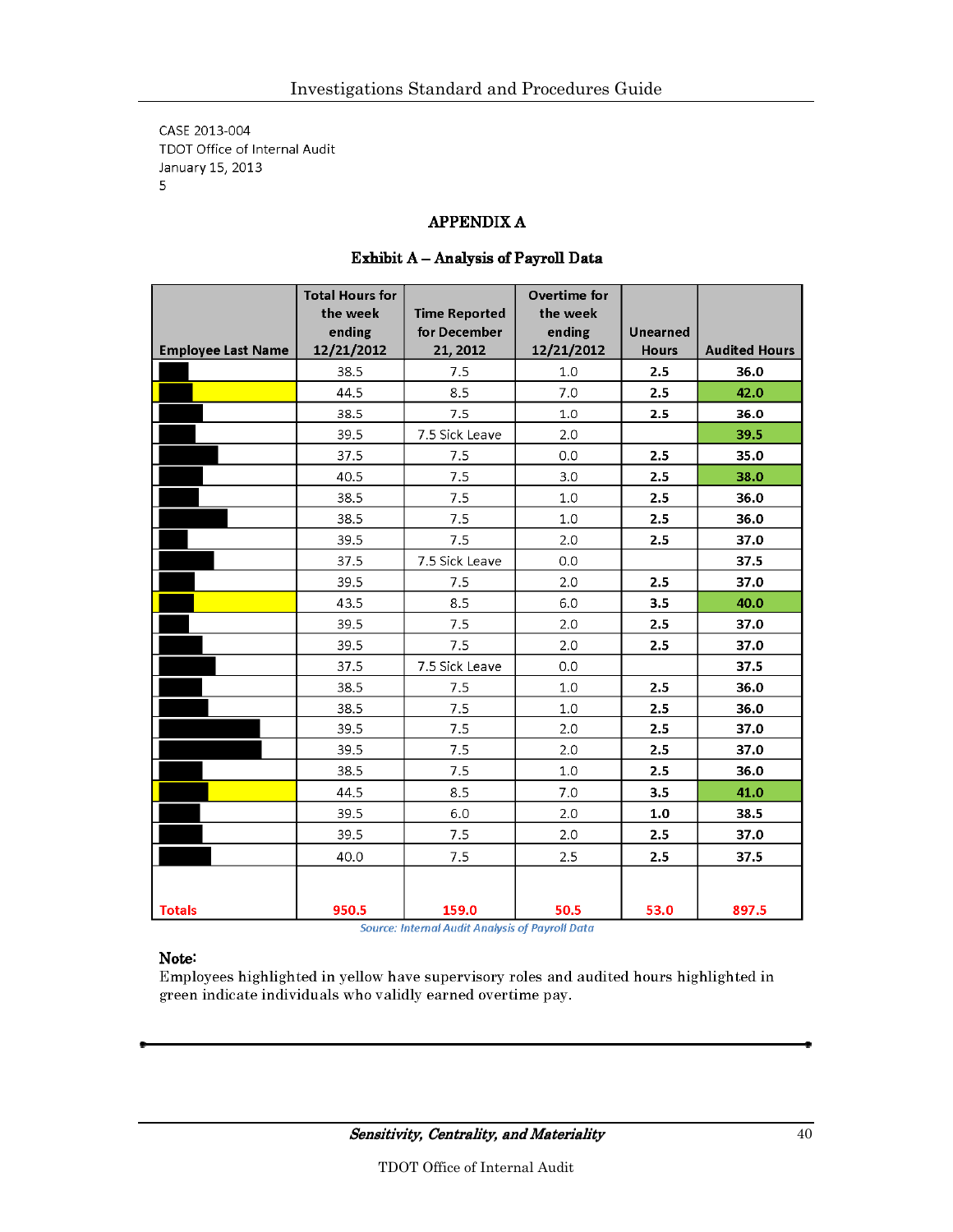#### 7.8 APPENDIX E– TDOT Fraud, Waste, and Abuse Reporting Protocols

#### Purpose:

The Tennessee Department of Transportation's Internal Audit Office wants to ensure that the general public and state employees have an avenue to voice concerns regarding the suspicious activities of state employees, contractors and vendors in the areas of fraud, waste and abuse. These protocols are to set out the basic framework that the IA Office will use to accept, log and investigate/monitor these incoming complaints.

#### Reporting Activity:

There are multiple means in which the public or state employees can report suspicious or fraudulent activity to TDOT's Office of Internal Audit:

- By mail: in a written complaint addressed to the Internal Audit Office, 505 Deaderick Street, Suite 1800, Nashville, TN 37243
- By email: the complaint to the Internal Audit Office at our suspicious activity/fraud inbox at **TDOT.Fraud@tn.gov.**
- By telephone: call the toll-free Integrity Hotline at 1-855-801-0137 or locally at (615) 253 253-5305. A secure voicemail inbox will allow a confidential message to be recorded describing the suspicious/fraudulent activity.
- Through the internet at:  $\frac{http://www.}{http://www.}$
- Through the Comptroller of the Treasury's Hotline at 1-800-232-5454

#### Reporting Requirements:

To prevent the waste of IA employee time and resources, each complaint shall contain a minimum amount of information to facilitate a reliable basis for investigation or referral. Each complaint (by mail, hotline or email) must contain:

- The nature of the alleged incident.
- Who are the alleged suspect(s) or people involved
- How the alleged incident was committed
- Where the alleged incident occurred
- When (or approximately when) the alleged incident occurred
- Any other specific or unique identifying information which will assist the investigation in identifying those involved (Ex: tag # of state vehicle, type of state vehicle, etc.)
- If possible, include video graphic, photographic, documentary, or other physical evidence related to the complaint.

#### Logging in Complaints:

Upon receipt of the complaint, the Principal Auditor or the Hotline Manager shall review the complaint and input all appropriate data into the Hotline Notification Form. The complaint at this time will also be assigned a tracking number for managerial and statistical purposes. The number will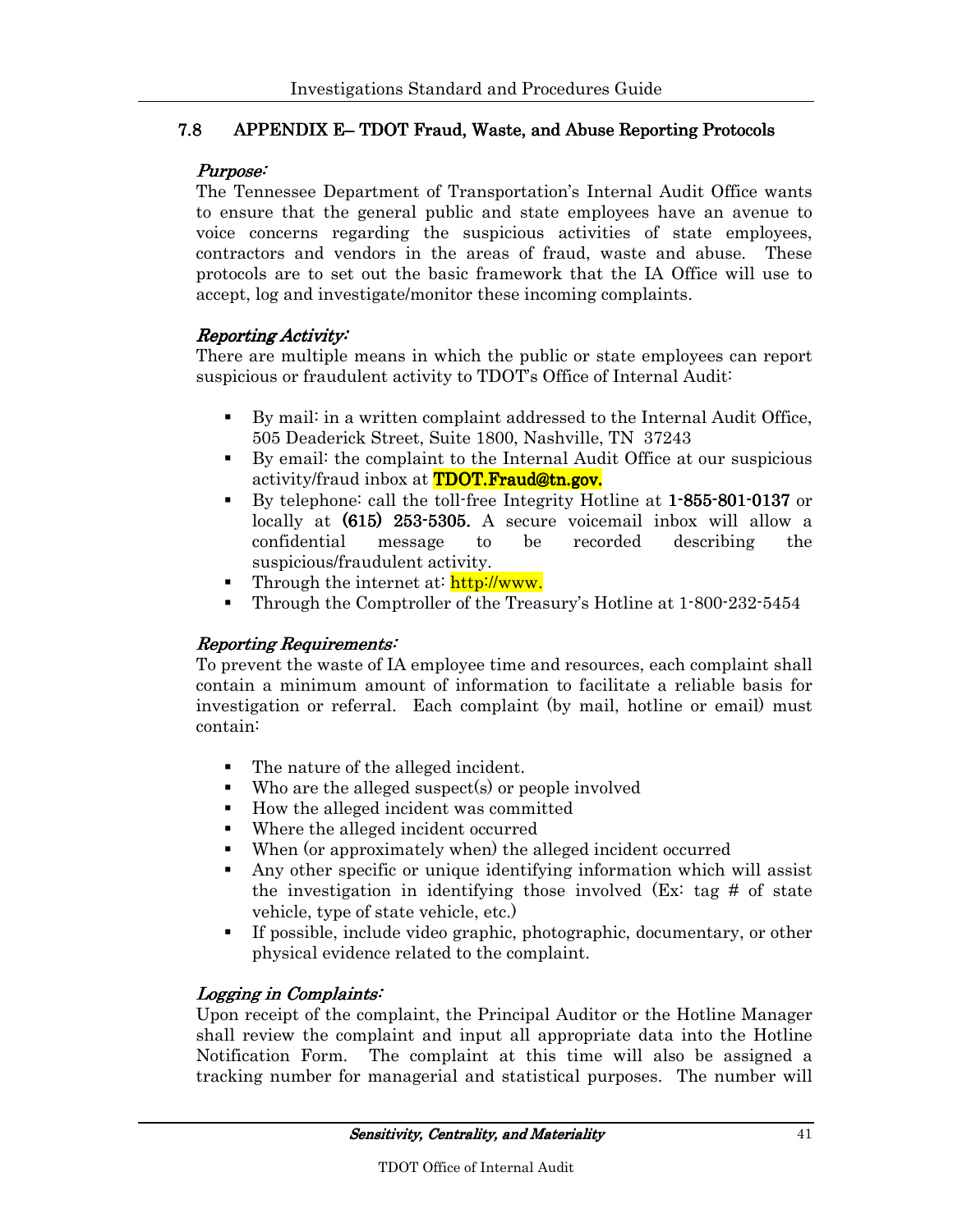always be prefixed with the letters HN, followed by the four digits of the year received, and a 3 digit numerical reference. For example the first complaint received in 2013 would be assigned the tracking number HN 2013-001, then HN 2013-002, etc.

Using the information contained within the Notification Form, an administrative update will also be performed on the Hotline Monthly Report. This report shall list all of the Hotline Notifications (of any origin) and be the managerial clearinghouse of these complaints and their current status.

#### Complaints Reviewed

After completion of the Notification Form and the updating of the Monthly Report, the Notification Form and any other gathered evidence regarding the complaint will be turned over by the Hotline Manager to the Director. The Director at this time will review this information to determine the appropriateness of an Internal Audit investigation/audit or if the complaint will be turned over to the Hotline Committee for managerial assessment and follow-up. It could also be determined by the Director that the information gathered is inconclusive, vague, incomplete or determined unsuitable for follow-up by the Internal Audit Office or the Hotline Committee. These Notification Forms will be marked accordingly and the information removed from the Monthly Status Report, unless requested otherwise by the Director.

## **Investigation/Audit Performed**

All investigations/audits commenced by the Internal Audit Office from information gathered through the Hotline are to be performed in accordance with the Office of Internal Audit Investigation Standards and Procedures Guide.

#### Referral to Hotline Committee

Whereas the Director determines that an incoming complaint is not suitable for Internal Audit follow-up, but still requires managerial review, the complaint will be referred to the Hotline Committee. Members of the committee are one representative from the following TDOT Divisions:

- **Internal Audit**
- Legal
- Civil Rights
- **Human Resources**

The Hotline Committee is to be a mechanism where Internal Audit can refer non-fraud, waste, and abuse complaints to the appropriate managerial hierarchy while also requiring accountability with written conclusions and findings from the appropriate parties. This committee is to meet once on an ad-hoc basis based upon the number of complaints being received. Actions taken (assignment, updates to previously referred cases) are to be tracked and updated in the Hotline Report published and distributed semi-annually.